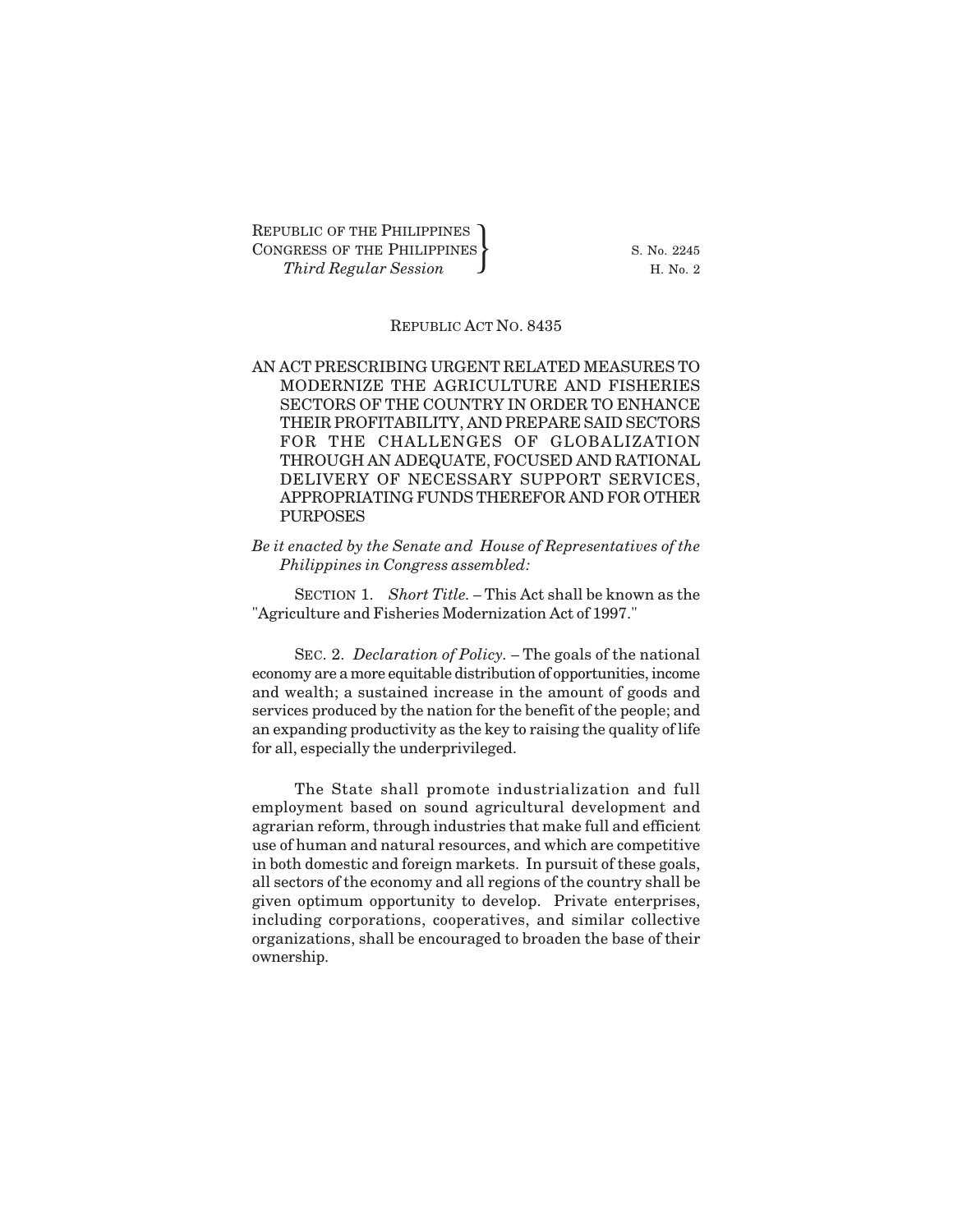Thus, it is hereby declared the policy of the State to enable those who belong to the agriculture and fisheries sectors to participate and share in the fruits of development and growth in a manner that utilizes the nation's resources in the most efficient and sustainable way possible by establishing a more equitable access to assets, income, basic and support services and infrastructure.

The State shall promote food security, including sufficiency in our staple food, namely rice and white corn. The production of rice and white corn shall be optimized to meet our local consumption and shall be given adequate support by the State.

The State shall adopt the market approach in assisting the agriculture and fisheries sectors while recognizing the contribution of said sectors to food security, environmental protection, and balanced urban and rural development, without neglecting the welfare of the consumers, especially the lower income groups. The State shall promote market-oriented policies in agricultural production to encourage farmers to shift to more profitable crops.

The State shall empower the agriculture and fisheries sectors to develop and sustain themselves. Toward this end, the State shall ensure the development of the agriculture and fisheries sectors in accordance with the following principles:

a) *Poverty Alleviation and Social Equity* - The State shall ensure that the poorer sectors of society have equitable access to resources, income opportunities, basic and support services and infrastructure especially in areas where productivity is low as a means of improving their quality of life compared with other sectors of society;

b) *Food Security* - The State shall assure the availability, adequacy, accessibility and affordability of food supplies to all at all times;

c) *Rational Use of Resources* - The State shall adopt a rational approach in the allocation of public investments in agriculture and fisheries in order to assure efficiency and effectiveness in the use of scarce resources and thus obtain optimal returns on its investments;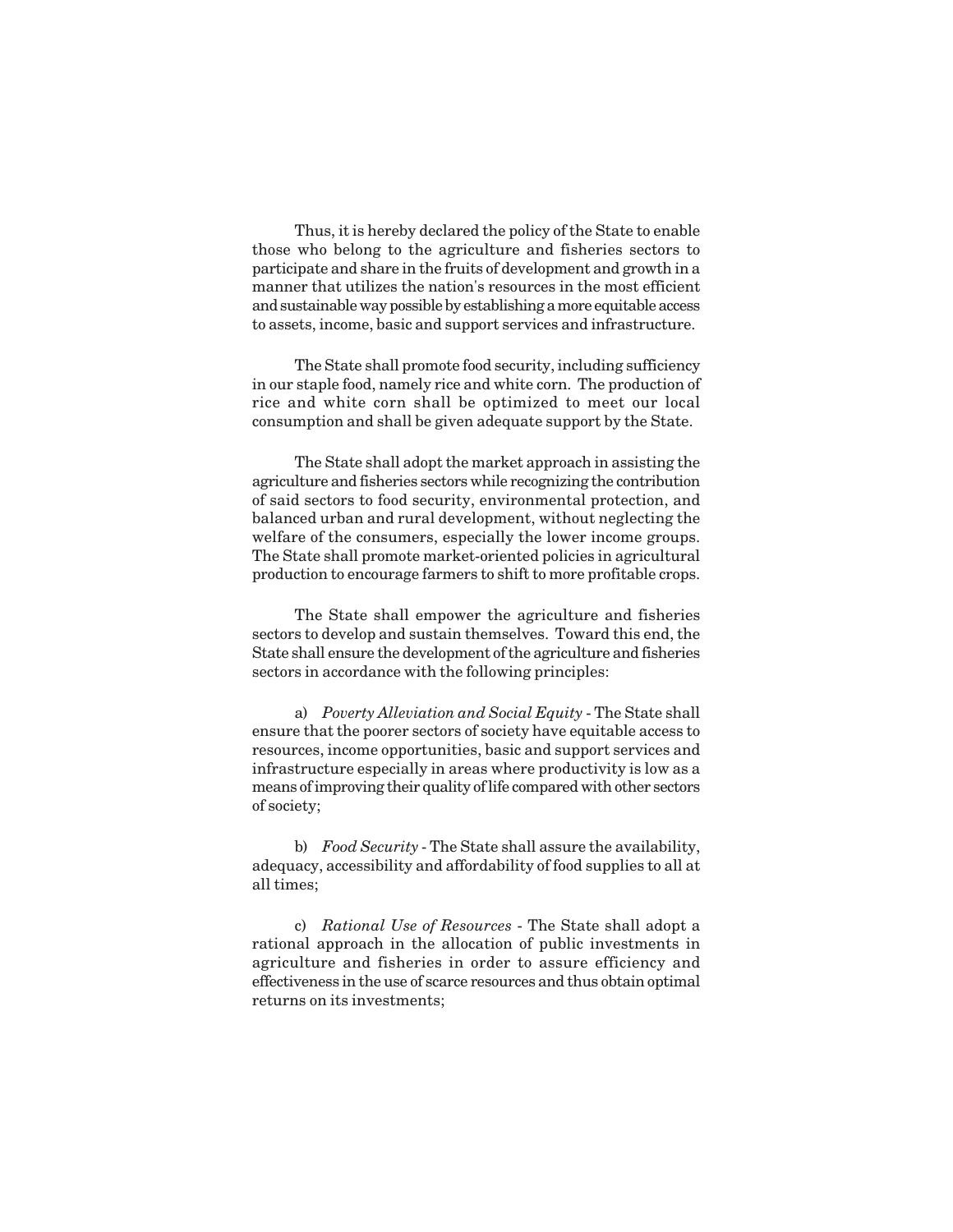d) *Global Competitiveness* - The State shall enhance the competitiveness of the agriculture and fisheries sectors in both domestic and foreign markets;

e) *Sustainable Development* - The State shall promote development that is compatible with the preservation of the ecosystem in areas where agriculture and fisheries activities are carried out. The State should exert care and judicious use of the country's natural resources in order to attain long-term sustainability;

f) *People Empowerment* - The State shall promote people empowerment by enabling all citizens through direct participation or through their duly elected, chosen or designated representatives the opportunity to participate in policy formulation and decisionmaking by establishing the appropriate mechanisms and by giving them access to information; and

g) *Protection from Unfair Competition* - The State shall protect small farmers and fisherfolk from unfair competition such as monopolistic and oligopolistic practices by promoting a policy environment that provides them priority access to credit and strengthened cooperative-based marketing system.

SEC. 3. *Statement of Objectives.* – This Act shall have the following objectives:

a) To modernize the agriculture and fisheries sectors by transforming these sectors from a resource-based to a technologybased industry;

b) To enhance profits and incomes in the agriculture and fisheries sectors, particularly the small farmers and fisherfolk, by ensuring equitable access to assets, resources and services, and promoting higher-value crops, value-added processing, agribusiness activities, and agro-industrialization;

c) To ensure the accessibility, availability and stable supply of food to all at all times;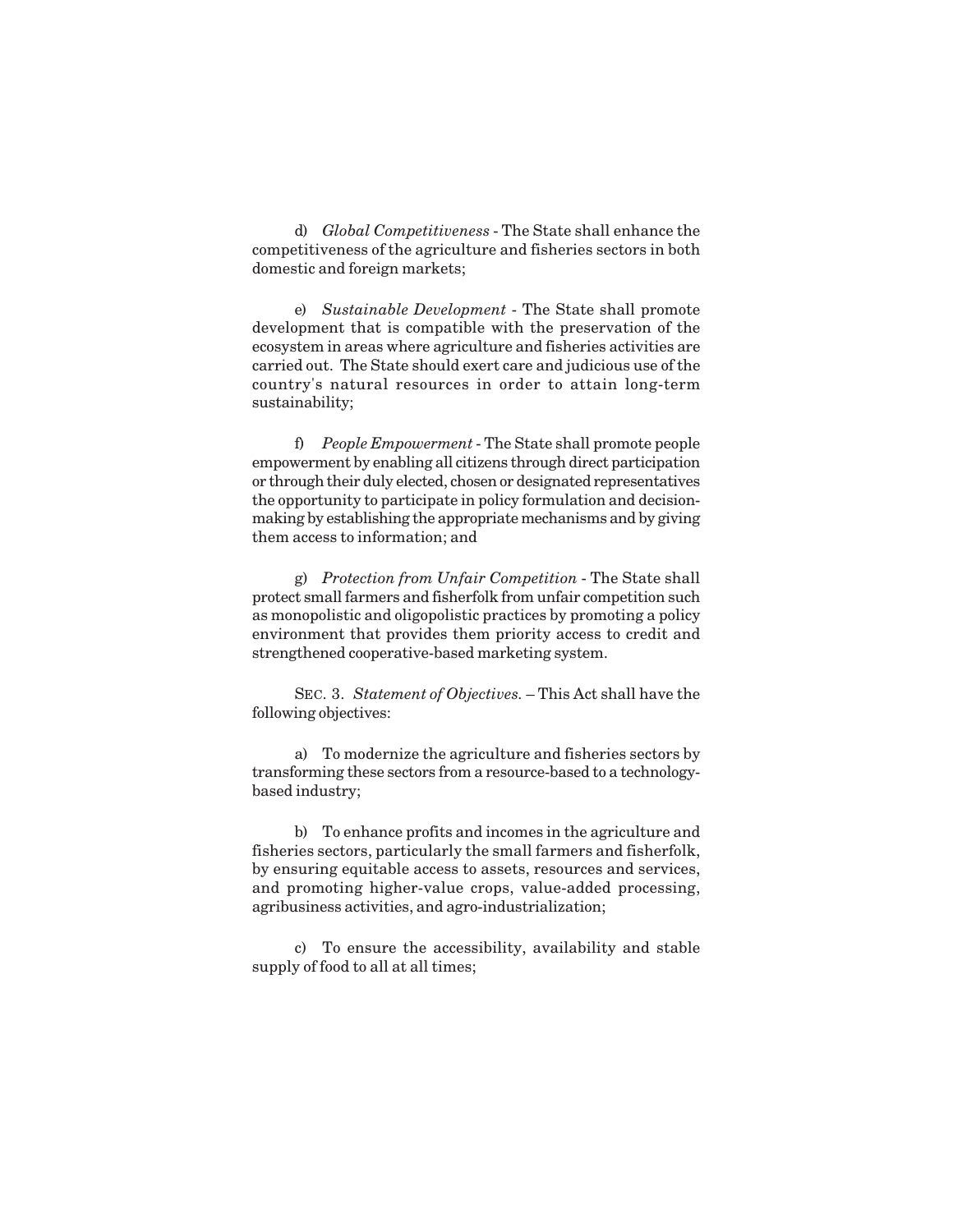d) To encourage horizontal and vertical integration, consolidation and expansion of agriculture and fisheries activities, groups, functions and other services through the organization of cooperatives, farmers' and fisherfolk's associations, corporations, nucleus estates, and consolidated farms and to enable these entities to benefit from economies of scale, afford them a stronger negotiating position, pursue more focused, efficient and appropriate research and development efforts and enable them to hire professional managers;

e) To promote people empowerment by strengthening people's organizations, cooperatives and NGOs and by establishing and improving mechanisms and processes for their participation in government decision-making and implementation;

f) To pursue a market-driven approach to enhance the comparative advantage of our agriculture and fisheries sectors in the world market;

g) To induce the agriculture and fisheries sectors to ascend continuously the value-added ladder by subjecting their traditional or new products to further processing in order to minimize the marketing of raw, unfinished or unprocessed products;

h) To adopt policies that will promote industry dispersal and rural industrialization by providing incentives to local and foreign investors to establish industries that have backward linkages to the country's agriculture and fisheries resource base;

i) To provide social and economic adjustment measures that increase productivity and improve market efficiency while ensuring the protection and preservation of the environment and equity for small farmers and fisherfolk; and

j) To improve the quality of life of all sectors.

SEC. 4. *Definition of Terms.* –

"Agrarian Reform Community" is a barangay at the minimum or a cluster of contiguous barangays where there is a critical mass of farmers or farm workers and which features the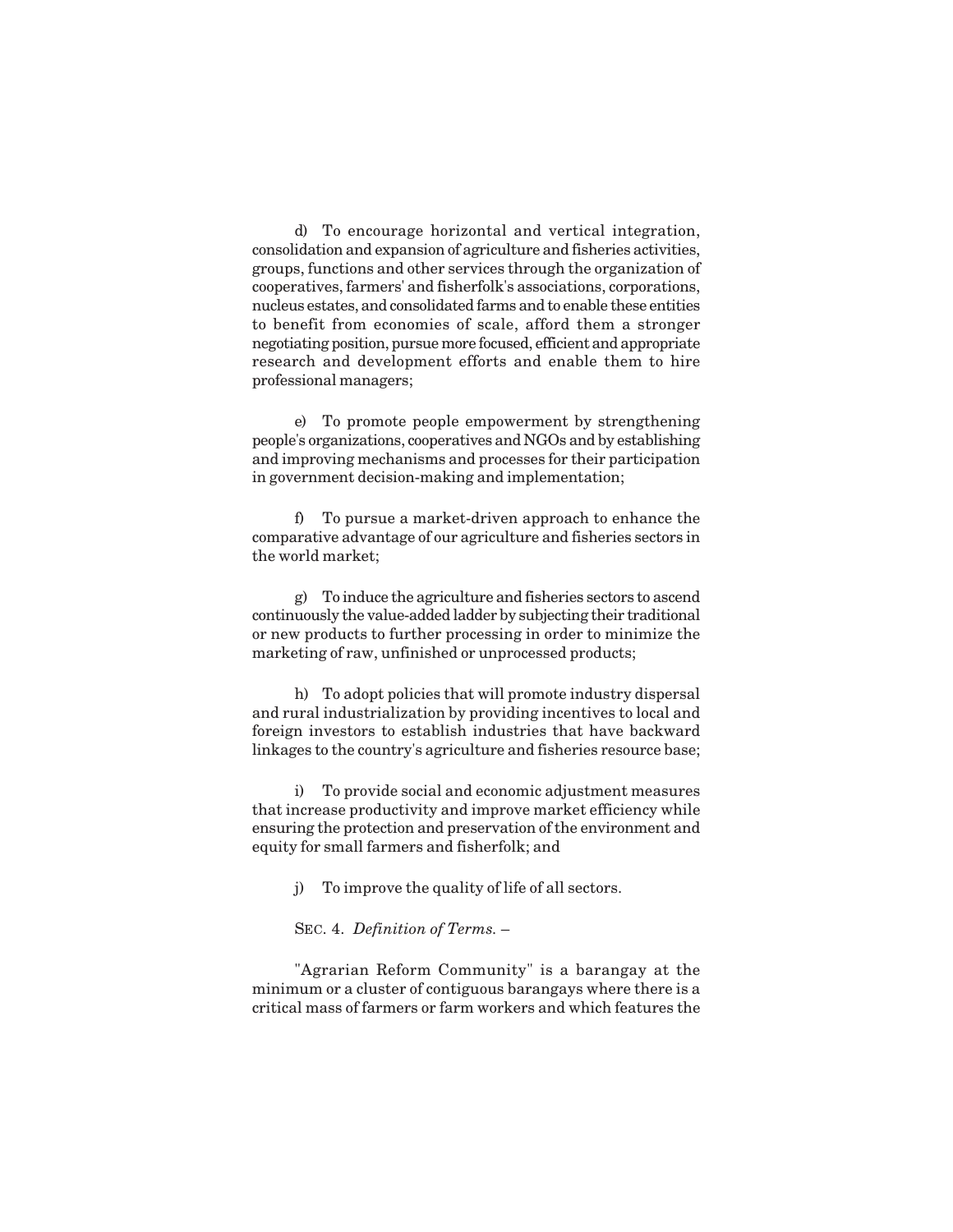main thrust of agrarian development: land tenure improvement and effective delivery of support services.

"Agricultural Lands" refer to lands devoted to or suitable for the cultivation of the soil, planting of crops, growing of trees, raising of livestock, poultry, fish or aquaculture production, including the harvesting of such farm products, and other farm activities and practices performed in conjunction with such farming operations by persons whether natural or juridical and not classified by law as mineral land, forest land, residential land, commercial land, or industrial land.

"Agricultural Land Use Conversion" refers to the process of changing the use of agricultural land to non-agricultural uses.

"Agricultural Sector" is the sector engaged in the cultivation of the soil, planting of crops, growing of fruit trees, raising of livestock, poultry, or fish, including the harvesting and marketing of such farm products, and other farm activities and practices.

"Agricultural Mechanization" is the development, adoption, manufacture and application of appropriate location-specific, and cost-effective agricultural technology using human, animal, mechanical, electrical and other non-conventional sources of energy for agricultural production and post-harvest operations consistent with agronomic conditions and for efficient and economic farm management.

"Agriculture and Fisheries Modernization" is the process of transforming the agriculture and fisheries sectors into one that is dynamic, technologically advanced and competitive yet centered on human development, guided by the sound practices of sustainability and the principles of social justice.

"Agro-Processing Activities" refer to the processing of raw agricultural and fishery products into semi-processed or finished products which include materials for the manufacture of food and/or non-food products, pharmaceuticals and other industrial products.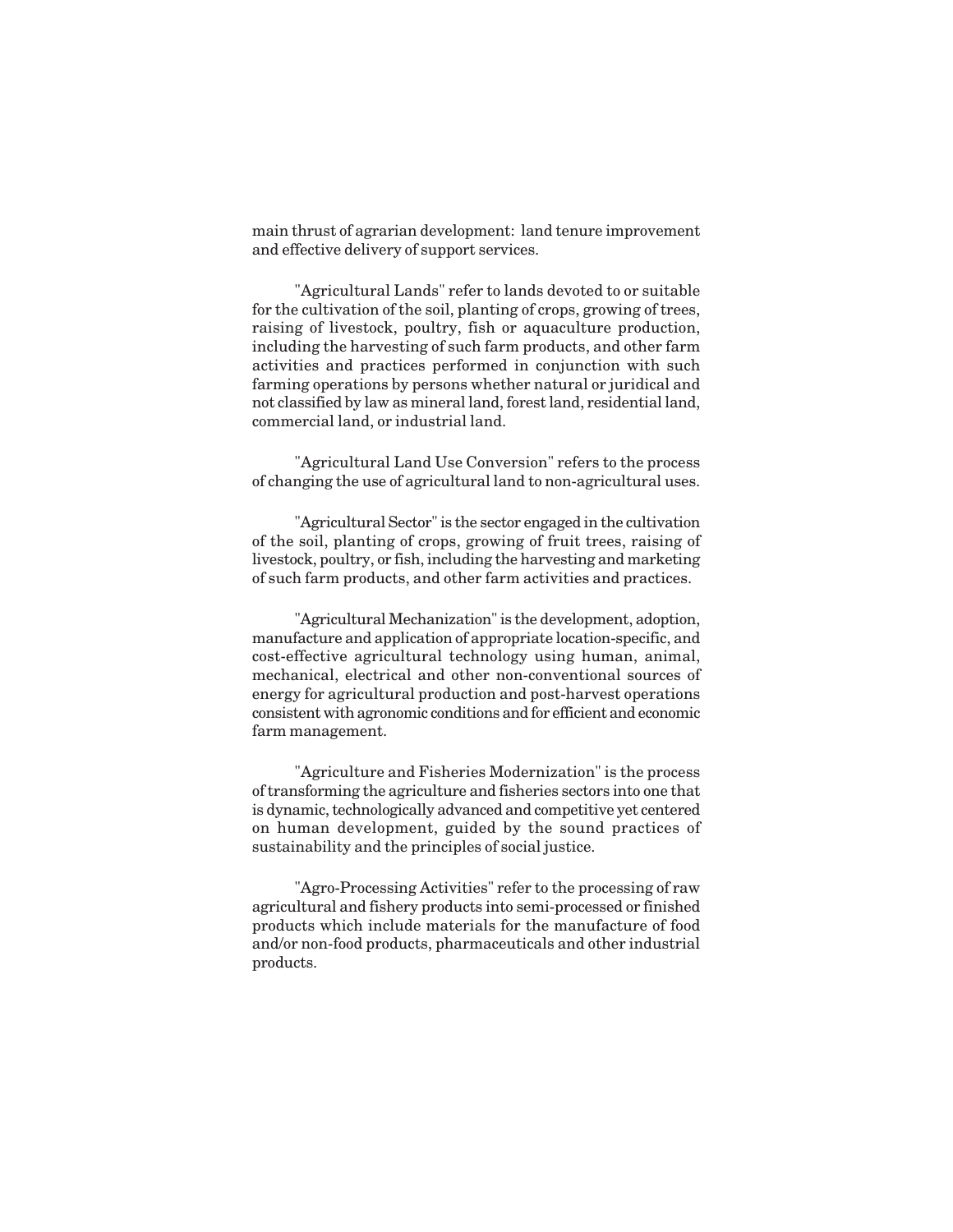"Banks," collectively used, means government banks and private banks, rural banks and cooperative banks.

"Basic Needs Approach to Development" involves the identification, production and marketing of wage goods and services for consumption of rural communities.

"Communal Irrigation System (CIS)" is an irrigation system that is managed by a *bona fide* Irrigators Association.

"Competitive Advantage" refers to competitive edge in terms of product quality and/or price. It likewise refers to the ability to produce a product with the greatest relative efficiency in the use of resources.

"Cooperatives" refer to duly registered associations of persons with a common bond of interest who have voluntarily joined together to achieve a lawful common social and economic end, making equitable contributions to the capital required and accepting a fair share of the risks and benefits of the undertaking in accordance with universally accepted cooperative principles.

"Department" refers to the Department of Agriculture.

"Economic Scale" refers to the minimum quantity or volume of goods required to be efficient.

"Economies of Scale" refers to the decrease in unit cost as more units are produced due to the spreading out of fixed costs over a greater number of units produced.

"Empowerment" involves providing authority, responsibility and information to people directly engaged in agriculture and fishery production, primarily at the level of the farmers, fisherfolk and those engaged in food and non-food production and processing, in order to give them wider choices and enable them to take advantage of the benefits of the agriculture and fishery industries.

"Extension Services" refer to the provision of training, information, and support services by the government and non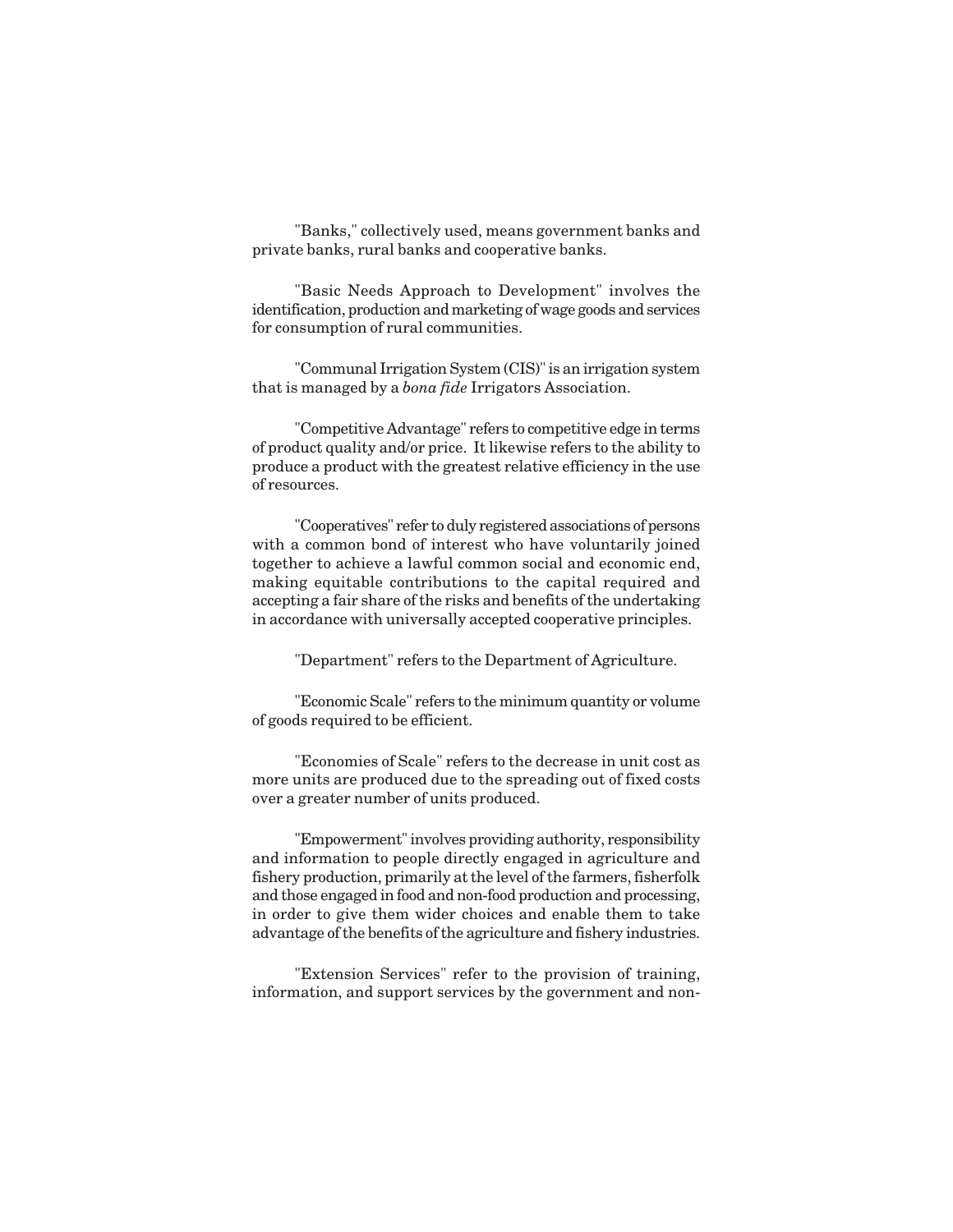government organizations to the agriculture and fisheries sectors to improve the technical, business and social capabilities of farmers and fisherfolk.

"Farmers' and Fisherfolk's Organizations or Associations" refer to farmers' and fisherfolk's cooperatives, associations, or corporations duly registered with appropriate government agencies and which are composed primarily of small agricultural producers, farmers, farm workers, agrarian reform beneficiaries, fisherfolk who voluntarily join together to form business enterprises or nonbusiness organizations which they themselves own, control and patronize.

"Farm-to-Market Roads" refer to roads linking the agriculture and fisheries production sites, coastal landing points and post-harvest facilities to the market and arterial roads and highways.

"Fisheries" refer to all systems or networks of interrelated activities which include the production, growing, harvesting, processing, marketing, developing, conserving, and managing of all aquatic resources and fisheries areas.

"Fisheries Sector" is the sector engaged in the production, growing, harvesting, processing, marketing, developing, conserving, and managing of aquatic resources and fisheries areas.

"Fishing" refers to the application of techniques using various gear in catching fish and other fisheries products.

"Fishing Grounds" refer to areas in any body of water where fish and other aquatic resources congregate and become target of capture.

"Food Security" refers to the policy objective, plan and strategy of meeting the food requirements of the present and future generations of Filipinos in substantial quantity, ensuring the availability and affordability of food to all, either through local production or importation, or both, based on the country's existing and potential resource endowment and related production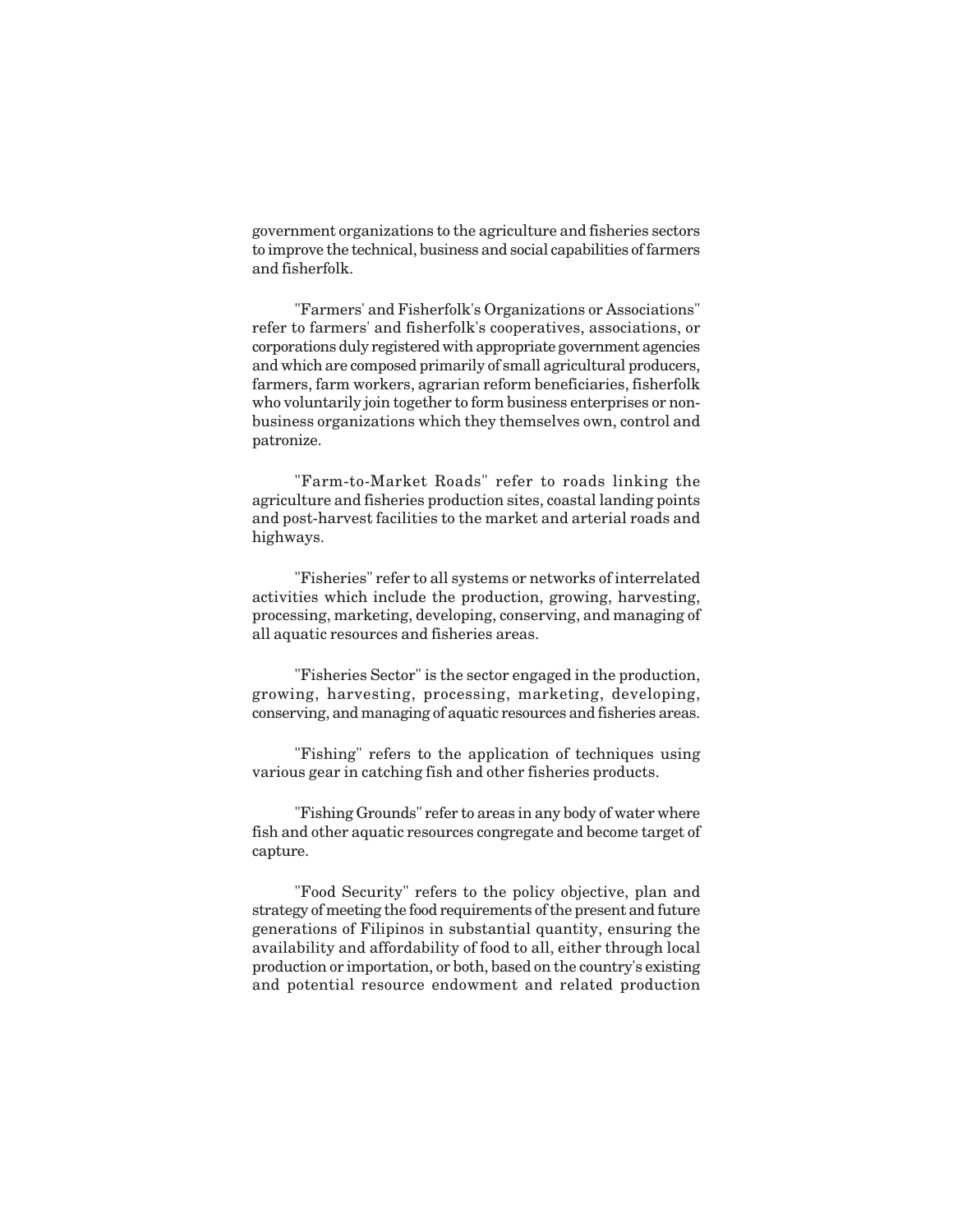advantages, and consistent with the overall national development objectives and policies. However, sufficiency in rice and white corn should be pursued.

"Fresh Agricultural And Fishery Products" refer to agricultural and fisheries products newly taken or captured directly from its natural state or habitat, or those newly harvested or gathered from agricultural areas or bodies of water used for aquaculture.

"Global Competitiveness" refers to the ability to compete in terms of price, quality and volume of agriculture and fishery products relative to those of other countries.

"Gross Value-Added" refers to the total value, excluding the value of non-agricultural or fishery intermediate inputs, of goods and services contributed by the agricultural and fisheries sectors.

"Headworks" refer to the composite parts of the irrigation system that divert water from natural bodies of water such as rivers, streams, and lakes.

"Industrial Dispersal" refers to the encouragement given to manufacturing enterprises to establish their plants in rural areas. Such firms normally use agricultural raw materials either in their primary or intermediate state.

"Irrigable Lands" refer to lands which display marked characteristics justifying the operation of an irrigation system.

"Irrigated Lands" refer to lands serviced by natural irrigation or irrigation facilities. These include lands where water is not readily available as existing irrigation facilities need rehabilitation or upgrading or where irrigation water is not available year-round.

"Irrigation System" refers to a system of irrigation facilities covering contiguous areas.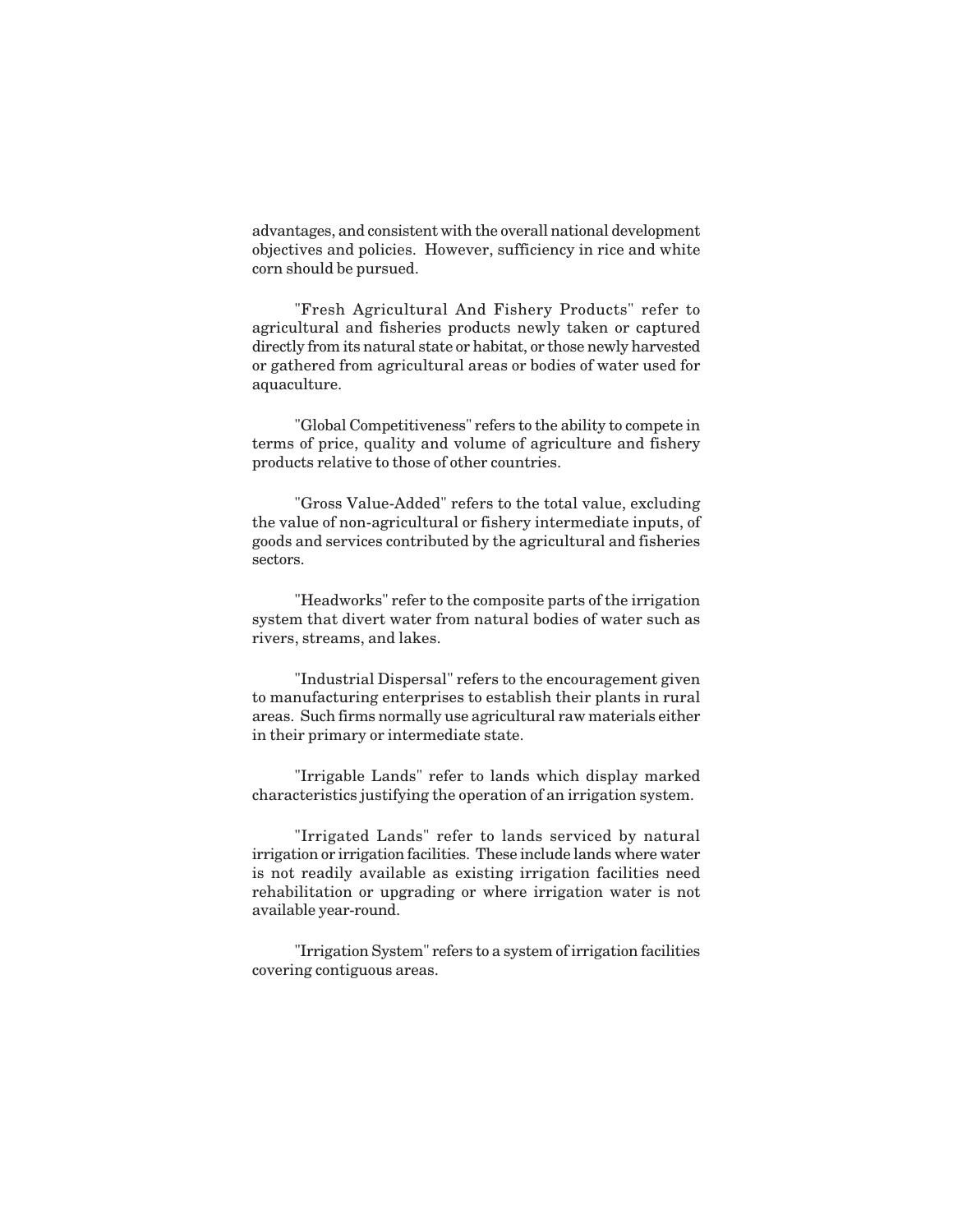"Irrigators' Association (IA)" refers to an association of farmers within a contiguous area served by a National Irrigation System or Communal Irrigation System.

"Land Use" refers to the manner of utilizing the land, including its allocation, development and management.

"Land Use Plan" refers to a document embodying a set of policies accompanied by maps and similar illustrations which represent the community-desired pattern of population distribution and a proposal for the future allocation of land to the various land-using activities, in accordance with the social and economic objectives of the people. It identifies the location, character and extent of the area's land resources to be used for different purposes and includes the process and the criteria employed in the determination of the land use.

"Land Use Planning" refers to the act of defining the allocation, utilization, development and management of all lands within a given territory or jurisdiction according to the inherent qualities of the land itself and supportive of sustainable, economic, demographic, socio-cultural and environmental objectives as an aid to decision-making and legislation.

"Main Canal" refers to the channel where diverted water from a source flows to the intended area to be irrigated.

"Market Infrastructure" refers to facilities including, but not limited to, market buildings, slaughterhouses, holding pens, warehouses, market information centers, connecting roads, transport and communication and cold storage used by the farmers and fisherfolk in marketing their produce.

"National Information Network (NIN)" refers to an information network which links all offices and levels of the Department with various research institutions and local endusers, providing easy access to information and marketing services related to agriculture and fisheries.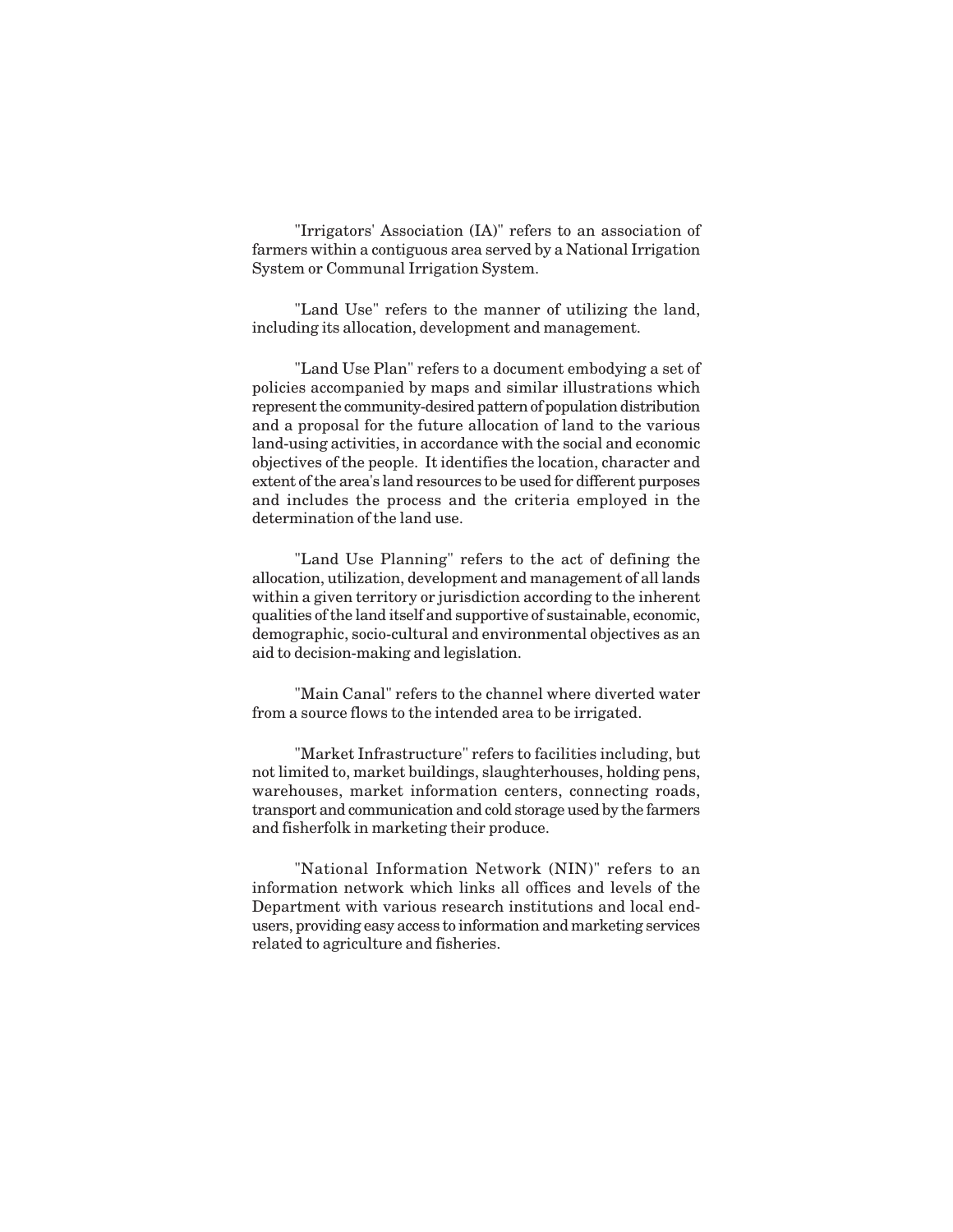"National Irrigation System (NIS)" refers to a major irrigation system managed by the National Irrigation Administration.

"Network of Protected Areas for Agricultural and Agroindustrial Development (NPAAAD)" refers to agricultural areas identified by the Department through the Bureau of Soils and Water Management in coordination with the National Mapping and Resource Information Authority in order to ensure the efficient utilization of land for agriculture and agro-industrial development and promote sustainable growth. The NPAAAD covers all irrigated areas, all irrigable lands already covered by irrigation projects with firm funding commitments; all alluvial plain land highly suitable for agriculture whether irrigated or not; agro-industrial croplands or lands presently planted to industrial crops that support the viability of existing agricultural infrastructure and agro-based enterprises, highlands, or areas located at an elevation of five hundred (500) meters or above and have the potential for growing semi-temperate and high-value crops; all agricultural lands that are ecologically fragile, the conversion of which will result in serious environmental degradation, and mangrove areas and fish sanctuaries.

"On-Farm Irrigation Facilities" refer to composite facilities that permit entry of water to paddy areas and consist of farm ditches and turnouts.

"Primary Processing" refers to the physical alteration of raw agricultural or fishery products with or without the use of mechanical facilities.

"Post-Harvest Activities" include, but is not limited to, threshing, drying, milling, grading, storing and handling of produce and such other activities as stripping, winnowing, chipping and washing.

"Post-Harvest Facilities" include, but is not limited to, threshers, moisture meters, dryers, weighing scales, milling equipment, fish ports, fish landings, ice plants and cold storage facilities, processing plants, warehouses, buying stations, market infrastructure and transportation facilities.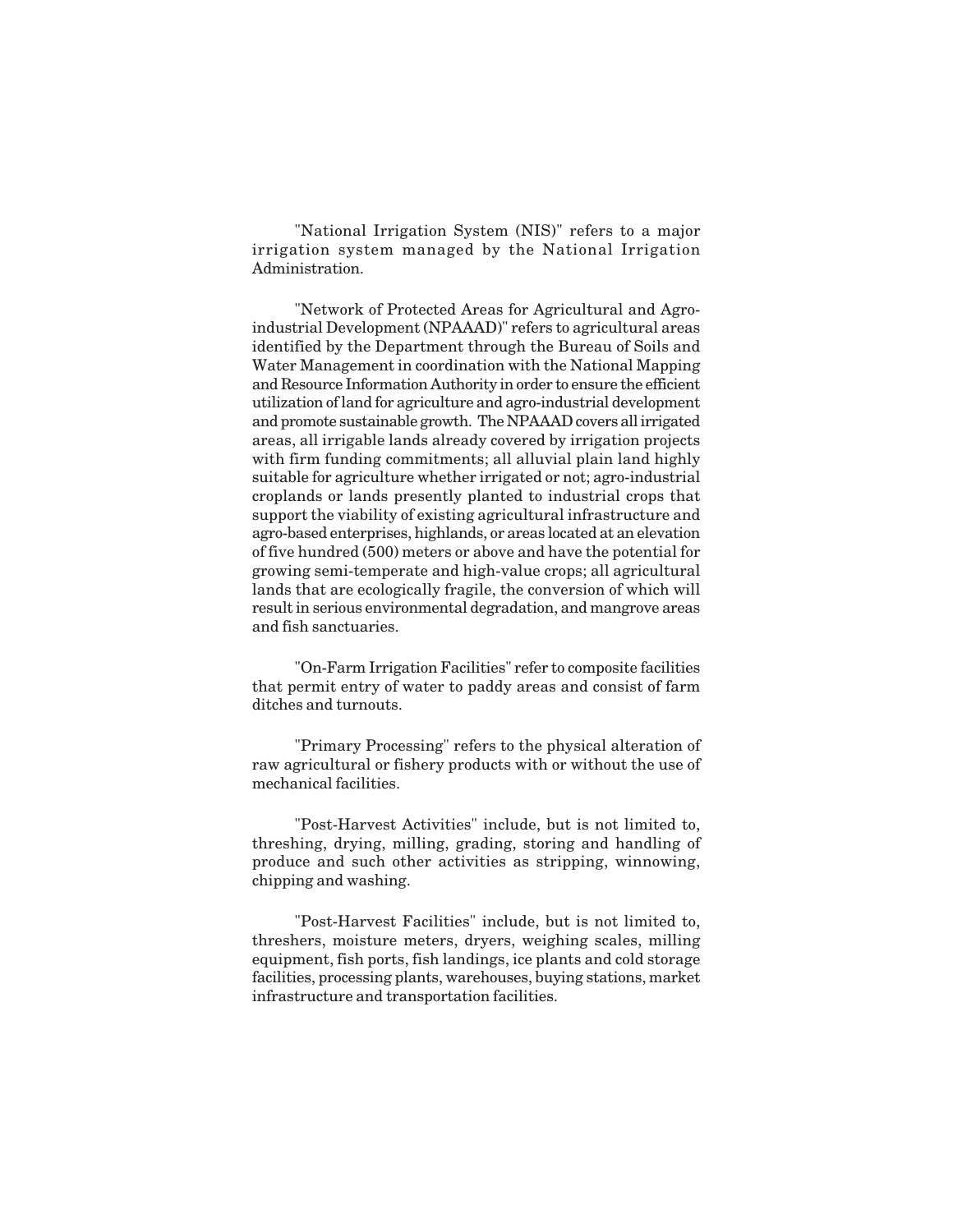"Premature Conversion of Agricultural Land" refers to the undertaking of any development activity, the results of which modify or alter the physical characteristics of the agricultural lands to render them suitable for non-agricultural purposes, without an approved order of conversion from the DAR.

"Resource Accounting" refers to a process of tracking changes in the environment and natural resources biophysically and economically (in monetary terms).

"Resource-based" refers to the utilization of natural resources.

"Rural Industrialization" refers to the process by which the economy is transformed from one that is predominantly agricultural to one that is dominantly industrial and service oriented. Agriculture provides the impetus and push for industry and services through the market that it creates, the labor that it absorbs, and the income that it generates which is channeled to industry and services. As development continues with agriculture still an important sector, industry and services begin to generate income and markets and concomitantly increase their share of total income.

"Strategic Agriculture and Fisheries Development Zones (SAFDZ)" refers to the areas within the NPAAAD identified for production, agro-processing and marketing activities to help develop and modernize, with the support of government, the agriculture and fisheries sectors in an environmentally and socioculturally sound manner.

"Secondary Canal" refers to the channel connected to the main canal which distributes irrigation to specific areas.

"Secondary Processing" refers to the physical transformation of semi-processed agricultural or fishery products.

"Shallow Tube Well (STW)" refers to a tube or shaft vertically set into the ground for the purpose of bringing ground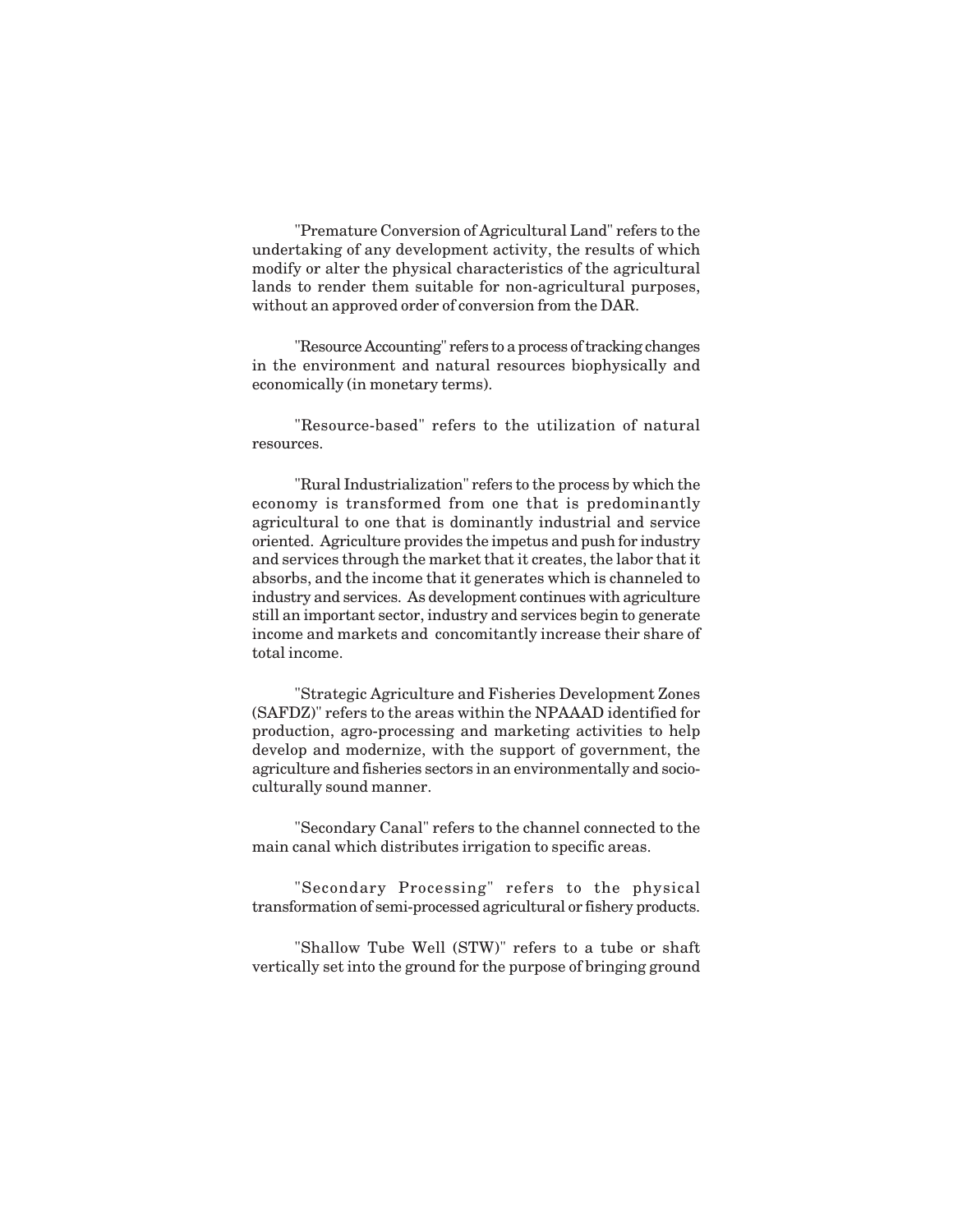water to the soil surface from a depth of less than 20 meters by suction lifting.

"Small Farmers and Fisherfolk" refers to natural persons dependent on small-scale subsistence farming and fishing activities as their primary source of income.

"Small and Medium Enterprise (SME)" refers to any business activity or enterprise engaged in industry, agribusiness and/or services, whether single proprietorship, cooperative, partnership or corporation whose total assets, inclusive of those arising from loans but exclusive of the land on which the particular business entity's office, plant and equipment are situated, must have value falling under the following categories:

|                | not more than P1,500,000                             |
|----------------|------------------------------------------------------|
|                | P <sub>1</sub> ,500,001 to P <sub>15</sub> ,000,000  |
| $\rm Medium$ : | P <sub>15</sub> ,000,001 to P <sub>60</sub> ,000,000 |
|                |                                                      |

The Department, in consultation with the Congressional Oversight Committee on Agricultural and Fisheries Modernization, may adjust the above values as deemed necessary.

"Socio-culturally Sound" means the consideration of the social structure of the community such as leadership pattern, distribution of roles across gender and age groups, the diversity of religion and other spiritual beliefs, ethnicity and cultural diversity of the population.

"Technology-based" refers to utilization of technology.

"Zoning Ordinance" refers to a local legislation approving the development/land use plan and providing for the regulations and other conditions on the uses of land including the limitation on the infrastructure that may be placed within the territorial jurisdiction of a city or municipality.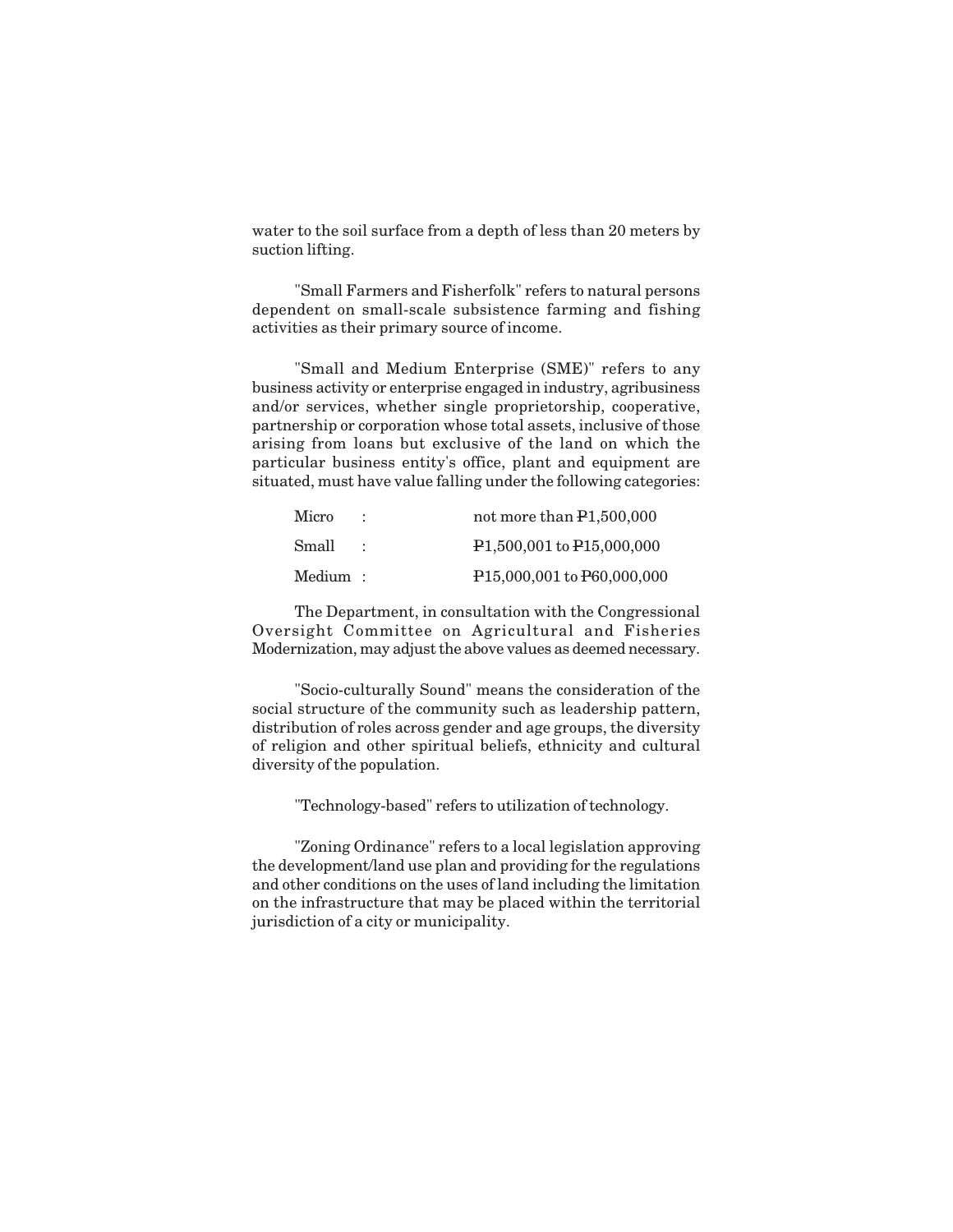## TITLE 1

#### PRODUCTION AND MARKETING SUPPORT SERVICES

#### CHAPTER 1 STRATEGIC AGRICULTURAL AND FISHERIES DEVELOPMENT ZONES

SEC. 5. *Declaration of Policy. –* It is the policy of the State to ensure that all sectors of the economy and all regions of the country shall be given optimum opportunity to develop through the rational and sustainable use of resources peculiar to each area in order to maximize agricultural productivity, promote efficiency and equity and accelerate the modernization of the agriculture and fisheries sectors of the country.

SEC. 6. *Network of Areas for Agricultural and Agro-Industrial Development*. – The Department shall, within six (6) months after the approval of this Act, and in consultation with the local government units, appropriate government agencies, concerned non-government organizations (NGOs) and organized farmers' and fisherfolk's groups, identify the Strategic Agriculture and Fisheries Development Zones (SAFDZ) within the network of protected areas for agricultural and agro-industrial development to ensure that lands are efficiently and sustainably utilized for food and non-food production and agro-industrialization.

The SAFDZ, which shall serve as centers where development in the agriculture and fisheries sectors are catalyzed in an environmentally and socio-culturally sound manner, shall be identified on the basis of the following criteria:

a) Agro-climatic and environmental conditions giving the area a competitive advantage in the cultivation, culture, production and processing of particular crops, animals and aquatic products;

b) Strategic location of the area for the establishment of agriculture or fisheries infrastructure, industrial complexes, production and processing zones;

c) Strategic location of the area for market development and market networking both at the local and international levels; and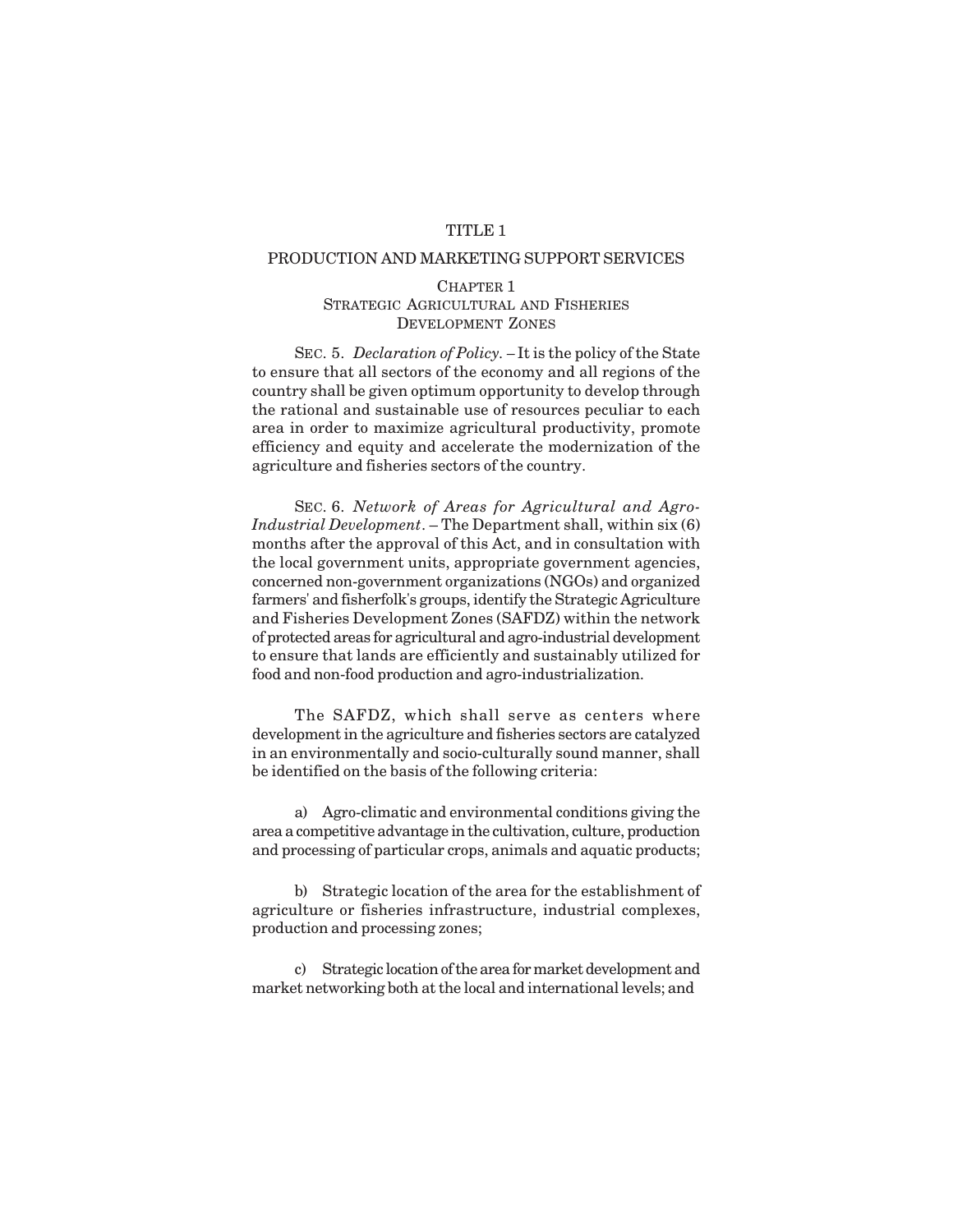d) Dominant presence of agrarian reform communities (ARCs) and/or small owner-cultivators and amortizing owners/ agrarian reform beneficiaries and other small farmers and fisherfolk in the area.

The SAFDZ shall have an integrated development plan consisting of production, processing, investment, marketing, human resources and environmental protection components.

SEC. 7. *Model Farms*. – The Department, in coordination with the local government units (LGUs) and appropriate government agencies, may designate agrarian reform communities (ARCs) and other areas within the SAFDZ suitable for economic scale production which will serve as model farms.

Farmer-landowners whose lands are located within these designated areas shall be given the option to enter into a management agreement with corporate entities with proven competence in farm operations and management, high-end quality production and productivity through the use of up-to-date technology and collateral resources such as skilled manpower, adequate capital and credit, and access to markets, consistent with existing laws.

SEC. 8. *Mapping. –* The Department, through the Bureau of Soils and Water Management (BSWM), in coordination with the National Mapping and Resource Information Authority (NAMRIA) and the Housing and Land Use Regulatory Board (HLURB) shall undertake the mapping of the network of areas for agricultural and agro-industrial development for all municipalities, cities at an appropriate scale. The BSWM may call on other agencies to provide technical and other logistical support in this undertaking.

SEC. 9. *Delineation of Strategic Agriculture and Fisheries Development Zones.* – The Department, in consultation with the Department of Agrarian Reform, the Department of Trade and Industry, the Department of Environment and Natural Resources, Department of Science and Technology, the concerned LGUs, the organized farmers and fisherfolk groups, the private sector and communities shall, without prejudice to the development of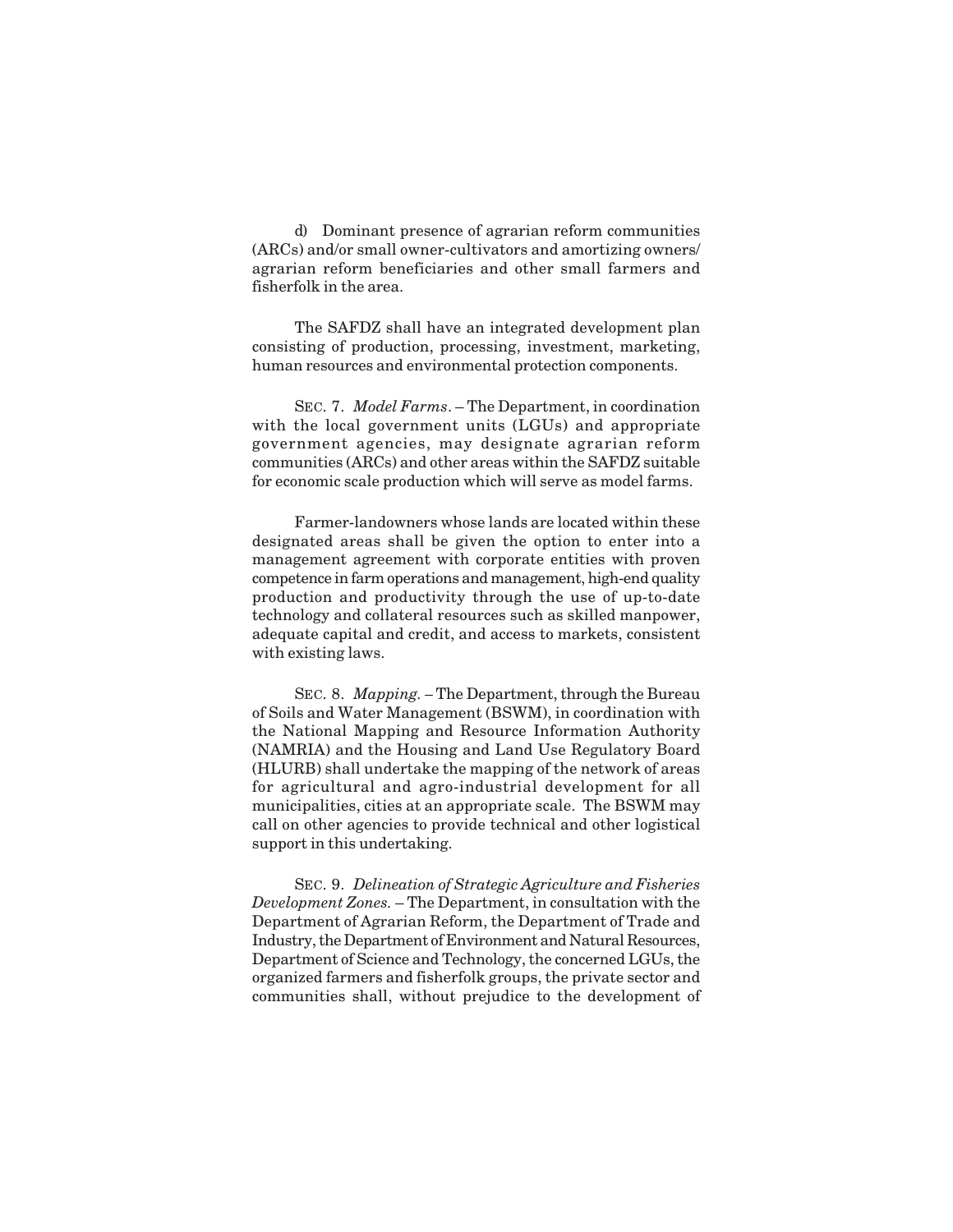identified economic zones and free ports, establish and delineate, based on sound resource accounting, the SAFDZ within one (1) year from the effectivity of this Act.

All irrigated lands, irrigable lands already covered by irrigation projects with firm funding commitments, and lands with existing or having the potential for growing high-value crops so delineated and included within the SAFDZ shall not be converted for a period of five (5) years from the effectivity of this Act: *Provided, however*, That not more than five percent (5%) of the said lands located within SAFDZ may be converted upon compliance with existing laws, rules, regulations, executive orders and issuances, and administrative orders relating to land use conversion: *Provided, further*, That thereafter: 1) a review of the SAFDZ, specifically on the productivity of the areas, improvement of the quality of life of farmers and fisherfolk, and efficiency and effectiveness of the support services shall be conducted by the Department and the Department of Agrarian Reform, in coordination with the Congressional Oversight Committee on Agricultural and Fisheries Modernization; 2) conversion may be allowed, if at all, on a case-to-case basis subject to existing laws, rules, regulations, executive orders and issuances, and administrative orders governing land use conversion; and, 3) in case of conversion, the land owner will pay the Department the amount equivalent to the government's investment cost including inflation.

SEC. 10. *Preparation of Land Use and Zoning Ordinance*. – Within one (1) year from the finalization of the SAFDZ, in every city and municipality, all cities and municipalities shall have prepared their respective land use and zoning ordinance incorporating the SAFDZ, where applicable. Thereafter, all land use plans and zoning ordinances shall be updated every four (4) years or as often as may be deemed necessary upon the recommendation of the Housing and Land Use Regulatory Board and must be completed within the first year of the term of office of the mayor. If the cities/municipalities fail to comply with the preparation of zoning and land use plans, the DILG shall impose the penalty as provided for under Republic Act No. 7160.

SEC. 11. *Penalty for Agricultural Inactivity and Premature Conversion*. – Any person or juridical entity who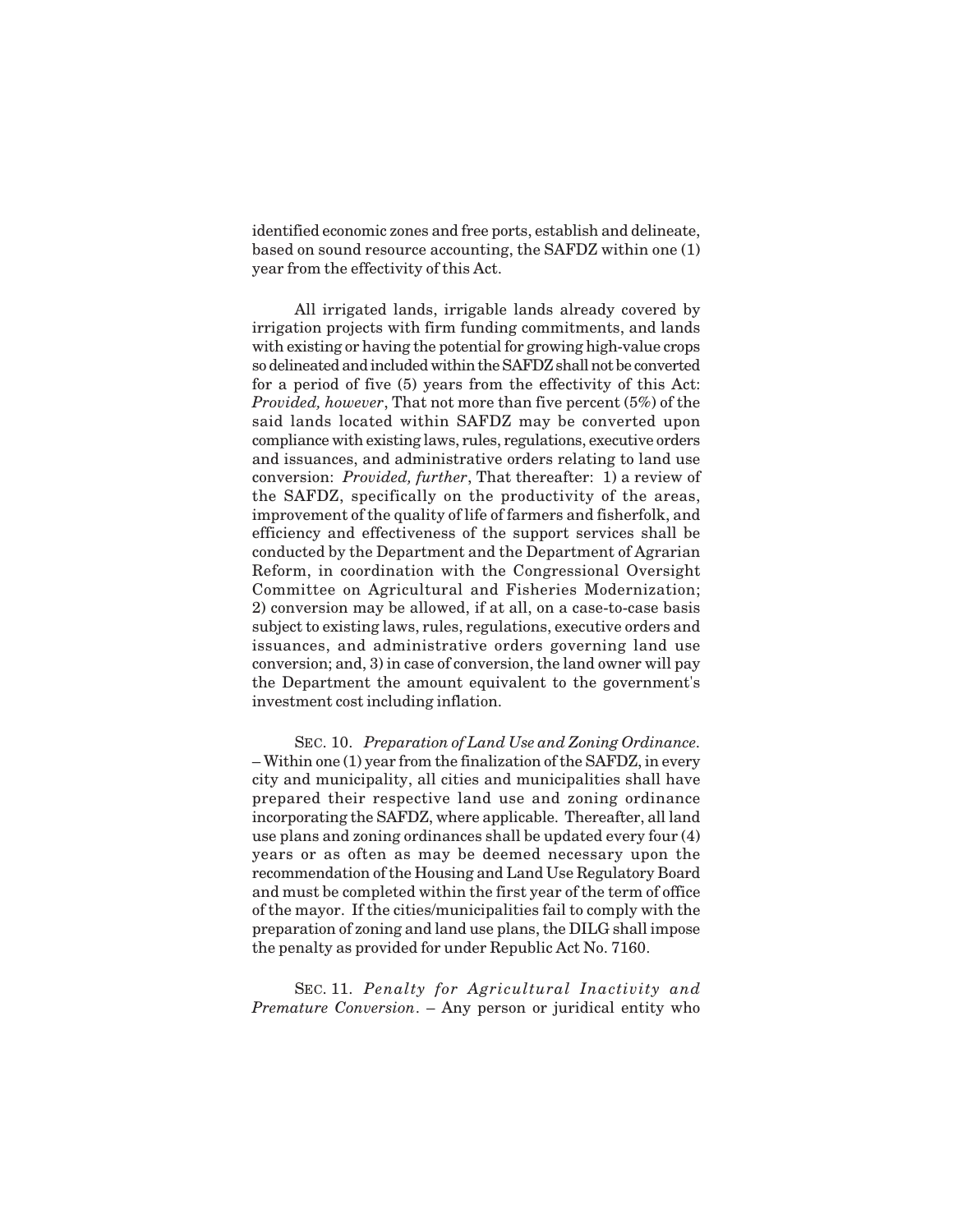knowingly or deliberately causes any irrigated agricultural lands seven (7) hectares or larger, whether contiguous or not, within the protected areas for agricultural development, as specified under Section 6 in relation to Section 9 of this Act, to lie idle and unproductive for a period exceeding one (1) year, unless due to *force majeure*, shall by subject to an idle land tax of Three thousand pesos (P3,000) per hectare per year. In addition, the violator shall be required to put back such lands to productive agricultural use. Should the continued agricultural inactivity, unless due to *force majeure*, exceed a period of two (2) years, the land shall be subject to escheat proceedings.

Any person found guilty of premature or illegal conversion shall be penalized with imprisonment of two (2) to six (6) years, or a fine equivalent to one hundred percent (100%) of the government's investment cost, or both, at the discretion of the court, and an accessory penalty of forfeiture of the land and any improvement thereon.

In addition, the DAR may impose the following penalties, after determining, in an administrative proceedings, that violation of this law has been committed:

a) Cancellation or withdrawal of the authorization for land use conversion; and

b) Blacklisting, or automatic disapproval of pending and subsequent conversion applications that they may file with the DAR.

SEC. 12. *Protection of Watershed Areas.* – All watersheds that are sources of water for existing and potential irrigable areas and recharge areas of major aquifers identified by the Department of Agriculture and the Department of Environment and Natural Resources shall be preserved as such at all times.

## CHAPTER 2 AGRICULTURE AND FISHERIES MODERNIZATION PLAN

SEC. 13. *Agriculture and Fisheries Modernization Plan (AFMP).* – The Department, in consultation with the farmers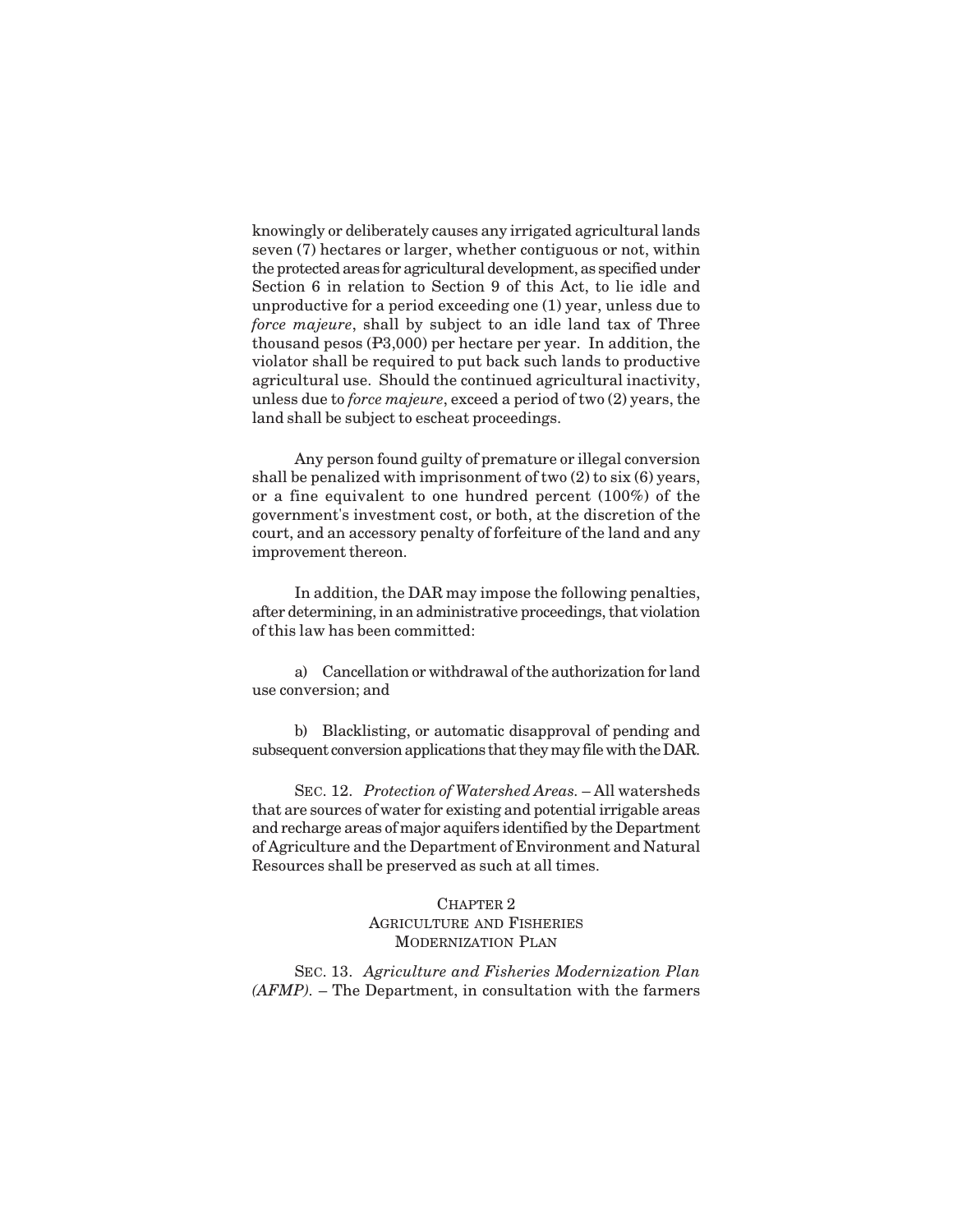and fisherfolk, the private sector, NGOs, people's organizations and the appropriate government agencies and offices, shall formulate and implement a medium- and long-term comprehensive Agriculture and Fisheries Modernization Plan.

The Agriculture and Fisheries Modernization Plan shall focus on five (5) major concerns:

- a) Food security;
- b) Poverty alleviation and social equity;

c) Income enhancement and profitability, especially for farmers and fisherfolk;

- d) Global competitiveness; and
- e) Sustainability.

SEC. 14. *Food Security, Poverty Alleviation, Social Equity and Income Enhancement.* – The Department, in coordination with other concerned departments or agencies, shall formulate medium- and long-term plans addressing food security, poverty alleviation, social equity and income enhancement concerns based on, but not limited to, the following goals and indicators of development:

a) Increased income and profit of small farmers and fisherfolk;

b) Availability of rice and other staple foods at affordable prices;

- c) Reduction of rural poverty and income inequality;
- d) Reduction of the incidence of malnutrition;
- e) Reduction of rural unemployment and underemployment;

and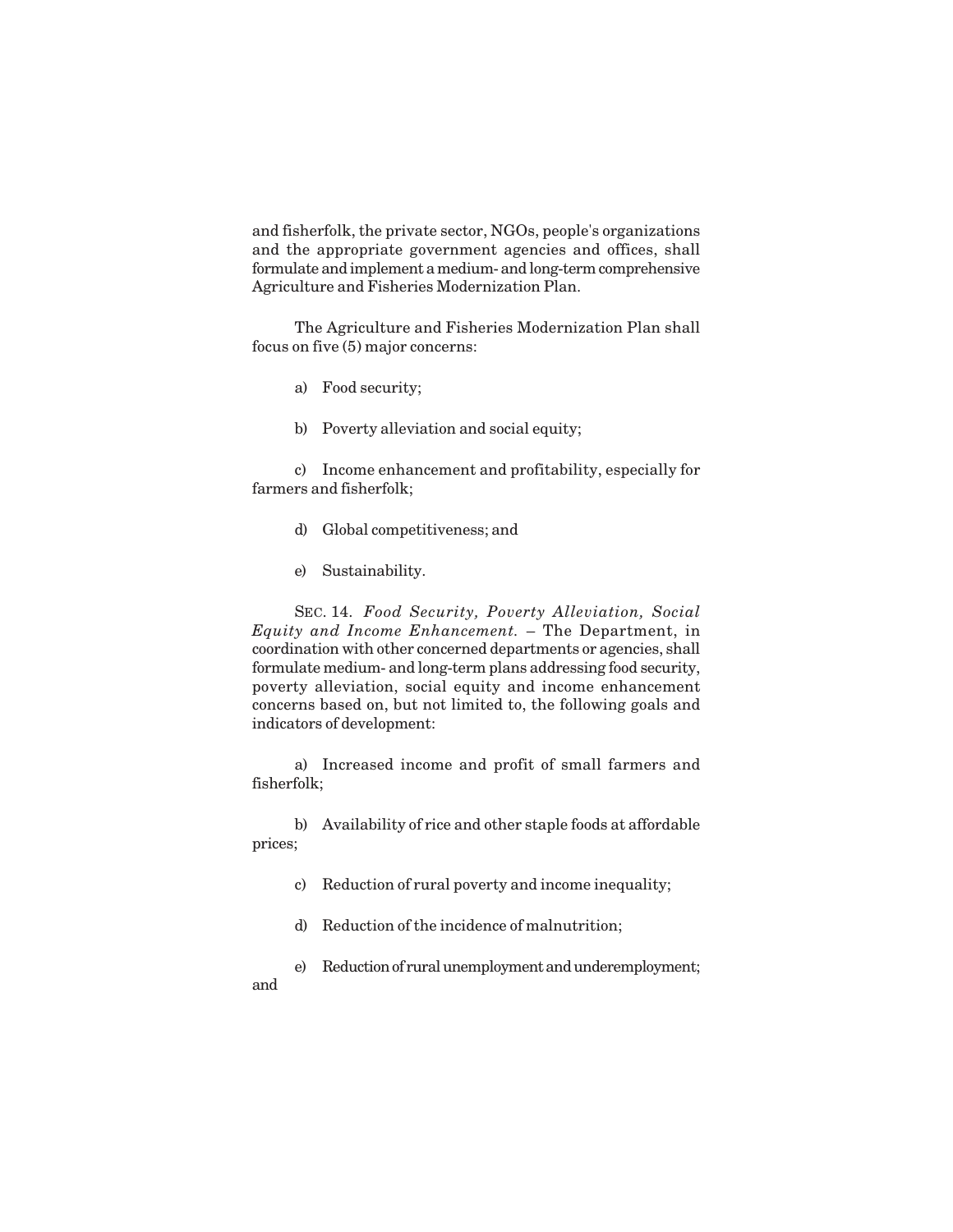f) Improvement in land tenure of small farmers.

SEC. 15. *Global Competitiveness and Sustainability*. – The Department shall formulate medium- and long-term plans aimed at enhancing the global competitiveness and sustainability of the country in agriculture and fisheries based on, but not limited to, the following goals and indicators of development:

a) Increase in the volume, quality and value of agriculture and fisheries production for domestic consumption and for exports;

b) Reduction in post-harvest losses;

c) Increase in the number/types and quality of processed agricultural and fishery products;

d) Increase in the number of international trading partners in agriculture and fishery products;

e) Increase in the number of sustainable agriculture and fisheries firms engaged in domestic production, processing, marketing and export activities;

f) Increase in and wider level of entrepreneurship among farmers and fisherfolk in the area;

g) Increase in the number of farms engaged in diversified farming; and

h) Reduced use of agro-chemicals that are harmful to health and the environment.

SEC. 16. *Global Climate Change.* – The Department, in coordination with the Philippine Atmospheric, Geophysical and Astronomical Service Administration (PAGASA) and such other appropriate government agencies, shall devise a method of regularly monitoring and considering the effect of global climate changes, weather disturbances, and annual productivity cycles for the purpose of forecasting and formulating agriculture and fisheries production programs.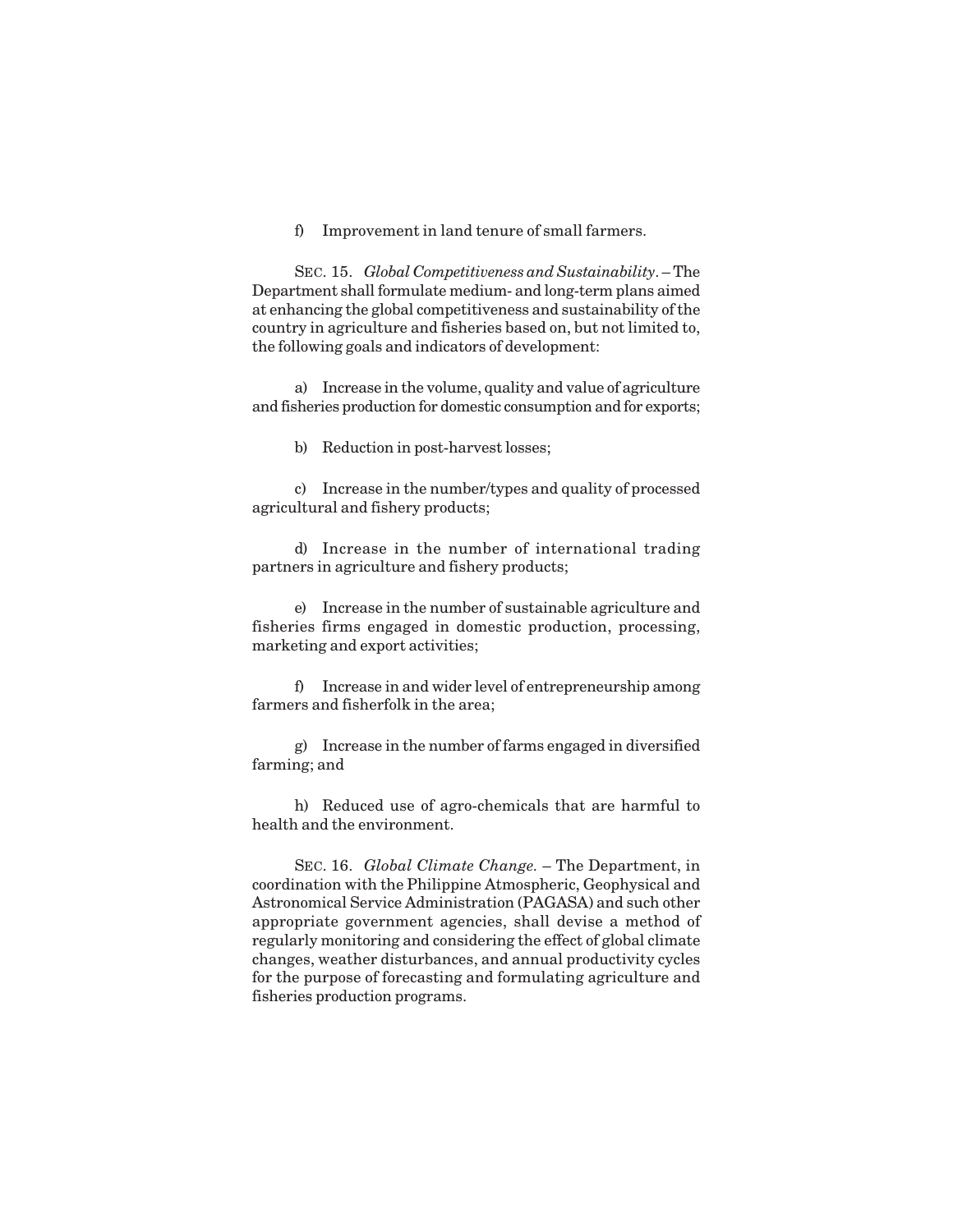SEC. 17. *Special Concerns*. – The Department shall consider the following areas of concerns, among others, in formulating the AFMP:

a) Strategies and programs aimed to achieve growth and profitability targets in the contest of the constraints and challenges of the World Trade Organization (WTO);

b) Programs arising from the implementation of the Agrarian Reform Program;

- c) Identification of SAFDZ;
- d) Infrastructure and market support of the SAFDZs;

e) Infrastructure support to make agriculture and fisheries production inputs, information and technology readily available to farmers, fisherfolk, cooperatives and entrepreneurs;

f) Credit programs for small farmers and fisherfolk, and agricultural graduates;

g) Comprehensive and integrated agriculture and fisheries research, development and extension services;

h) Preservation of biodiversity, genetic materials and the environment;

i) Adequate and timely response against environmental threats to agriculture and fisheries;

- j) Rural non-farm employment;
- k) Access to aquatic resources by fisherfolk;

l) Basic needs program for the impoverished sectors of society who will be affected by liberalization;

m) Indigenous peoples;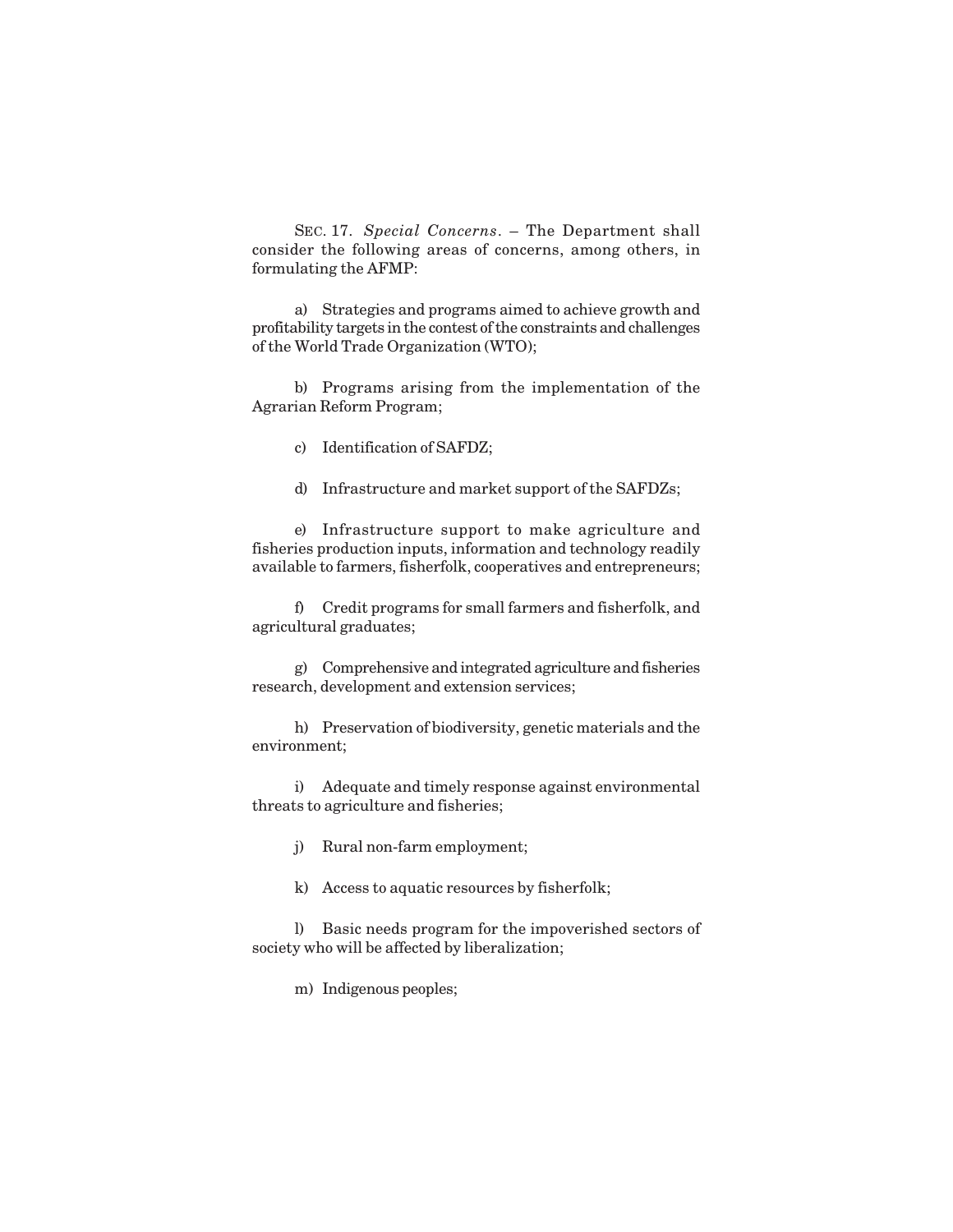- n) Rural youth;
- o) Women;
- p) Handicapped persons; and
- q) Senior citizens.

SEC. 18. *Monitoring and Evaluation*. – The Department shall develop the capability of monitoring the AFMP through a Program Benefit Monitoring and Evaluation System (PBMES). In addition, it can secure the services of independent consultants and external evaluators in order to assess its over-all impact. The Department shall make periodic reports to the Congressional Oversight Committee on Agriculture and Fisheries Modernization.

SEC. 19. *Role of Other Agencies.* – All units and agencies of the government shall support the Department in the implementation of the AFMP.

In particular, the Department of Public Works and Highways shall coordinate with the Department with respect to the infrastructure support aspect of the plan in order to accomplish networking of related infrastructure facilities.

The Department of Interior and Local Government shall provide assistance to the Department in mobilizing resources under the control of local government units.

The Departments of Trade and Industry, Agrarian Reform, Science and Technology, and Environment and Natural Resources shall coordinate their investment programs and activities to complement the Department's implementation of the AFMP.

The Department of Education, Culture and Sports, the Technical Education and Skills Development Authority, the Department of Health and the Department of Social Services and Development shall coordinate with the Department to determine the financial requirements of small farmers and fisherfolk to adjust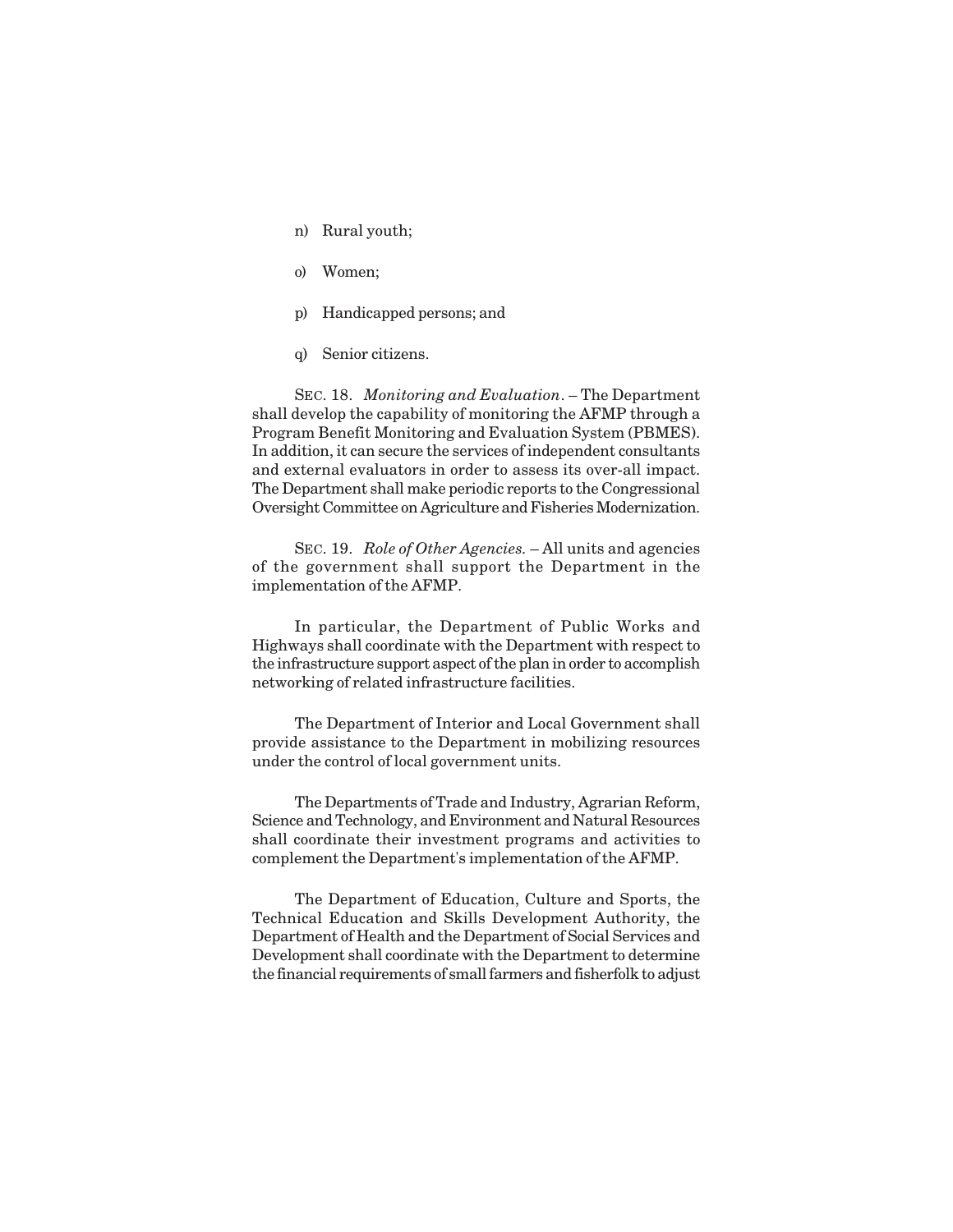to the effects of modernization as envisioned in the Agriculture and Fisheries Modernization Plan.

The Department of Environment and Natural Resources shall provide technical assistance and advice on the delineation of the SAFDZ and on the development of the Department's environmental protection plans.

The departments referred to above shall be required to identify in their budget proposals the allocation intended for the improvement of the environmental and other conditions affecting agriculture and fisheries.

Congressional initiatives shall also be coordinated by the Committees on Agriculture of both Houses to complement and enhance the programs and activities of the Department in the implementation of the AFMP.

#### CHAPTER 3 **CREDIT**

SEC. 20. *Declaration of Policy*. – It is hereby declared the policy of the State to alleviate poverty and promote vigorous growth in the countryside through access to credit by small farmers, fisherfolk, particularly the women involved in the production, processing and trading of agriculture and fisheries products and the small and medium scale enterprises (SMEs) and industries engaged in agriculture and fisheries.

Interest rates shall be determined by market forces, provided that existing credit arrangements with agrarian reform beneficiaries are not affected. Emphasis of the credit program shall be on proper management and utilization.

In this regard, the State enjoins the active participation of the banking sector and government financial institutions in the rural financial system.

SEC. 21. *Phase-out of the Directed Credit Programs (DCPs) and Provision for the Agro-Industry Modernization Credit and Financing Program (AMCFP).* – The Department shall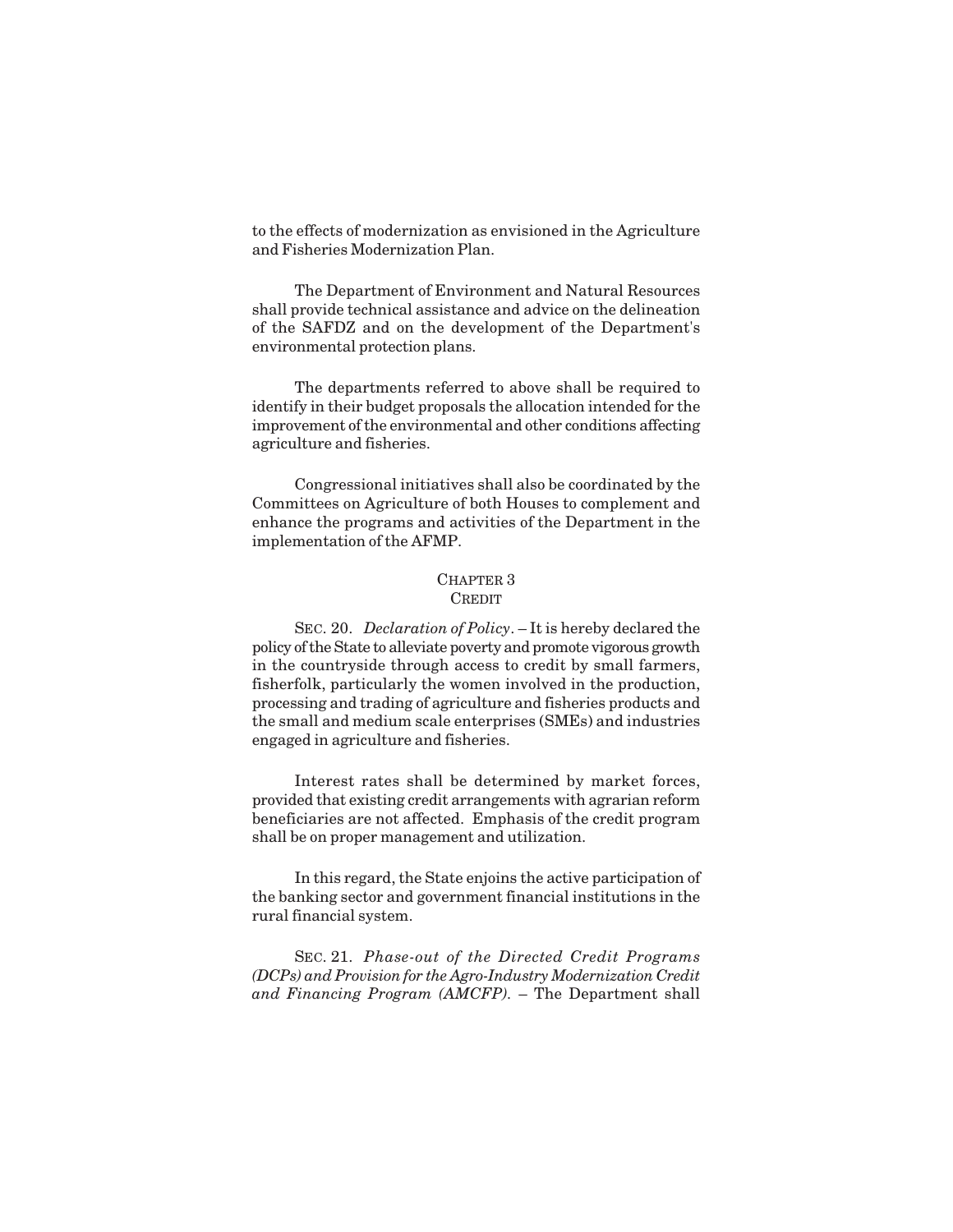implement existing DCPs; however, the Department shall, within a period of four (4) years from the effectivity of this Act, phaseout all DCPs and deposit all its loanable funds including those under the Comprehensive Agricultural Loan Fund (CALF) including new funds provided by this Act for the AMCFP and transfer the management thereof to cooperative banks, rural banks, government financial institutions and viable NGOs for the Agro-Industry Modernization Credit Financing Program (AMCFP). Interest earnings of the said deposited loan funds shall be reverted to the AMCFP.

SEC. 22. *Coverage*. – An agriculture, fisheries and agrarian reform credit and financing system shall be designed for the use and benefit of farmers, fisherfolk, those engaged in food and nonfood production, processing and trading, cooperatives, farmers'/ fisherfolk's organization, and SMEs engaged in agriculture and fisheries, hereinafter referred to in this chapter as the "beneficiaries."

SEC. 23. *Scope of the Agro-Industry Modernization Credit and Financing Program (AMCFP).* – The Agro-Industry Modernization Credit and Financing Program shall include the packaging and delivery of various credit assistance programs for the following:

a) Agriculture and fisheries production including processing of fisheries and agri-based products and farm inputs;

b) Acquisition of work animals, farm and fishery equipment and machinery;

c) Acquisition of seeds, fertilizer, poultry, livestock, feeds and other similar items;

d) Procurement of agriculture and fisheries products for storage, trading, processing and distribution;

e) Acquisition of water pumps and installation of tube wells for irrigation;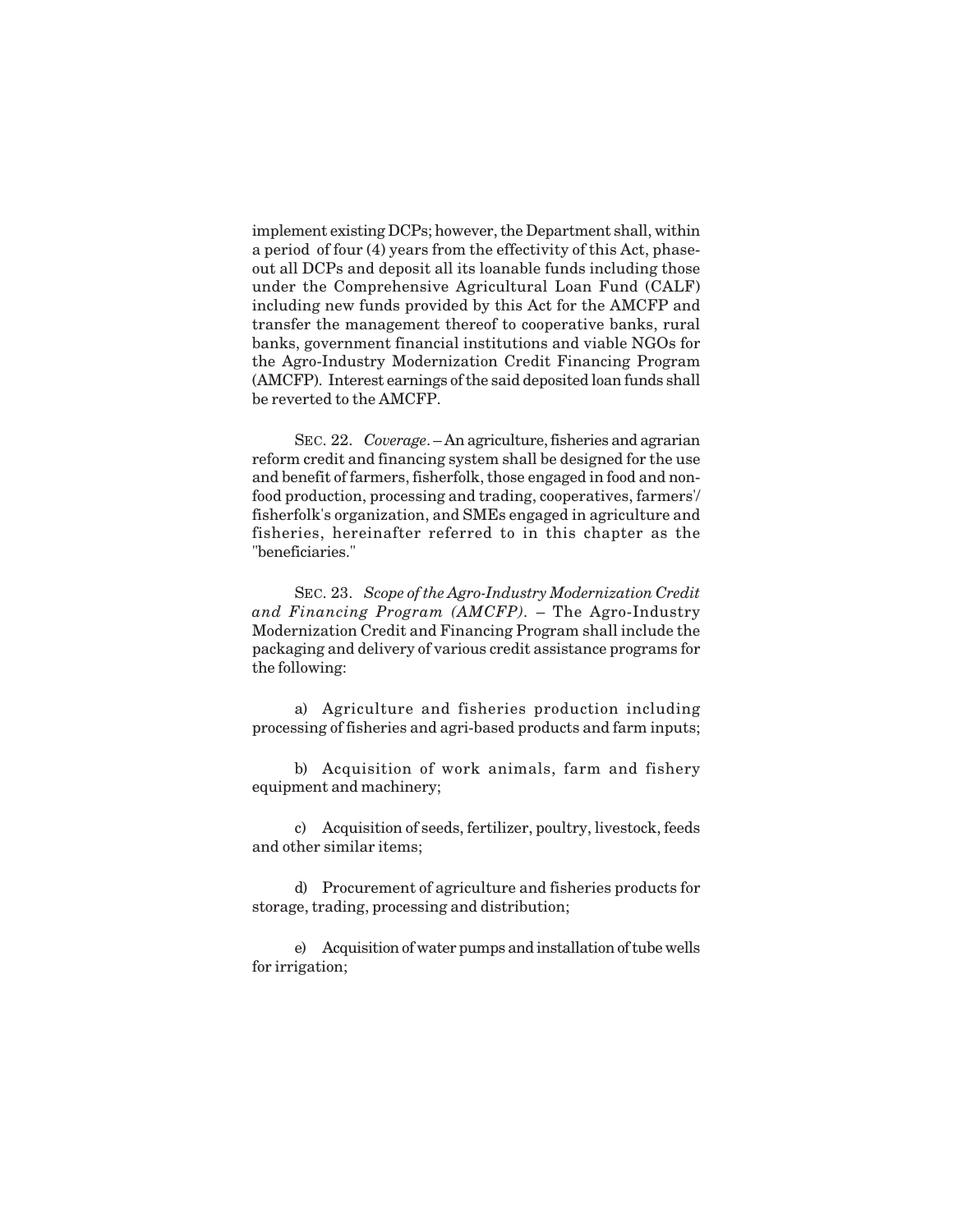f) Construction, acquisition and repair of facilities for production, processing, storage, transportation, communication, marketing and such other facilities in support of agriculture and fisheries;

g) Working capital for agriculture and fisheries graduates to enable them to engage in agriculture and fisheries-related economic activities;

h) Agribusiness activities which support soil and water conservation and ecology-enhancing activities;

i) Privately-funded and LGU-funded irrigation systems that are designed to protect the watershed;

j) Working capital for long-gestating projects; and

k) Credit guarantees on uncollateralized loans to farmers and fisherfolk.

SEC. 24. *Review of the Mandates of Land Bank of the Philippines, Philippine Crop Insurance Corporation, Guarantee Fund For Small and Medium Enterprises, Quedan and Rural Credit Guarantee Corporation, Agricultural Credit Policy Council.* – The Department of Finance shall commission an independent review of the charters and the respective programs of the Land Bank of the Philippines (LBP), Philippine Crop Insurance Corporation (PCIC), Guarantee Fund for Small and Medium Enterprises (GSFME), Quedan and Rural Credit Guarantee Corporation (Quedancor), and Agricultural Credit Policy Council (ACPC), and recommend policy changes and other measures to induce the private sector's participation in lending to agriculture and to improve credit access by farmers and fisherfolk: *Provided,* That agriculture and fisheries projects with long gestation period shall be entitled to a longer grace period in repaying the loan based on the economic life of the project.

The Land Bank of the Philippines, shall, in accordance with its original mandate, focus primarily on plans and programs in relation to the financing of agrarian reform and the delivery of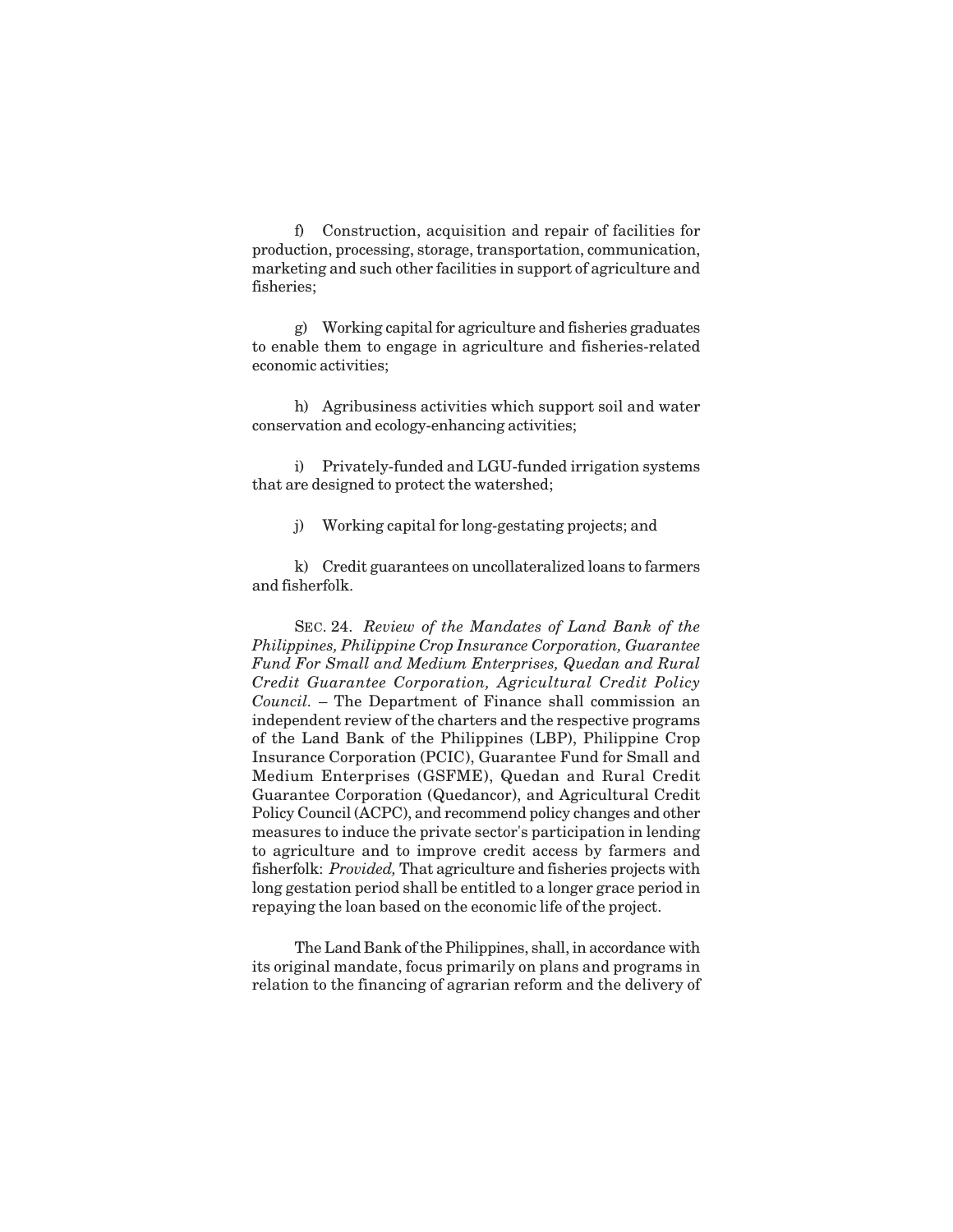credit services to the agriculture and fisheries sectors, especially to small farmers and fisherfolk.

The review shall start six (6) months after the enactment of this Act. Thereafter, the review shall make recommendations to the appropriate Congressional Committees for possible legislative actions and to the Executive Branch for policy and program changes within six (6) months after submission.

SEC. 25. *Rationalization of Credit Guarantee Schemes and Funds. –* All existing credit guarantee schemes and funds applicable to the agriculture and fishery sectors shall be rationalized and consolidated into an Agriculture and Fisheries Credit Guarantee Fund. The rationalization and consolidation shall cover the credit guarantee schemes and funds operated by the Quedancor, the GFSME and the Comprehensive Agricultural Loan Fund. The Agriculture and Fisheries Credit Guarantee Fund shall be managed and implemented by the Quedancor: *Provided*, That representation to the Quedancor Board shall be granted to cooperatives, local government units and rural financial institutions: *Provided, further*, That credit guarantee shall be given only to small-scale agriculture and fisheries activities and to countryside micro-, small, and medium enterprises. It may also cover loan guarantees for purchase orders and sales contracts.

The Agriculture and Fisheries Credit Guarantee Fund shall be funded by at least ten percent (10%) of the funding allocation for the AMCFP.

## CHAPTER 4

## IRRIGATION

SEC. 26. *Declaration of Policy.* – It is the policy of the State to use its natural resources rationally and equitably. The State shall prevent the further destruction of watersheds, rehabilitate existing irrigation systems and promote the development of irrigation systems that are effective, affordable, appropriate, and efficient.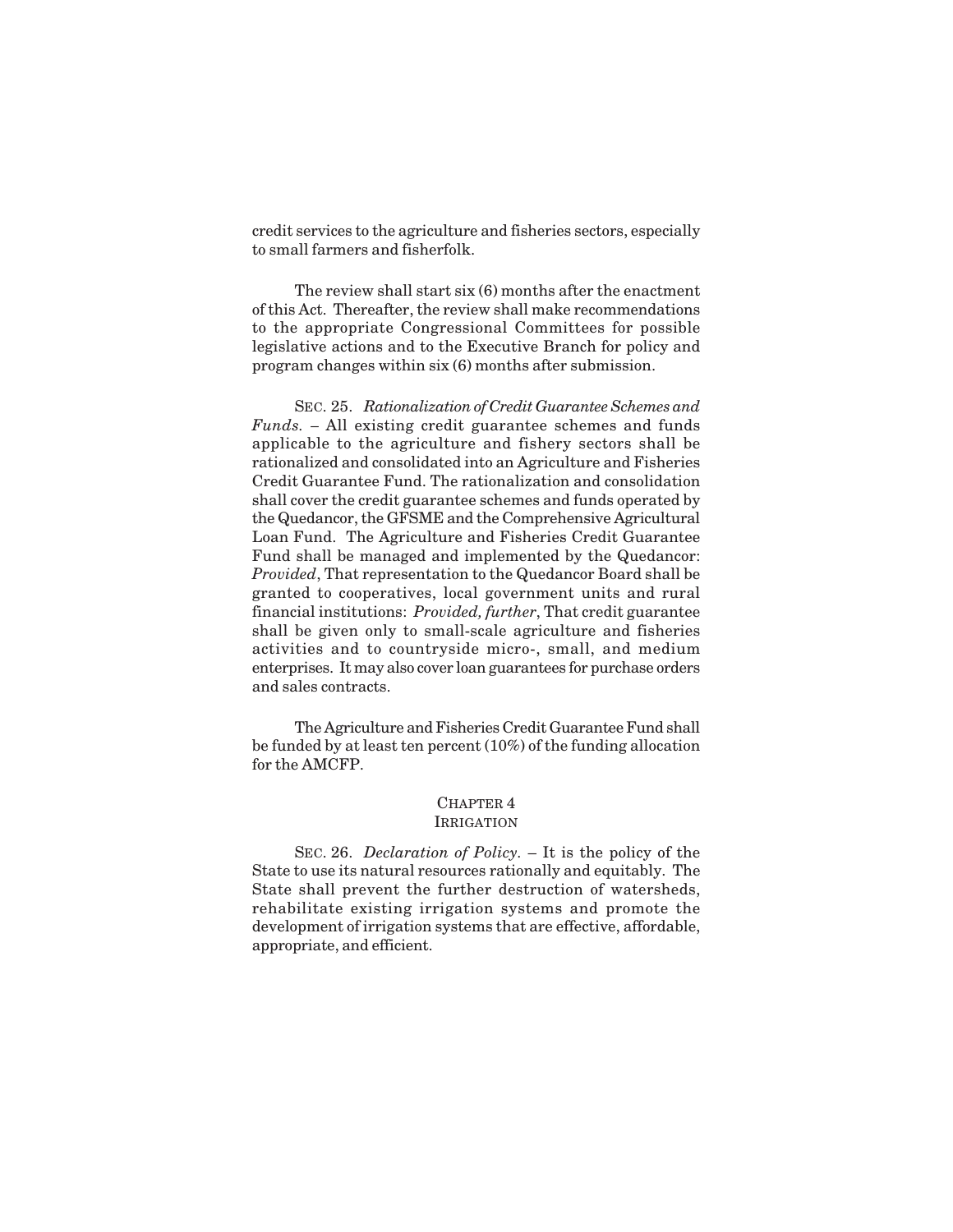In the choice of location-specific irrigation projects, the economic principle of comparative advantage shall always be adhered to.

SEC. 27. *Research and Development*. – Irrigation Research and Development (R&D) shall be pursued and priority shall be given to the development of effective, appropriate and efficient irrigation and water management technologies.

The Department shall coordinate with the Department of Environment and Natural Resources concerning the preservation and rehabilitation of watersheds to support the irrigation systems.

SEC. 28. *Criteria for Selection of Irrigation Development Scheme.* – The selection of appropriate scheme of irrigation development shall be location-specific and based on the following criteria:

- a) Technical feasibility;
- b) Cost-effectiveness;
- c) Affordability, low investment cost per unit area;
- d) Sustainability and simplicity of operation;
- e) Recovery of operation and maintenance cost;
- f) Efficiency in water use;
- g) Length of gestation period; and
- h) Potential for increasing unit area productivity.

All irrigation projects shall, in addition to the criteria enumerated above, be subjected to a social cost-benefit analysis.

SEC. 29. *Simplified Public Bidding.* – The construction, repair, rehabilitation, improvement, or maintenance of irrigation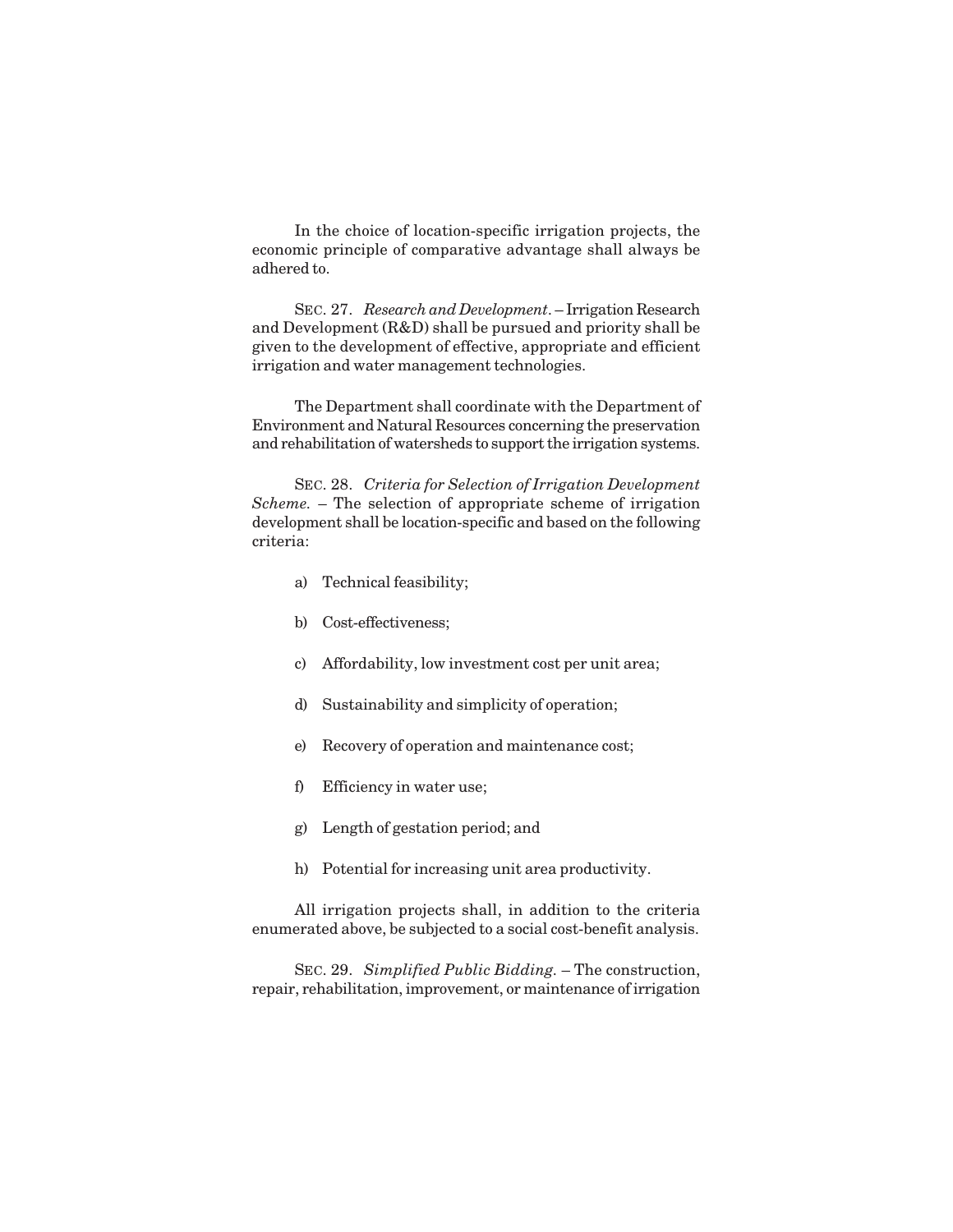projects and facilities shall follow the Commission on Audit (COA) rules on simplified public bidding.

Irrigation projects undertaken by farmers, farmers' organizations and other private entities whose funding is partly or wholly acquired by way of loan from government financial institutions shall not be subject to the bidding requirements of the government.

SEC. 30. *National Irrigation Systems (NIS).* – The National Irrigation Administration (NIA) shall continue to plan, design, develop, rehabilitate and improve the NISs. It shall continue to maintain and operate the major irrigation structures including the headworks and main canals.

In addition, the NIA is mandated to gradually turn over operation and maintenance of the National Irrigation System's secondary canals and on-farm facilities to Irrigators' Associations.

SEC. 31. *Communal Irrigation Systems (CIS).* – The Department shall, within five (5) years from the effectivity of this Act, devolve the planning, design and management of CISs, including the transfer of NIA's assets and resources in relation to the CIS, to the LGUs. The budget for the development, construction, operation and maintenance of the CIS and other types of irrigation systems shall be prepared by and coursed through the LGUs. The NIA shall continue to provide technical assistance to the LGUs even after complete devolution of the Irrigation Systems to the LGUs, as may be deemed necessary.

SEC. 32. *Minor Irrigation Schemes.* – The Department shall formulate and develop a plan for the promotion of a private sector-led development of minor irrigation systems, such as Shallow Tube Wells (STWs), Low-Lift Pumps (LLPs) and other inundation systems. The plan shall be included in the Shortterm Agriculture and Fisheries Modernization Plan.

SEC. 33. *Other Irrigation Construction Schemes.* – The Government shall also encourage the construction of irrigation facilities through other viable schemes for the construction of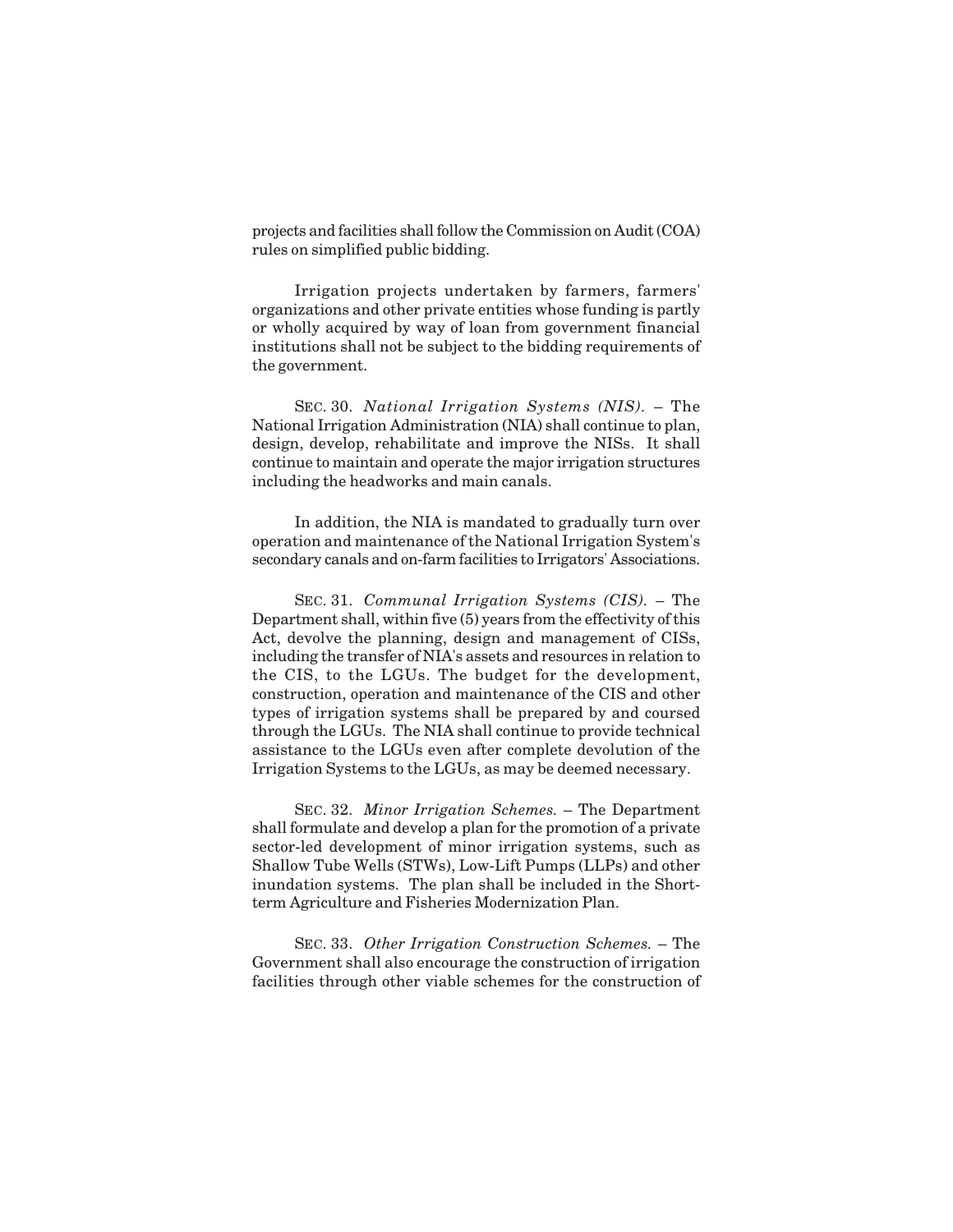irrigation such as build-operate-transfer, build-transfer and other schemes that will fast-track the development of irrigation systems.

SEC. 34. *Guarantee of the National Government.* – To make build-operate-transfer (BOT) projects for irrigation attractive to proponents, the national government shall issue the needed payment guarantee for BOT projects which shall answer for default of the National Irrigation Administration. Such amounts needed to answer for the payment guarantee is hereby to be appropriated.

SEC. 35. *Irrigation Service Fees (ISF).* – Upon effectivity of this Act, the NIA shall immediately review the ISF rates and recommend to the Department reasonable rates within six (6) months from the effectivity of this Act.

SEC. 36. *Monitoring and Evaluation.* – The Department shall monitor the implementation of R&D programs and irrigation projects. The Department shall review all existing irrigation systems every four (4) years, to determine their viability or ineffectiveness. The Department shall employ the services of independent evaluators to assess the over-all impact of the country's irrigation development.

SEC. 37. *Exemption from Election Ban*. – The repair, maintenance and rehabilitation of irrigation facilities as well as BOT irrigation projects shall be exempted from the scope of the election ban on public works.

#### CHAPTER 5

## INFORMATION AND MARKETING SUPPORT SERVICE

SEC. 38. *Declaration of Policy.* – It is hereby declared the policy of the State to empower Filipino farmers and fisherfolk, particularly the women, involved in agriculture and fisheries through the provision of timely, accurate and responsive business information and efficient trading services which will link them to profitable markets for their products. They shall likewise be given innovative support toward the generation of maximum income through assistance in marketing.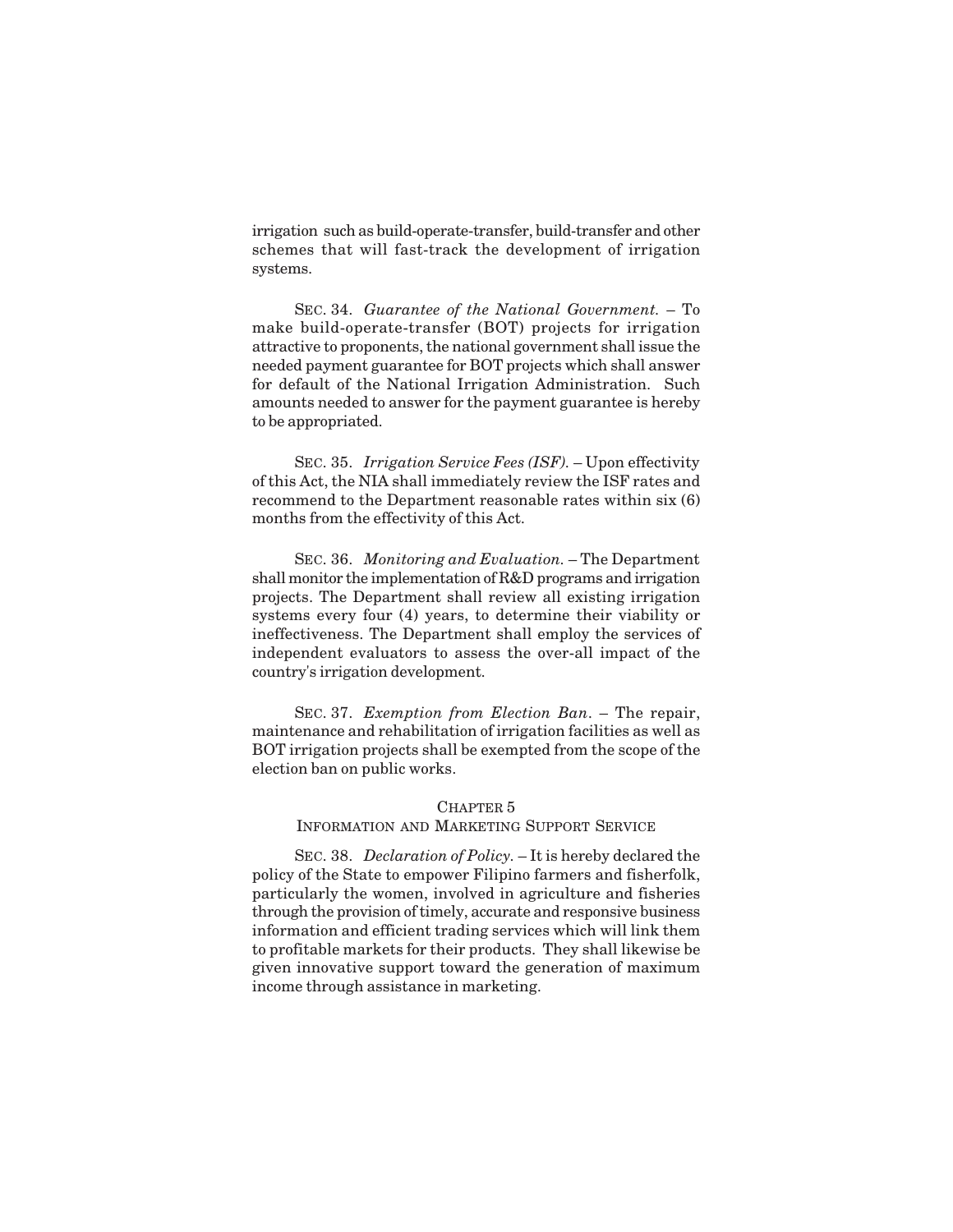SEC. 39. *Coverage.* – A market information system shall be installed for the use and benefit of, but not limited to, the farmers and fisherfolk, cooperatives, traders, processors, the LGUs and the Department.

SEC. 40. *The Marketing Assistance System.* – The Department shall establish a National Marketing Assistance Program that will immediately lead to the creation of a national marketing umbrella in order to ensure the generation of the highest possible income for the farmers and fisherfolk or groups of farmers and fisherfolk, matching supply and demand in both domestic and foreign markets.

SEC. 41. *National Information Network.* – A National Information Network (NIN) shall be set up from the Department level down to the regional, provincial and municipal offices within one (1) year from the approval of this Act taking into account existing information networks and systems.

The NIN shall likewise link the various research institutions for easy access to data on agriculture and fisheries research and technology. All departments, agencies, bureaus, research institutions, and local government units shall consolidate and continuously update all relevant information and data on a periodic basis and make such data available on the Internet.

SEC. 42. *Information and Marketing Service.* – The NIN shall provide information and marketing services related to agriculture and fisheries which shall include the following:

- a) Supply data;
- b) Demand data;
- c) Price and price trends;

d) Product standards for both fresh and processed agricultural and fisheries products;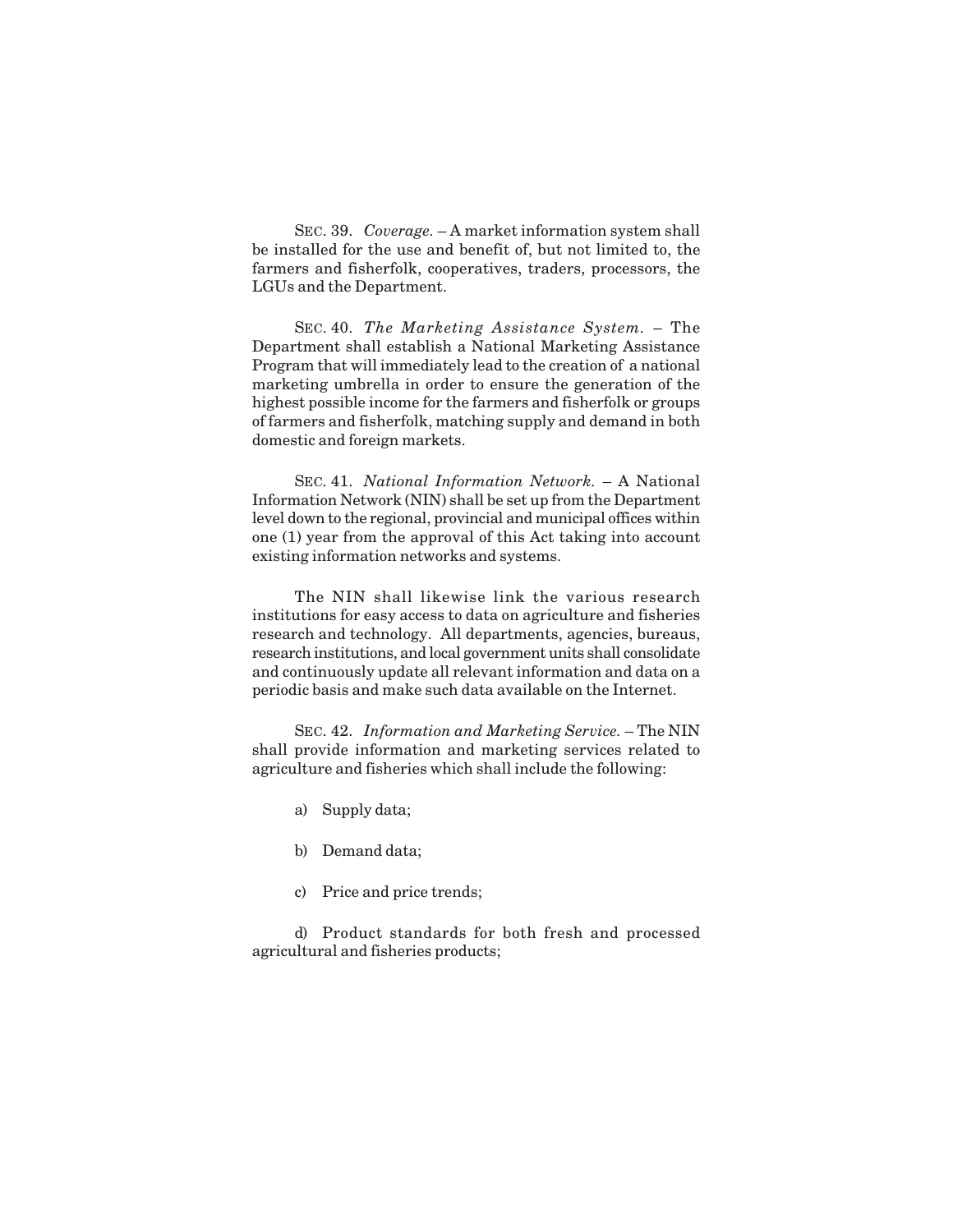e) Directory of, but not limited to, cooperatives, traders, key market centers, processors and business institutions concerned with agriculture and fisheries at the provincial and municipal levels;

f) Research information and technology generated from research institutions involved in agriculture and fisheries;

- g) International, regional and local market forecasts; and
- h) Resource accounting data.

SEC. 43. *Initial Set-up.* – The Department shall provide technical assistance in setting-up the NIN at the local level through the cooperatives and the LGUs: *Provided,* That, at the local level, a system that will make marketing information and services related to agriculture and fisheries will be readily available in the city/municipal public market for the benefit of the producers, traders and consumers.

SEC. 44. *Role of Government Agencies.* – The Bureau of Agricultural Statistics will serve as the central information server and will provide technical assistance to end-users in accessing and analyzing product and market information and technology.

The Department of Transportation and Communications shall provide technical and infrastructure assistance to the Department in setting up the NIN.

LGUs shall coordinate with the Department for technical assistance in order to accelerate the establishment and training of information end-users in their respective jurisdictions.

The Cooperatives Development Authority shall coordinate with the Department for technical assistance in order to provide training assistance to cooperatives in the use and analysis of market information and technology.

SEC. 45. *Role of Private Sector*. – The NIN shall likewise be accessible to the private sector engaged in agriculture and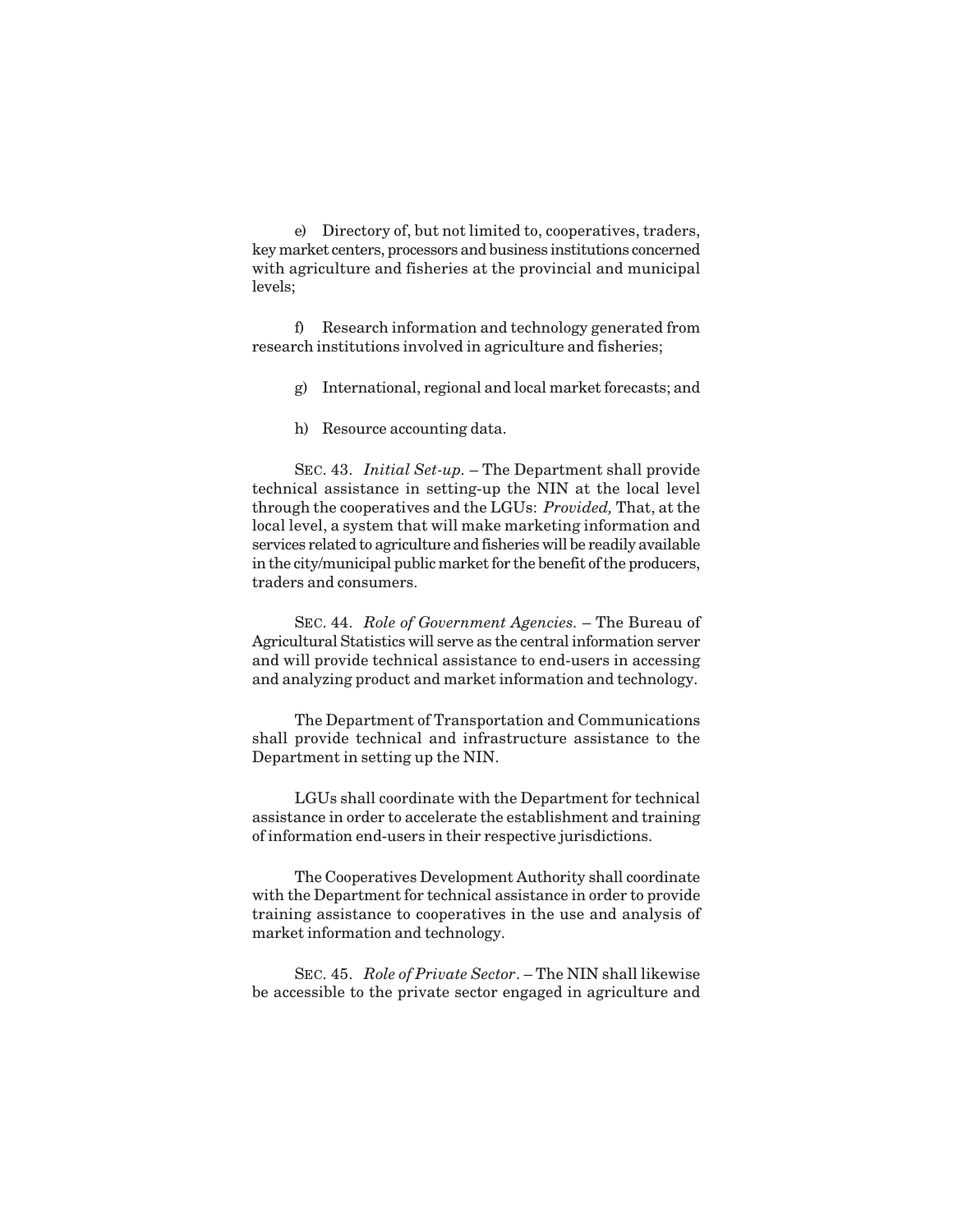fisheries enterprises. The Department shall formulate guidelines and determine fees for private sector entities that use the NIN.

#### CHAPTER 6 OTHER INFRASTRUCTURE

SEC. 46. *Agriculture and Fisheries Infrastructure Support Services.* – The Department of Public Works and Highways, the Department of Transportation and Communications, the Department of Trade and Industry and the LGUs shall coordinate with the Department to address the infrastructure requirements in accordance with this Act: *Provided,* That, the Department and the LGUs shall also strengthen its agricultural engineering groups to provide the necessary technical and engineering support in carrying out the smooth and expeditious implementation of agricultural infrastructure projects.

SEC. 47. *Criteria for Prioritization*. – The prioritization of government resources for rural infrastructure shall be based on the following criteria:

- a) Agro-industrial potential of the area;
- b) Socio-economic contributions of the investments in the area;
	- c) Absence of public investment in the area; and

d) Presence of agrarian reform beneficiaries and other small farmers and fisherfolk in the area.

SEC. 48. *Public Infrastructure Facilities*. – Public infrastructure investments shall give preference to the kind, type, and model of infrastructure facilities that are cost-effective and will be useful for the production, conservation, and distribution of most commodities and should benefit the most number of agriculture and fisheries producers and processors.

SEC. 49. *Private Infrastructure Facilities*. – For infrastructure facilities primarily benefiting private investors,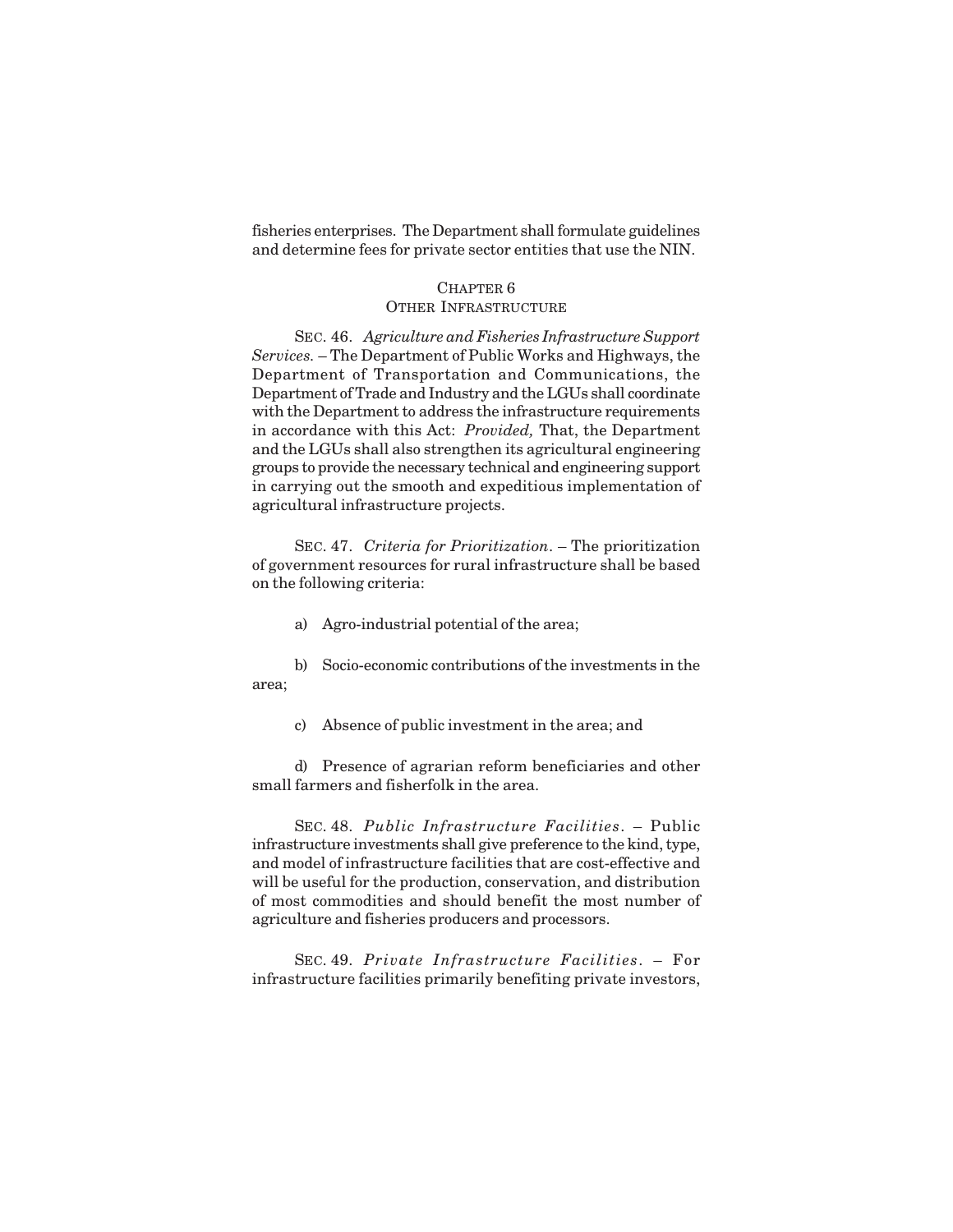the State shall facilitate the purchase and use of such facilities and shall keep to the minimum the bureaucratic requirements for these types of investments. Private investors include cooperatives or corporations of agriculture and fisheries producers and processors.

SEC. 50. *Public Works Act.* – The Department of Public Works and Highways shall coordinate with the Department for the purpose of determining the order of priorities for public works funded under the Public Works Act which directly or indirectly affect agriculture and fisheries.

SEC. 51. *Fishports, Seaports and Airports.* – The Department of Transportation and Communications, Philippine Ports Authority and Philippine Fisheries Development Authority shall coordinate with the Department for the purpose of determining priority fishports, seaports and airports and facilitating the installation of bulk-handling and storage facilities, and other post-harvest facilities needed in order to enhance the marketing of agriculture and fisheries products: *Provided*, That fishports, seaports and airports are also equipped with quarantine, sanitary and phytosanitary centers. The Department of Transportation and Communications (DOTC) shall have the mandate to cancel *arrastre* and cargo handling franchises among operators whom it deems inefficient and/or ineffective owing, but not limited to, a past history of under-capitalization, lack of equipment and lack of professional expertise. The DOTC shall recommend to the Philippine Ports Authority and consult with ship-owners and ship-operators in assessing the cargo-handling capabilities of cargo operators prior to extending new franchises or awards.

SEC. 52. *Farm-to-Market Roads.* – The Department shall coordinate with the LGUs and the resident-farmers and fisherfolk in order to identify priority locations of farm-to-market roads that take into account the number of farmers and fisherfolk and their families who shall benefit therefrom and the amount, kind and importance of agricultural and fisheries products produced in the area.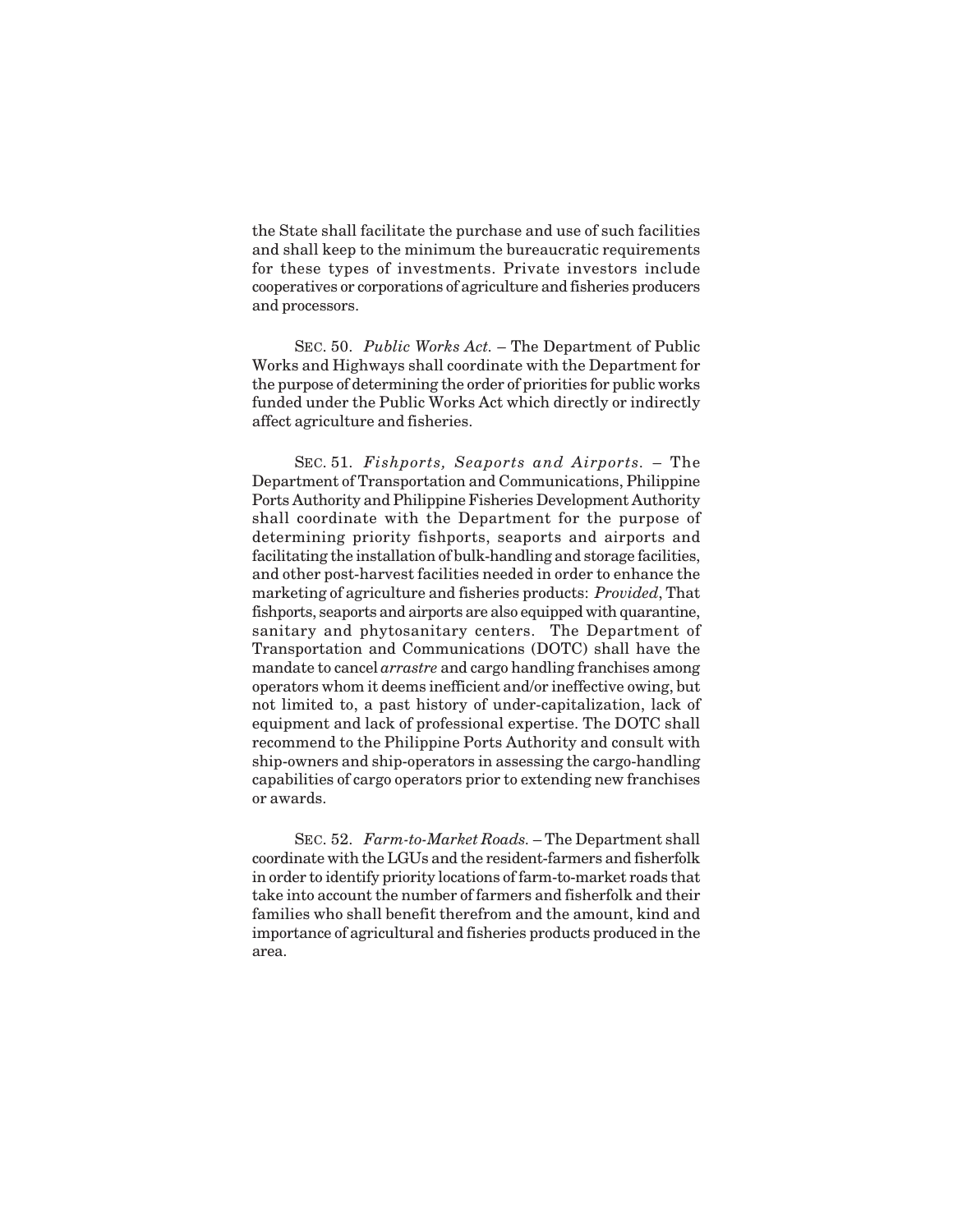Construction of farm-to-market roads shall be a priority investment of the LGUs which shall provide a counterpart of not less than ten percent (10%) of the project cost subject to their IRA level.

SEC. 53. *Rural Energy*. – The Department shall coordinate with the Department of Energy (DOE), the Department of Public Works and Highways (DPWH), the National Electrification Administration (NEA) and the National Power Corporation (NAPOCOR) for the identification and installation of appropriate types of energy sources particularly in the use of non-conventional energy sources for the locality in order to enhance agriculture and fisheries development in the area.

SEC. 54. *Communications Infrastructure.* – The Department shall coordinate with the DOTC to facilitate the installation of telecommunication facilities in priority areas, in order to enhance agriculture and fisheries development.

SEC. 55. *Water Supply System*. – The Department shall coordinate with the DPWH and the LGUs for the identification and installation of water supply system in the locality for agroindustrial uses to enhance agriculture and fisheries development in the area.

SEC. 56. *Research and Technology Infrastructure.* – The Department in coordination with other government agencies shall give priority and facilitate the funding of infrastructure necessary for research ventures such as farm laboratories and demonstration farms with State colleges and universities that derive their core funds from the Department.

SEC. 57. *Post-Harvest Facilities*. – The Department shall coordinate with the Bureau of Post-Harvest for Research and Extension and the Post-Harvest Horticulture, Training and Research Center of the University of the Philippines Los Baños, to identify appropriate post-harvest facilities and technology needed to enhance agriculture and fisheries development in the area.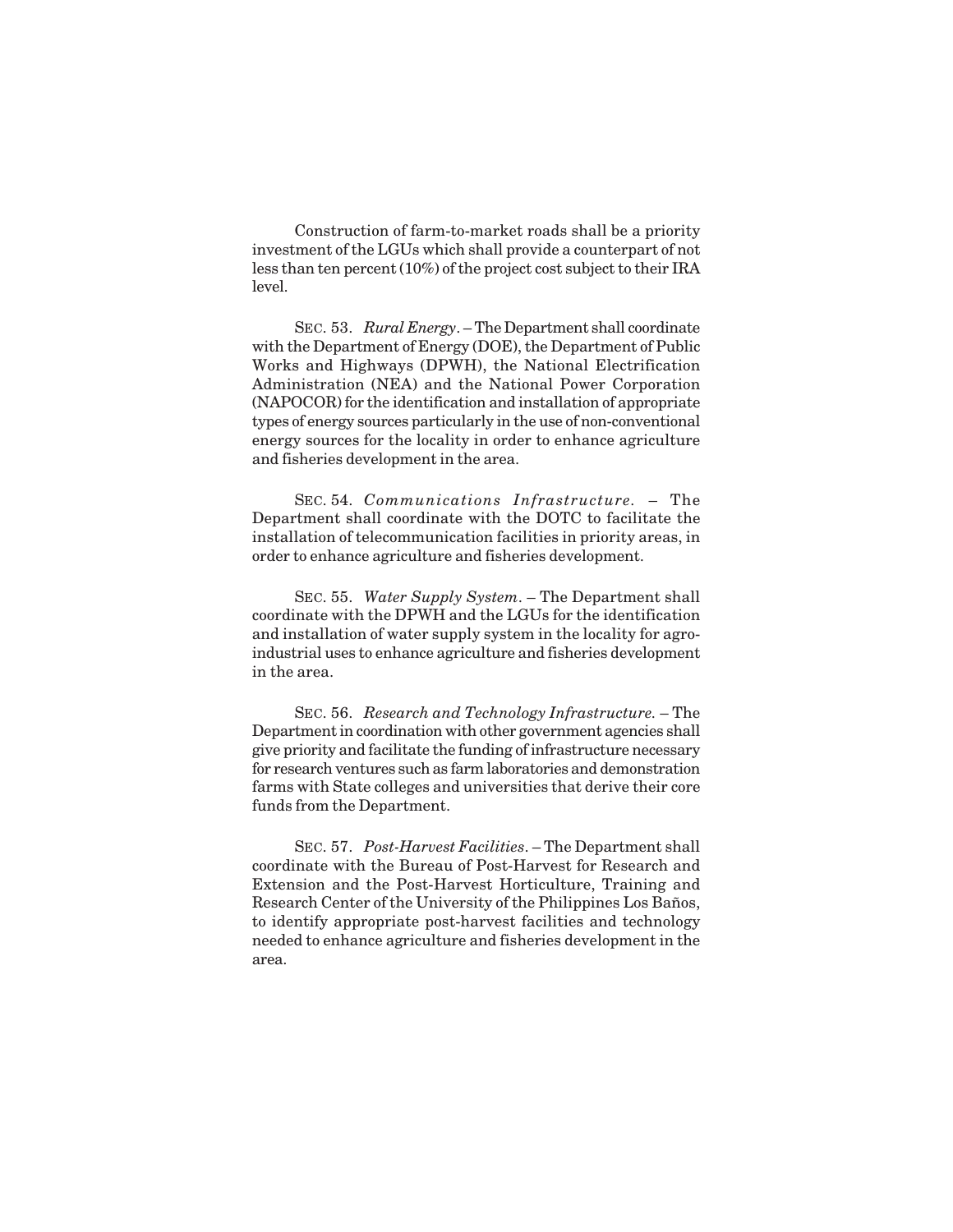SEC. 58. *Public Market and Abattoirs.* – The Department shall encourage the LGUs to turn over the management and supervision of public market and abattoirs to market vendors' cooperatives and for that purpose, the appropriation for postharvest facilities shall include the support for market vendors' cooperatives.

The Department shall coordinate with the LGUs in the establishment of standardized market systems and use of sanitary market facilities, and abattoirs, intended to ensure food safety and quality.

All markets shall have a sanitation unit, proper and adequate drainage and sewerage system, ample water supply, public toilets with lavatories, garbage receptacles, ice plants and cold storage, adequate lighting and ventilation and supply of electricity to ensure cleanliness and sanitation. Price monitoring bulletin boards for selected commodities and weighing scales accessible to the public shall also be established.

Proper protection and preservation of agriculture and fisheries products being sold in the market shall also be observed. All foods which require no further cooking shall be wrapped, covered, or enclosed in containers to preserve the freshness and prevent contamination. Selling of products on market floors shall be prohibited.

SEC. 59. *Agricultural Machinery.* – The Department shall give priority to the development and promotion of appropriate agricultural machinery and other agricultural mechanization technologies to enhance agricultural mechanization in the countryside.

#### CHAPTER 7

#### PRODUCT STANDARDIZATION AND CONSUMER SAFETY

SEC. 60. *Declaration of Policy*. – It is the policy of the State that all sectors involved in the production, processing, distribution and marketing of food and non-food agricultural and fisheries products shall adhere to, and implement the use of product standards in order to ensure consumer safety and promote the competitiveness of agriculture and fisheries products.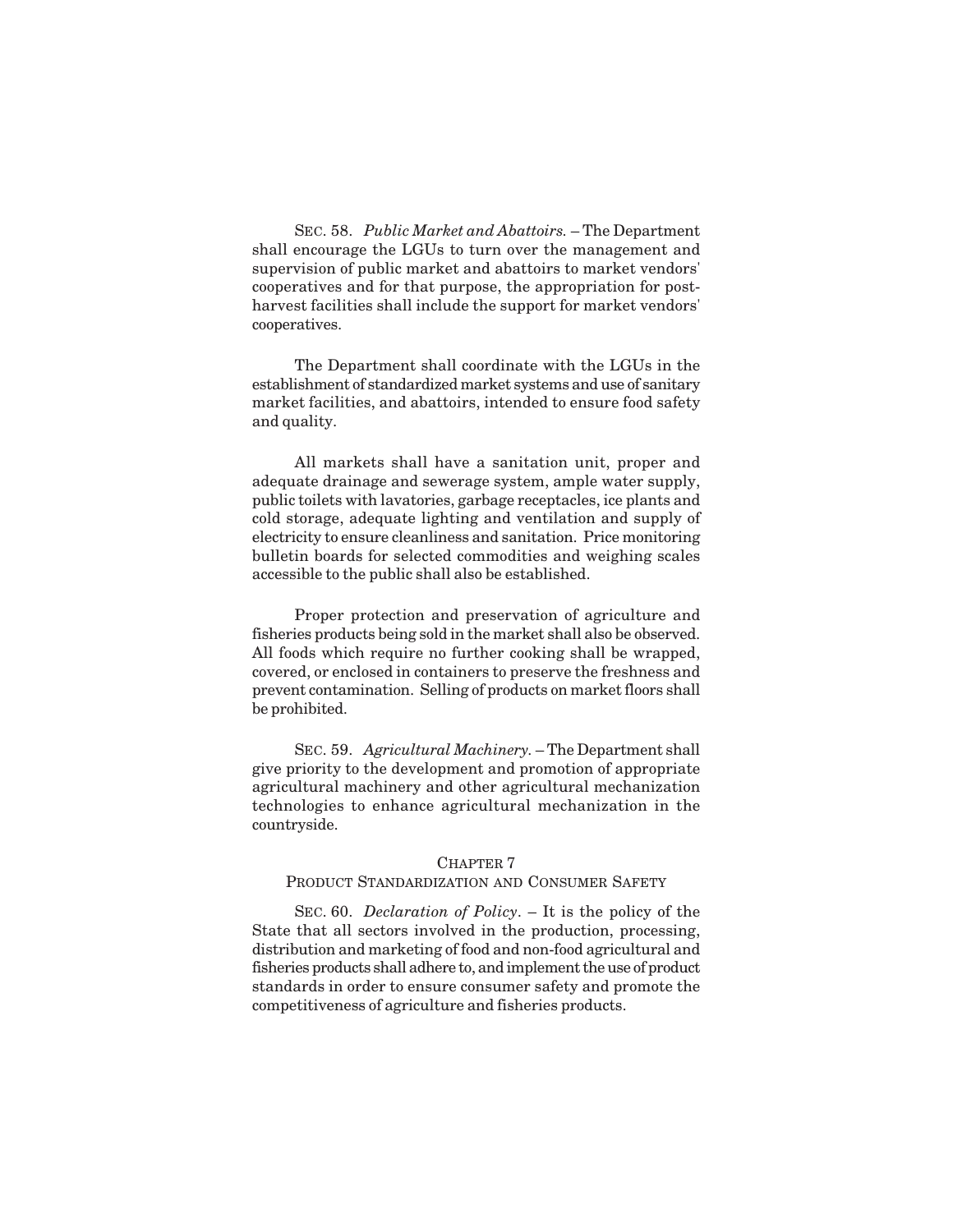SEC. 61. *Bureau of Agriculture and Fisheries Product Standards*. – The Department, within six (6) months after the approval of this Act, and in consultation with the Department of Trade and Industry and the Bureau of Food and Drugs, shall establish the Bureau of Agriculture and Fisheries Product Standards (BAFPS).

SEC. 62. *Coverage*. – The BAFPS shall set and implement standards for fresh, primary- and secondary-processed agricultural and fishery products.

SEC. 63. *Powers and Functions*. – The BAFPS shall have the following powers and functions:

a) Formulate and enforce standards of quality in the processing, preservation, packaging, labeling, importation, exportation, distribution, and advertising of agricultural and fisheries products;

b) Conduct research on product standardization, alignment of the local standards with the international standards; and

c) Conduct regular inspection of processing plants, storage facilities, abattoirs, as well as public and private markets in order to ensure freshness, safety and quality of products.

SEC. 64. *Pool of Experts and Advisers*. – The BAFPS may coordinate, seek the services of, and consult with both private and governmental agencies, research institutes, educational establishments and such other individuals and entities with expertise in the field of product standards and consumer safety.

The Department of Trade and Industry, the Food and Nutrition Research Institute, and the Bureau of Food and Drugs shall provide technical advice and form part of the pool of experts/ advisers of the BAFPS.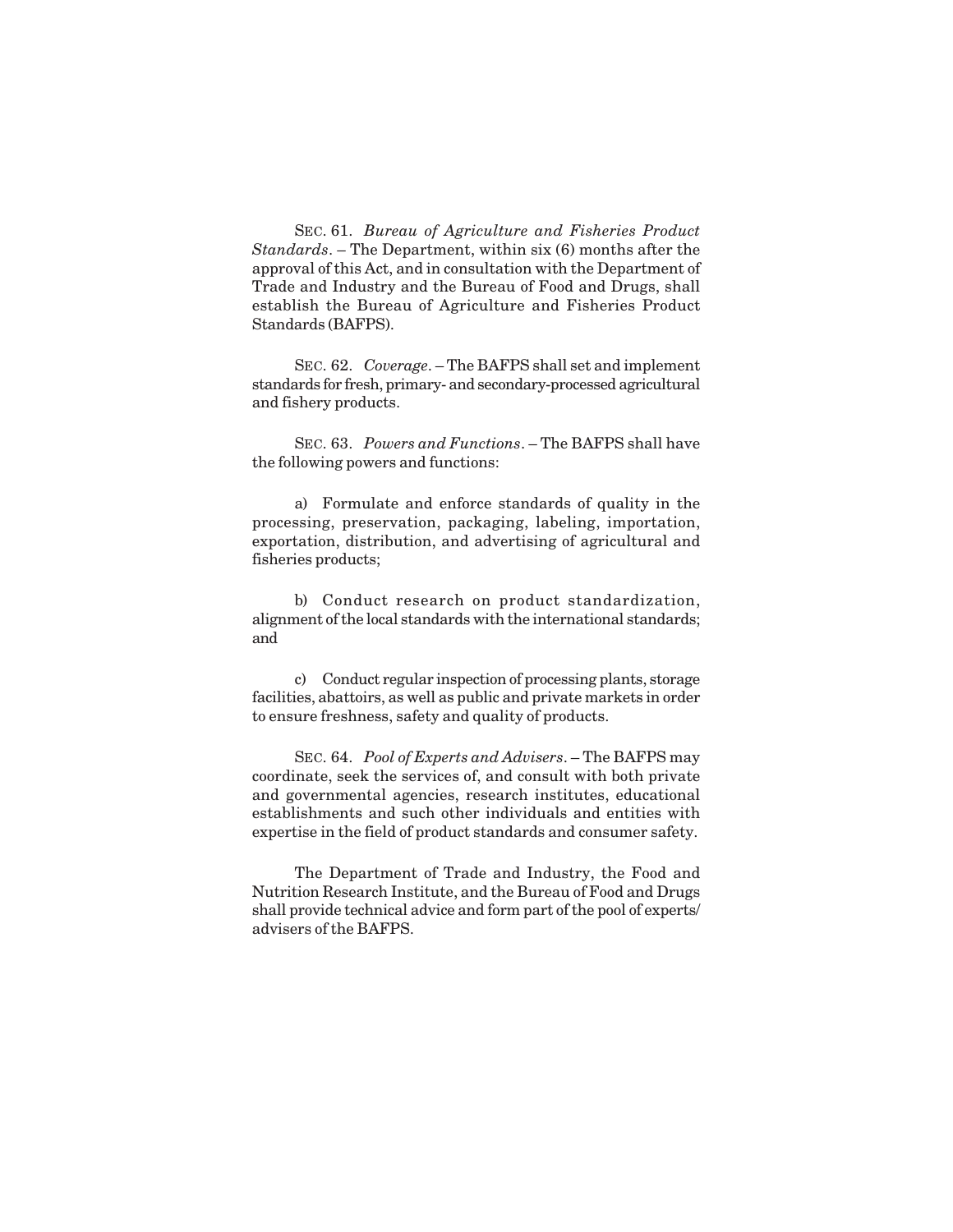## TITLE 2

#### HUMAN RESOURCE DEVELOPMENT

SEC. 65. *Declaration of Policy*. – It is hereby declared the policy of the State to give priority to education and training on science and technology in order to accelerate social progress and promote total human liberation and development.

The State shall promote industrialization and full employment, based on sound agriculture and fisheries development and agrarian reform, through industries that make full and efficient use of human and natural resources.

SEC. 66. *National Agriculture and Fisheries Education System (NAFES)*. – The Commission on Higher Education (CHED), in coordination with the Department and appropriate government agencies, shall establish a National Agriculture and Fisheries Education System (NAFES) which shall have the following objectives:

a) To establish, maintain and support a complete and integrated system of agriculture and fisheries education relevant to the needs of the economy, the community and society;

b) To modernize and rationalize agriculture and fisheries education from the elementary to the tertiary levels;

c) To unify, coordinate and improve the system of implementation of academic programs that are geared toward achieving agriculture and fisheries development in the country; and

d) To upgrade the quality, ensure sustainability and promote global competitiveness, at all levels, of agriculture and fisheries education.

SEC. 67. *Education Program for Elementary and Secondary Levels*. – There is hereby established an Agriculture and Fisheries Education Program, under the NAFES, specially designed for elementary and secondary levels. The program shall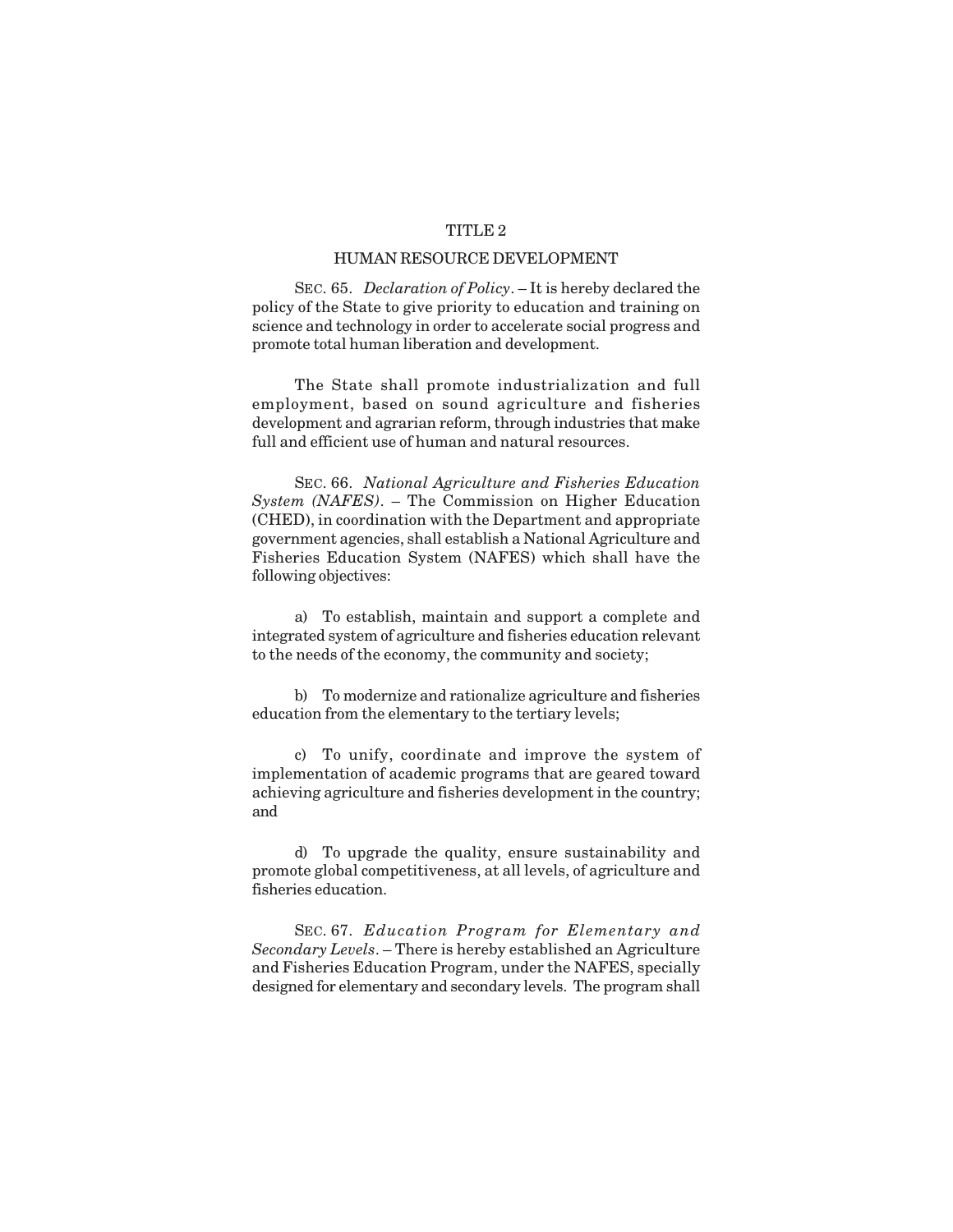be formulated, organized and implemented by the DECS with the following objectives:

a) to develop appropriate values that form the foundation for sustained growth in agriculture and fisheries modernization;

b) to increase the attractiveness of agriculture and fisheries education, so that more young and talented persons will look at agriculture and fisheries as an acceptable option for career and livelihood;

c) to promote appreciation of science in agriculture and fisheries development;

d) to develop among students, positive attitudes towards entrepreneurship and global competition in the agriculture and fisheries business;

e) to improve the present curriculum in the elementary and secondary levels by emphasizing the core values necessary for agriculture and fisheries modernization; and

f) to develop an outreach program where students, parents and the schools become instruments in effecting positive changes in the pupil's home and community.

SEC. 68. *Post-Secondary Education Program*. – There is hereby established a Post-Secondary Education Program for Agriculture and Fisheries under the NAFES, which shall be formulated and developed by TESDA in coordination with the appropriate government agencies and the private sector. The program shall include, among others, the following:

a) a mechanism for a flexible process of curriculum development;

b) integration of the dual training system in the various agricultural curricula and training programs;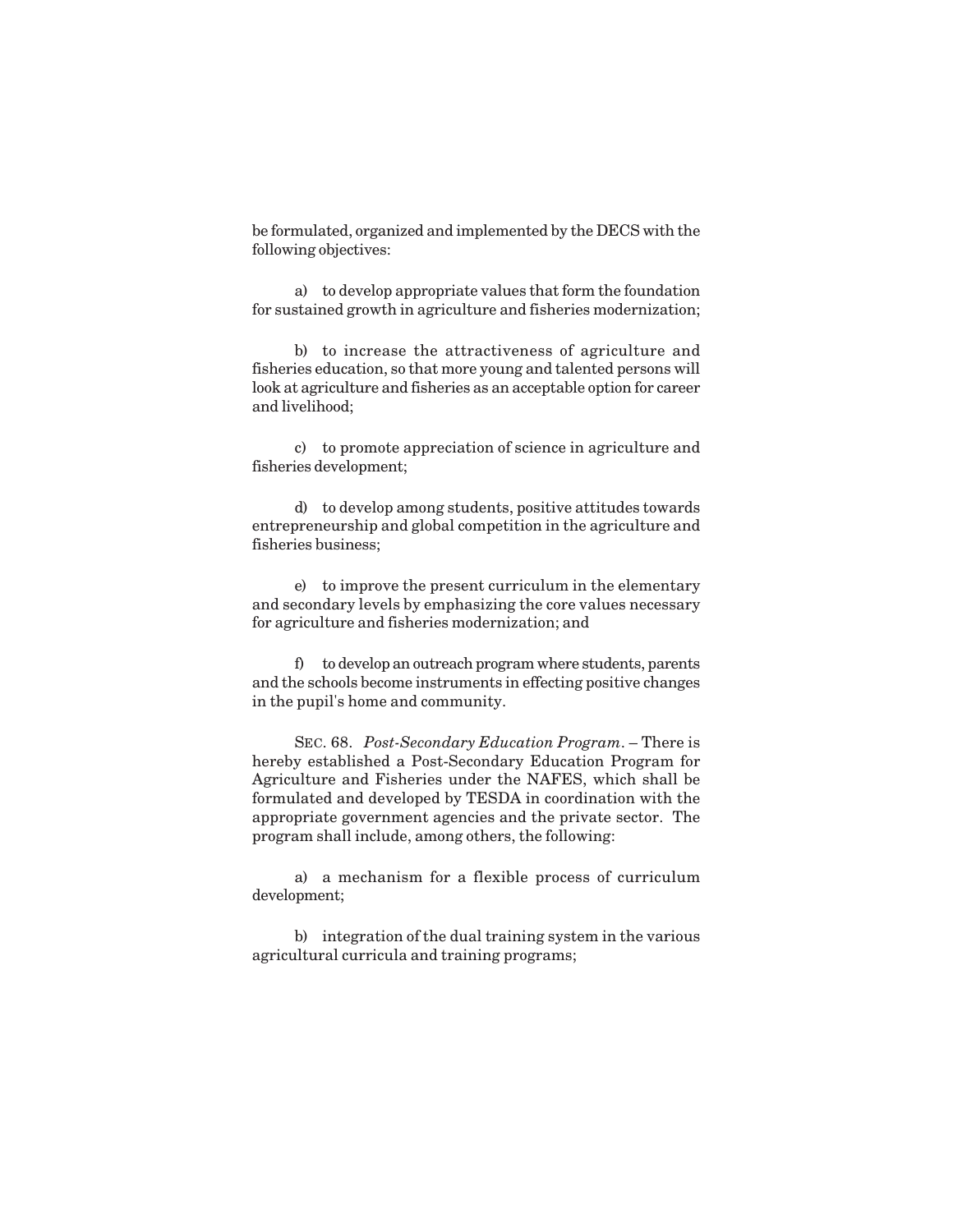c) integration of entrepreneurship and global competitiveness in the agro-fisheries curricula;

d) institutionalizing agriculture and fisheries skills standards and technician testing and certification;

e) regular upgrading of learning/training facilities, school buildings, laboratory equipment; and

f) development of a system for the strict enforcement of school regulations regarding standards and requirements.

SEC. 69. *Network of National Centers of Excellence for Tertiary Education*. – There is hereby established a Network of National Centers of Excellence in Agriculture and Fisheries Education, composed of qualified public and private colleges and universities, duly accredited as National Centers of Excellence (NCE) in the field of agriculture and fisheries.

For this purpose, the CHED shall formulate and implement a system of accreditation: *Provided*, That not more than one provincial institute in every province and no more than one national university in each field in every region shall be accredited as such: and *Provided, further*, That the system shall be based on the following criteria:

a) institutional accessibility, population, economic contribution of agriculture and fisheries in the community, and the needs or unique requirements of the area;

- b) quantity and quality of research studies conducted;
- c) degree of utilization of research results;
- d) quantity and quality of faculty members;
- e) type of facilities;
- f) linkage with international organizations; and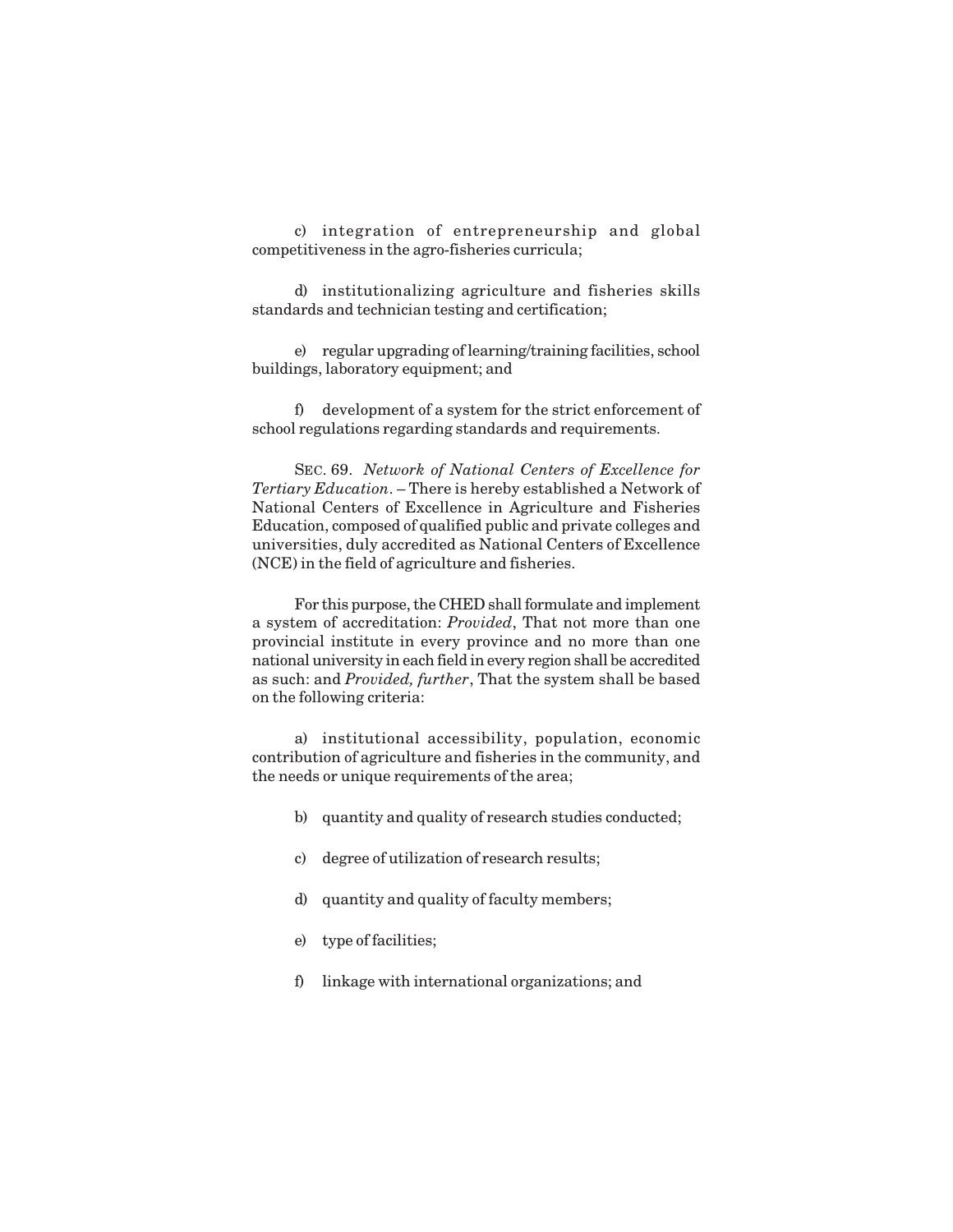g) potential contribution to agriculture and fisheries development in the target area.

SEC. 70. *Rationalization Plan*. – For the purpose of upgrading and maintaining a high degree of academic excellence in the fields of agriculture and fisheries, all existing public and private colleges and universities that are not hereinafter designated and accredited as centers of excellence shall be given adequate time to redirect its program to non-agriculture and/or non-fisheries areas needed by the province or region and/or merge their program with accredited NCEs in accordance with the Rationalization Plan to be jointly formulated by CHED and the Philippine Association of State Universities and Colleges (PASUC) upon consultation with the institution concerned.

The Rationalization Plan shall include a policy for the effective utilization of affected personnel and facilities, and shall not be construed as to result in the decrease of the budget allocation for the State universities and colleges concerned.

SEC. 71. *Counterpart Funding from LGUs*. – The LGUs shall, within two (2) years from the effectivity of this Act, provide at least ten percent (10%) of the Maintenance and Other Operating Expenses (MOOE) budget for the operation of the provincial institutes within their area of responsibility.

In consultation with the LGUs, the CHED shall develop a provincial-national partnership scheme for a reasonable sharing of financial support taking into account social equity factors for poor provinces.

SEC. 72. *National Integrated Human Resource Development Plan in Agriculture and Fisheries*. – The CHED, in coordination with the Department and appropriate government agencies, shall formulate, develop and implement an integrated human resource development plan in agriculture and fisheries which shall serve as an instrument that will provide over-all direction in setting priorities in curricular programs, enrollment, performance targets, and investment programs.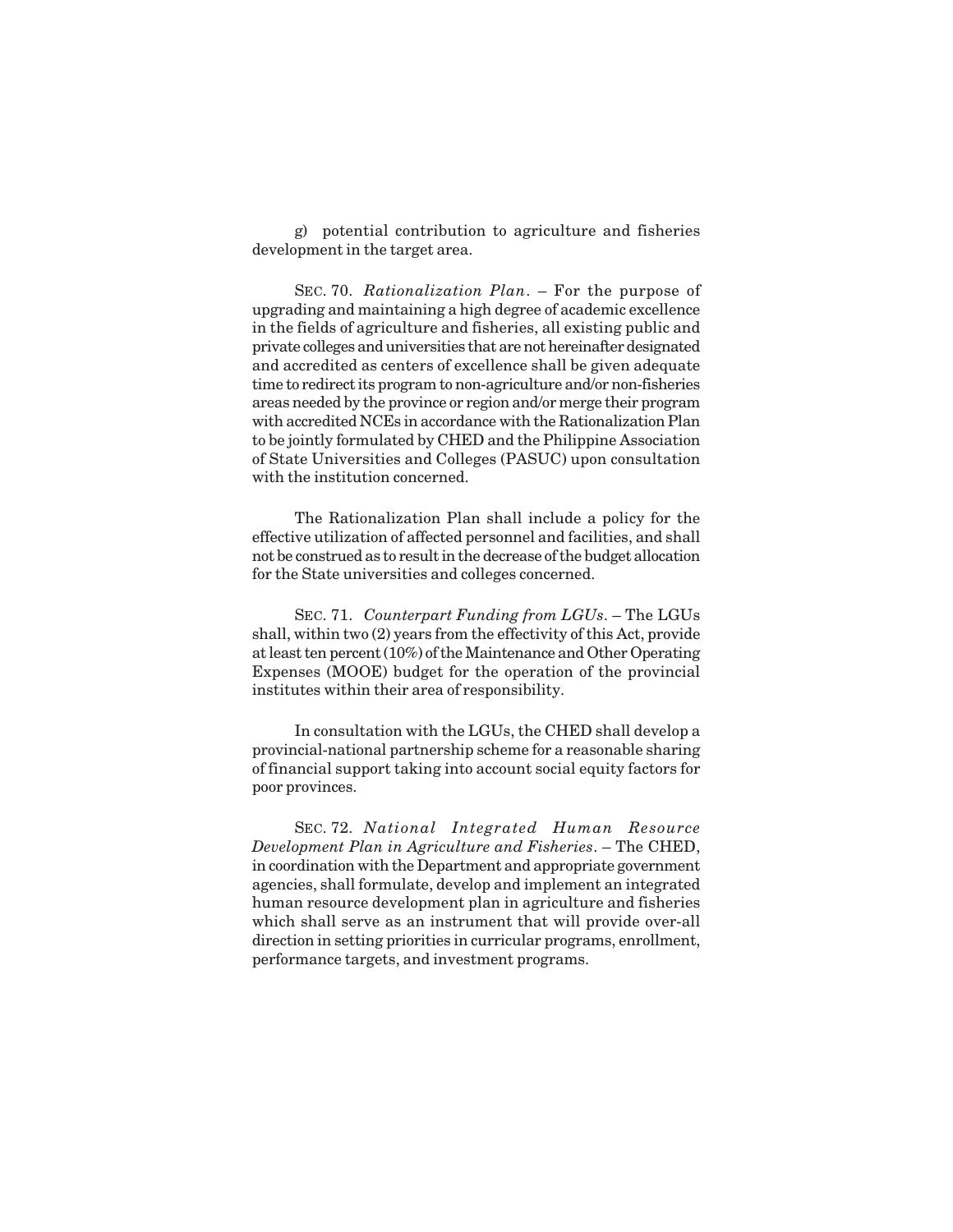SEC. 73. *Output-Oriented Performance Standards*. – In order to ensure institutional accountability, efficiency, and quality, there shall be formulated and developed an Output-Oriented Performance Standards which shall serve as the primary instrument for institutional evaluation.

For this purpose, all public and private universities and colleges, that are designated as centers of excellence, shall cause to be installed a computerized monitoring and evaluation system that periodically collects and regularly measures variables indicating institutional performance based on the Output-Oriented Performance Standards.

SEC. 74. *Evaluation System*. – Not later than one (1) year from the effectivity of this Act, the CHED shall establish a baseline information using the Output-Oriented Performance Standards referred to in Section 73 of this Title. Once every five (5) years thereafter, all designated NCEs in agriculture and fisheries shall be subject to a third party evaluation.

The evaluation shall include, among others, management and educational experts of national stature and representatives of key sectors of the agriculture and fisheries industries, as well as representatives of the Department, the Department of Environment and Natural Resources, the Department of Science and Technology, and the National Economic and Development Authority.

SEC. 75. *Agriculture and Fisheries Board*. – There shall be created an Agriculture and Fisheries Board in the Professional Regulation Commission to upgrade the Agriculture and Fisheries profession.

Those who have not passed the Civil Service Examination for Fisheries and Agriculture but have served the industry in either private or public capacity for not less than five (5) years shall be automatically granted eligibility by the Board of Examiners.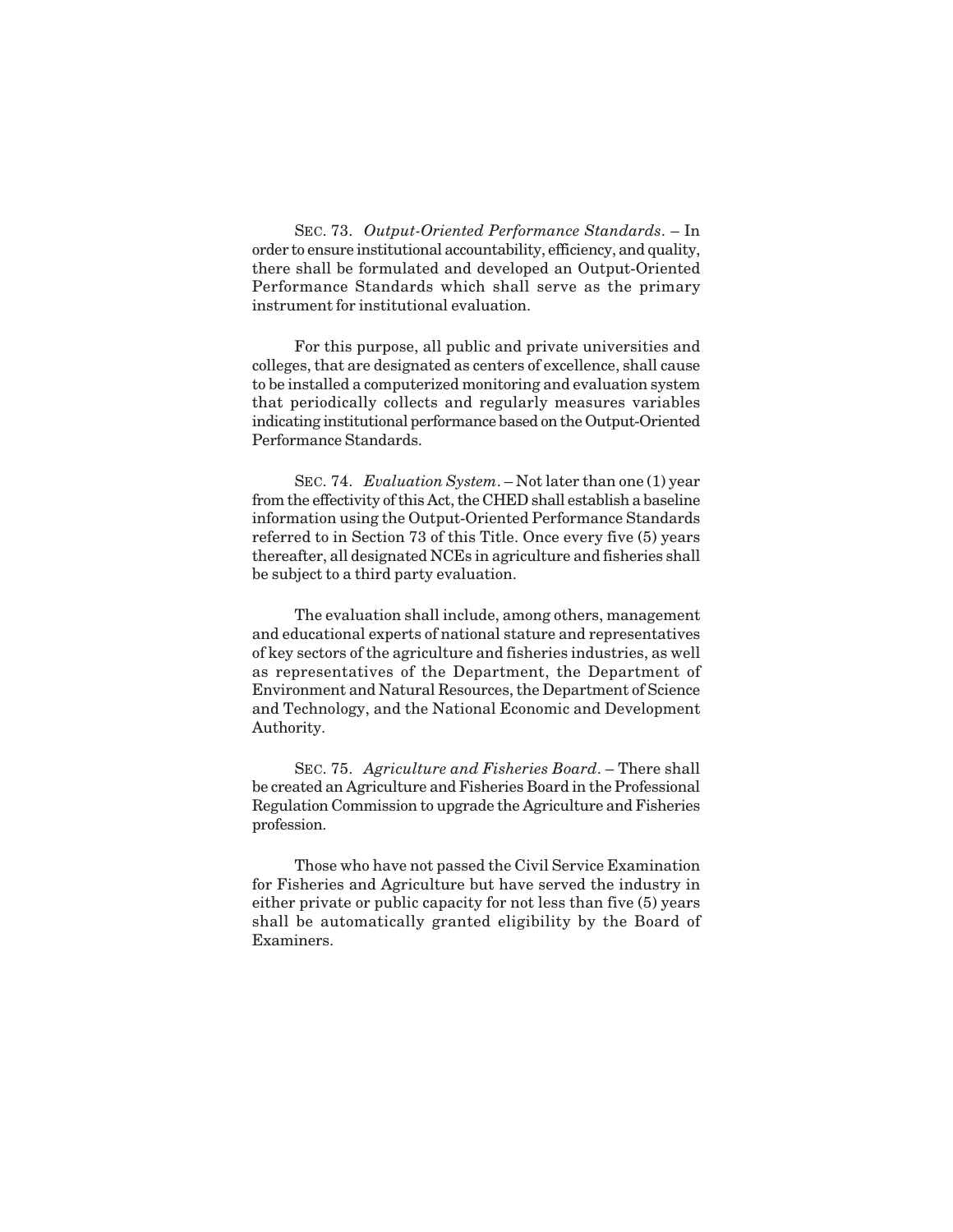The first board examination for B.S. Fisheries and/or Agriculture graduates shall be conducted within one (1) year from the approval of this Act.

SEC. 76. *Continuing Agriculture and Fisheries Education Program*. – The Commission on Higher Education, the Department of Education, Culture and Sports and Technical Education and Skills Development Authority, in coordination with the Department and the public and private universities and colleges, shall formulate and develop a National and Integrated Continuing Agriculture and Fisheries Education Program, which shall address the current education and training requirements of teachers, professors and educators in agriculture and fisheries.

For this purpose, pre-service and in-service training of teachers in Home Economics Livelihood Education (HELE) for the primary level and Technology and Home Economics (THE) for the secondary level, shall be upgraded.

SEC. 77. *Scholarship Program*. – The CHED, in coordination with public and private universities and colleges, TESDA and the DBM, shall develop a national scholarship program that provides opportunities for deserving academic staff to pursue advanced degrees in agriculture and fisheries. Where appropriate, such scholarship program shall also provide opportunities for graduate work in foreign universities.

SEC. 78. *Merit System*. – To promote the development of scientific excellence and academic scholarship, the public and private universities and colleges, in cooperation with the CHED and the DBM, shall institute an output-oriented unified system of promotion for academic personnel.

SEC. 79. *Budgetary Allocation Scheme*. – The Budgetary Allocation Scheme for NAFES shall be as follows:

a) The current appropriation or budgets of State universities and colleges, that are herein designated as NCEs, shall continue and shall be modified and adjusted in succeeding years in order to meet the standards of the rationalized programs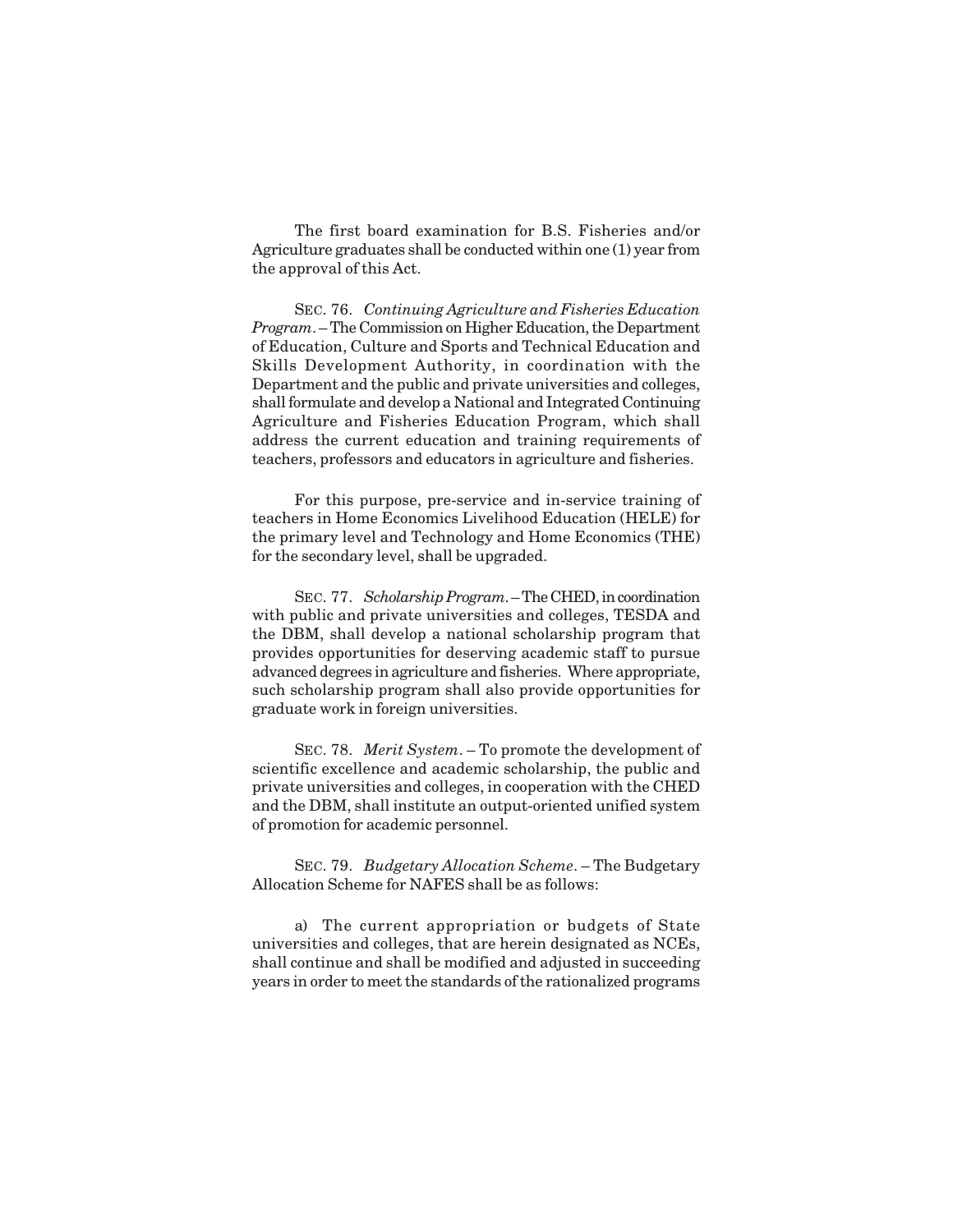of the institutions as approved by Congress and shall be included in the annual General Appropriations Act;

b) NCEs that are created under this Act shall likewise be provided with budgetary support based on their programs and new staffing pattern as approved by DBM and shall be included in the annual General Appropriations Act.

## TITLE 3

#### RESEARCH DEVELOPMENT AND EXTENSION

## CHAPTER 1 *RESEARCH AND DEVELOPMENT*

SEC. 80. *Declaration of Policy*. – It is hereby declared the policy of the State to promote science and technology as essential for national development and progress.

The State shall likewise give priority to research and development, invention, innovation, and their utilization and to science and technology education, training, and services. In addition to appropriate and relevant technology, the State shall support indigenous and self-reliant scientific and technological capabilities, and their application to the country's productive system and national life.

SEC. 81. *The National Research and Development System in Agriculture and Fisheries*. – The Department, in coordination with the Department of Science and Technology and other appropriate agencies and research institutions shall enhance, support and consolidate the existing National Research and Development System in Agriculture and Fisheries within six (6) months from the approval of this Act: *Provided*, That fisheries research and development shall be pursued separately, from but in close coordination with that of agriculture.

SEC. 82. *Special Concerns in Agriculture and Fisheries Research Services*. – Agriculture and Fisheries Research and Development activities shall be multidisciplinary and shall involve farmers, fisherfolk and their organizations, and those engaged in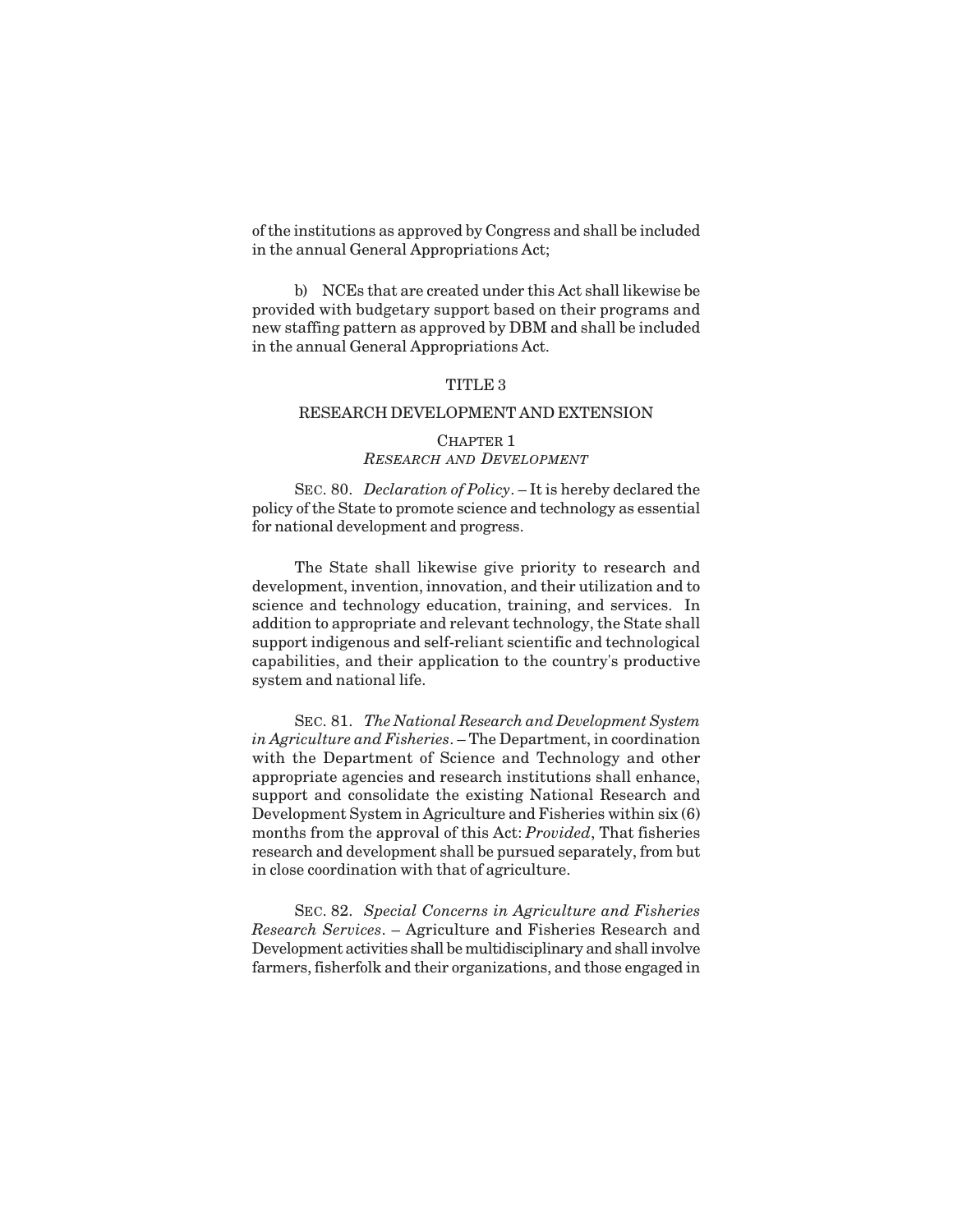food and non-food production and processing, including the private and public sectors.

Research institutions and centers shall enjoy autonomy and academic freedom. The Department, in collaboration with the Department of Science and Technology and other appropriate agencies, shall harmonize its merit and output-oriented promotion system governing the scientific community in order to promote increased research excellence and productivity and provide the government research system a competitive edge in retaining its scientific personnel.

Appropriate technology shall be used to protect the environment, reduce cost of production, improve product quality and increase value-added for global competitiveness.

SEC. 83. *Funds for Research and Development*. – Considering the nature of research, development and extension activities, funding shall be based on the following guidelines:

a) Allocation of multi-year budgets which shall be treated as research and development grants.

b) The budget for agriculture and fisheries research and development shall be at least one percent (1%) of the Gross Value Added (GVA) by year 2001 allocating at least one percent (1%) of the total amount by 1999. The Department of Finance (DOF) in consultation with the Department shall formulate revenue enhancement measures to fund this facility.

c) At least twenty percent (20%) shall be spent in support of basic research and not more than eighty percent (80%) shall be used for applied research and technology development, of which at least ten percent (10%) shall be used for technology packaging and transfer activities.

d) A science fund shall be established from which the scientific community in agriculture and fisheries shall draw its financial resource for sustained career development: *Provided*, That only the interest earnings of the funds shall be used.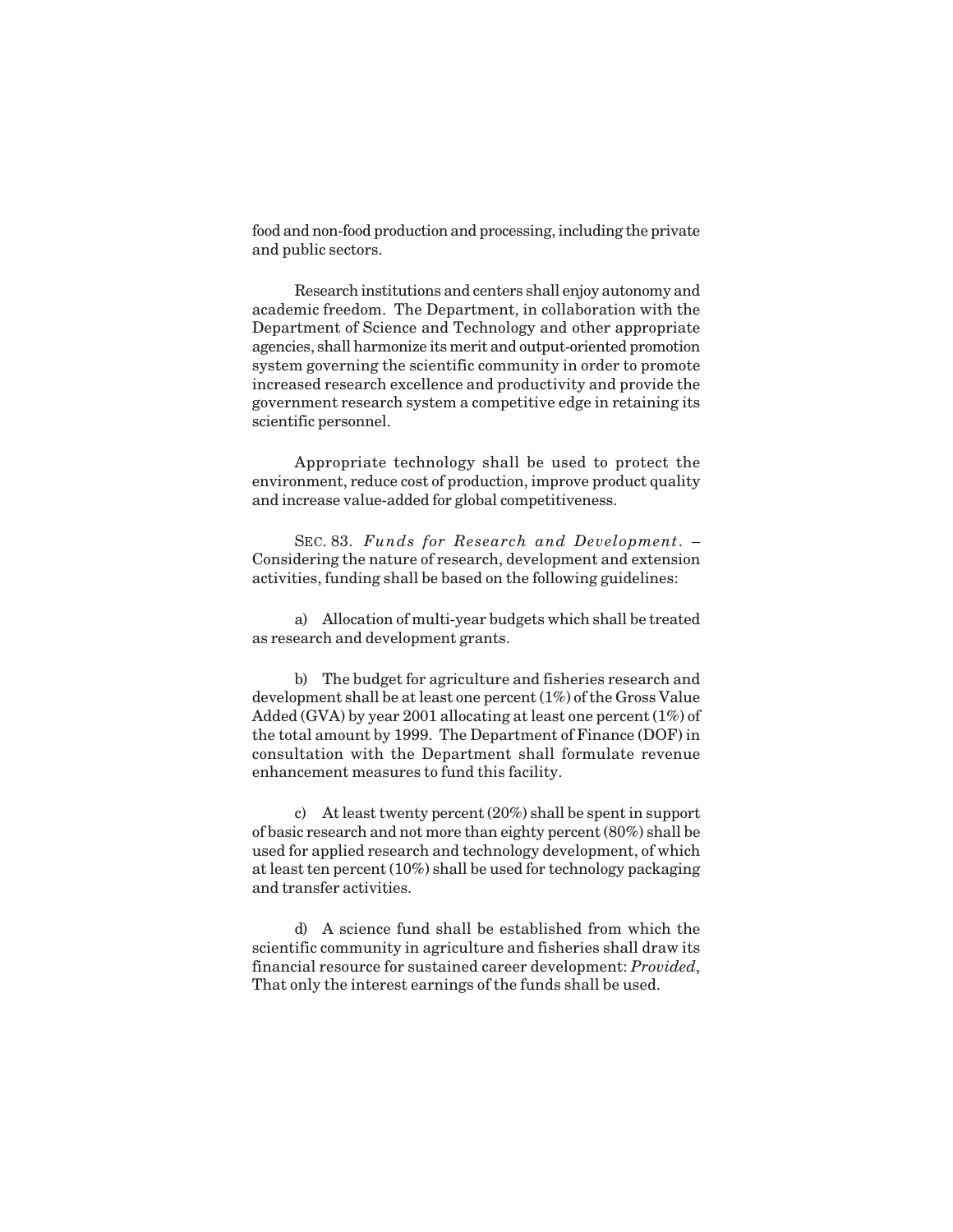The Department and other research agencies, in the national interest, are encouraged to go into co-financing agreements with the private sector in the conduct of research and development provided that the terms and conditions of the agreement are beneficial to the country.

SEC. 84. *Excellence and Accountability in Research and Development*. – The Department, in collaboration with the Department of Science and Technology and other appropriate government agencies, shall formulate the national guidelines in evaluating research and development activities and institutions, which shall involve an independent and interdisciplinary team of collegial reviewers and evaluators.

SEC. 85. *Communication of Research Results and Research-Extension Linkage*. – Research information and technology shall be communicated through the National Information Network (NIN).

All government agencies including the State colleges and universities and private educational institutions selected as NCEs shall be computerized, networked, provided with regular updated information, and shall likewise provide, through the NIN, results of research and development activities and current available technology relating agriculture and fisheries.

# CHAPTER<sub>2</sub>

*EXTENSION SERVICES*

SEC. 86. *Declaration of Policy*. – It is hereby declared the policy of the State to promote science and technology as essential for national development and progress. The State shall give priority to the utilization of research results through formal and nonformal education, extension, and training services. It shall support the development of a national extension system that will help accelerate the transformation of Philippine agriculture and fisheries from a resource-based to a technology-based industry.

SEC. 87. *Extension Services*. – Agriculture and Fisheries Extension Services shall cover the following major services to the farming and fishing community: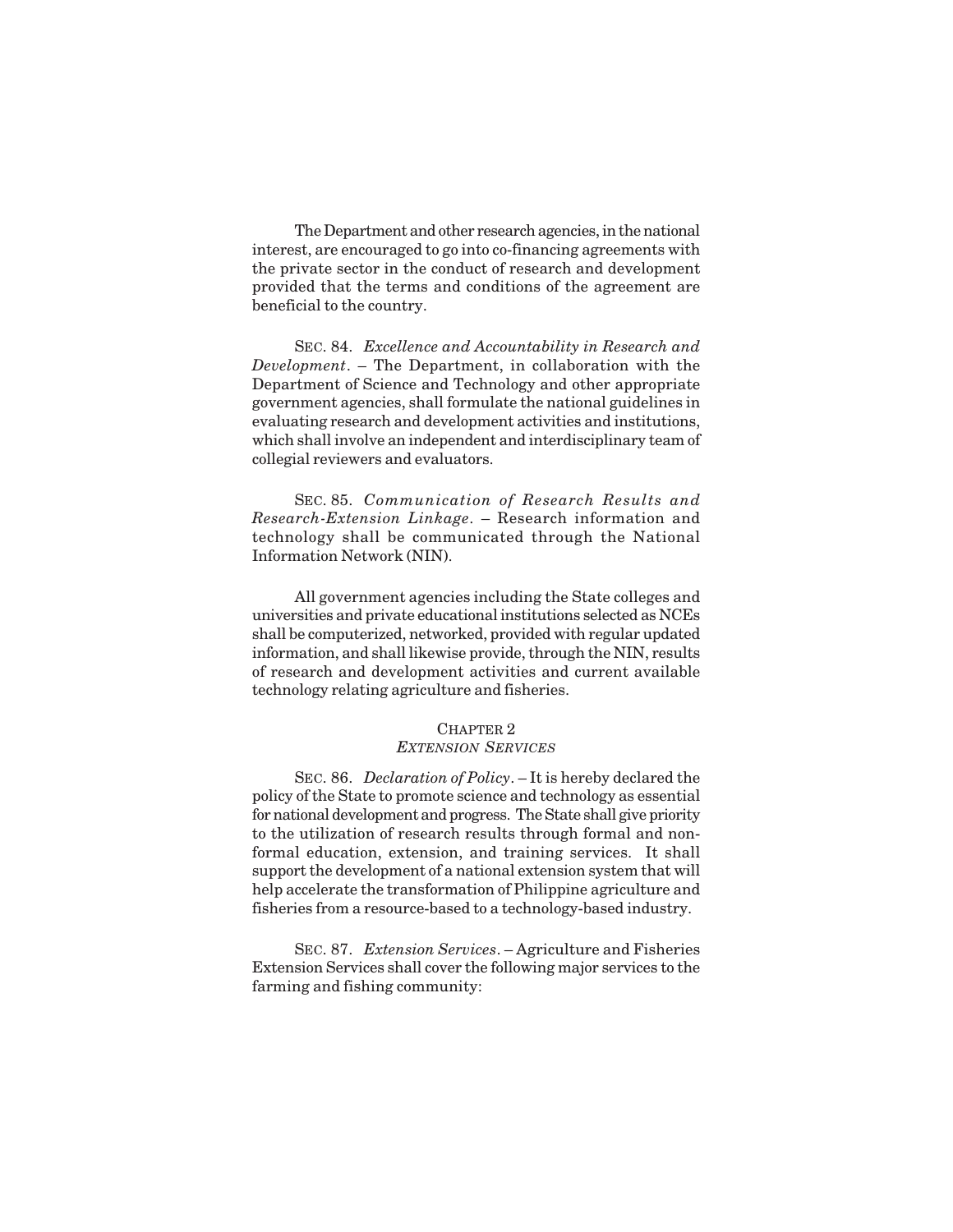- a) Training services;
- b) Farm or business advisory services;
- c) Demonstration services; and

d) Information and communication support services through tri-media.

SEC. 88. *Special Concerns in the Delivery of Extension Services*. – The delivery of Agriculture and Fisheries Extension Services shall be multidisciplinary and shall involve the farmers, fisherfolk, and their organizations, and those engaged in food and non-food production and processing, including the private and public sectors.

There shall be a national merit and promotion system governing all extension personnel, regardless of source of funding, to promote professionalism and achieve excellence and productivity in the provision of the government extension services.

SEC. 89. *The National Extension System for Agriculture and Fisheries (NESAF)*. – The Department, in coordination with the appropriate government agencies, shall formulate a National Extension System for Agriculture and Fisheries.

The National Extension System for Agriculture and Fisheries shall be composed of three (3) subsystems:

a) The national government subsystem which directly complements;

- b) The local government subsystems; and
- c) The private sector subsystem.

SEC. 90. *The Role of Local Government Units*. – The LGUs shall be responsible for delivering direct agriculture and fisheries extension services.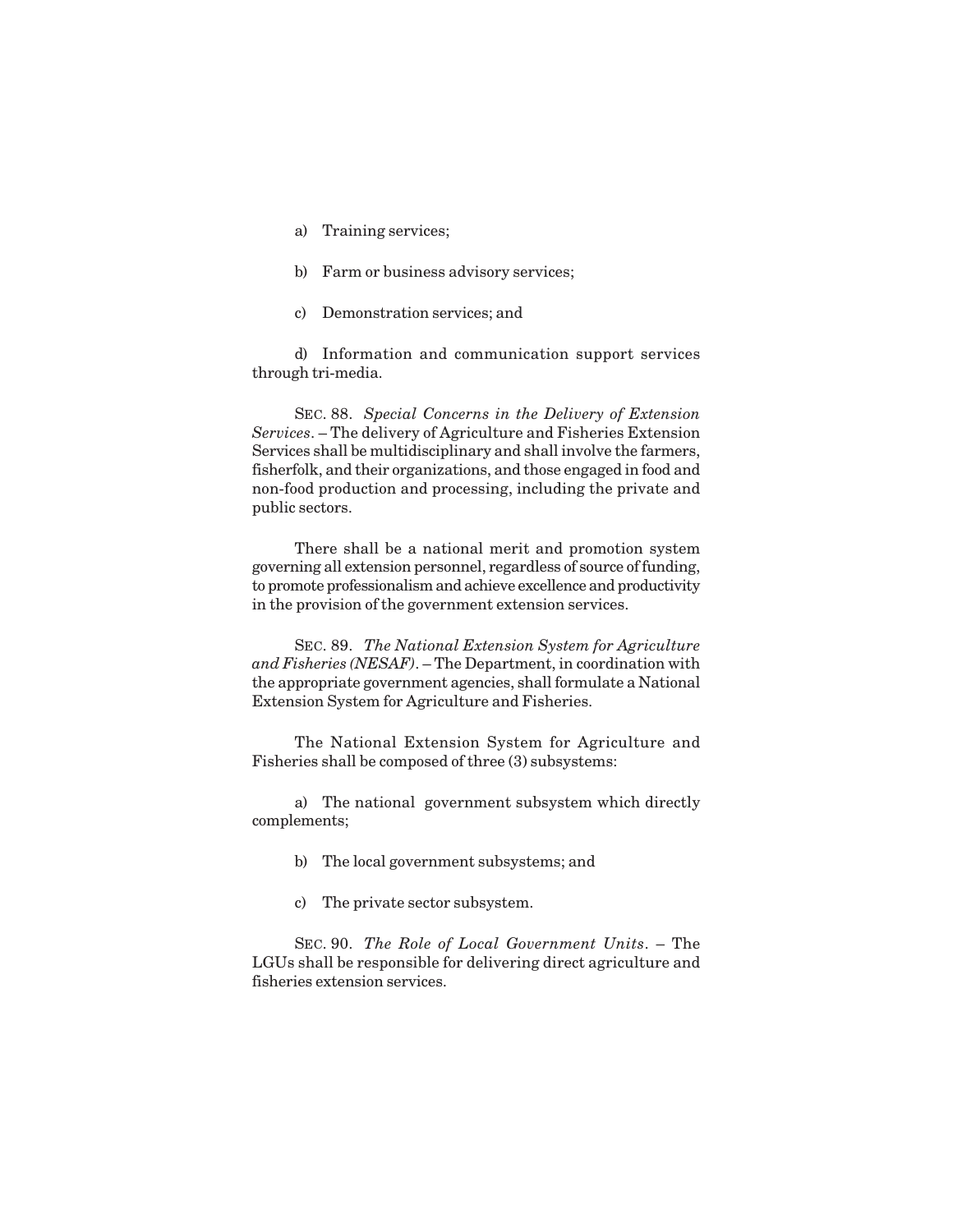The provincial governments shall integrate the operations for the agriculture extension services and shall undertake an annual evaluation evaluation of all municipal extension programs.

The extension program of State colleges and universities shall primarily focus on the improvement of the capability of the LGU extension service by providing

- a) Degree and non-degree training programs;
- b) Technical assistance;
- c) Extension *cum* research activities;

d) Monitoring and evaluation of LGU extension projects; and

e) Information support services through the tri-media and electronics.

SEC. 91. *Role of the Private Sector in Extension*. – The Department shall encourage the participation of farmers and fisherfolks cooperatives and associations and others in the private sector in training and other complementary extension services especially in community organizing, use of participatory approaches, popularization of training materials, regenerative agricultural technologies, agribusiness and management skills.

The Department is hereby authorized to commission and provide funding for such training and extension services undertaken by the private sector.

SEC. 92. *The Role of Government Agencies*. – The Department, together with State colleges and universities shall assist in the LGUs' extension system by improving their effectiveness and efficiency through capability-building and complementary extension activities such as:

a) technical assistance;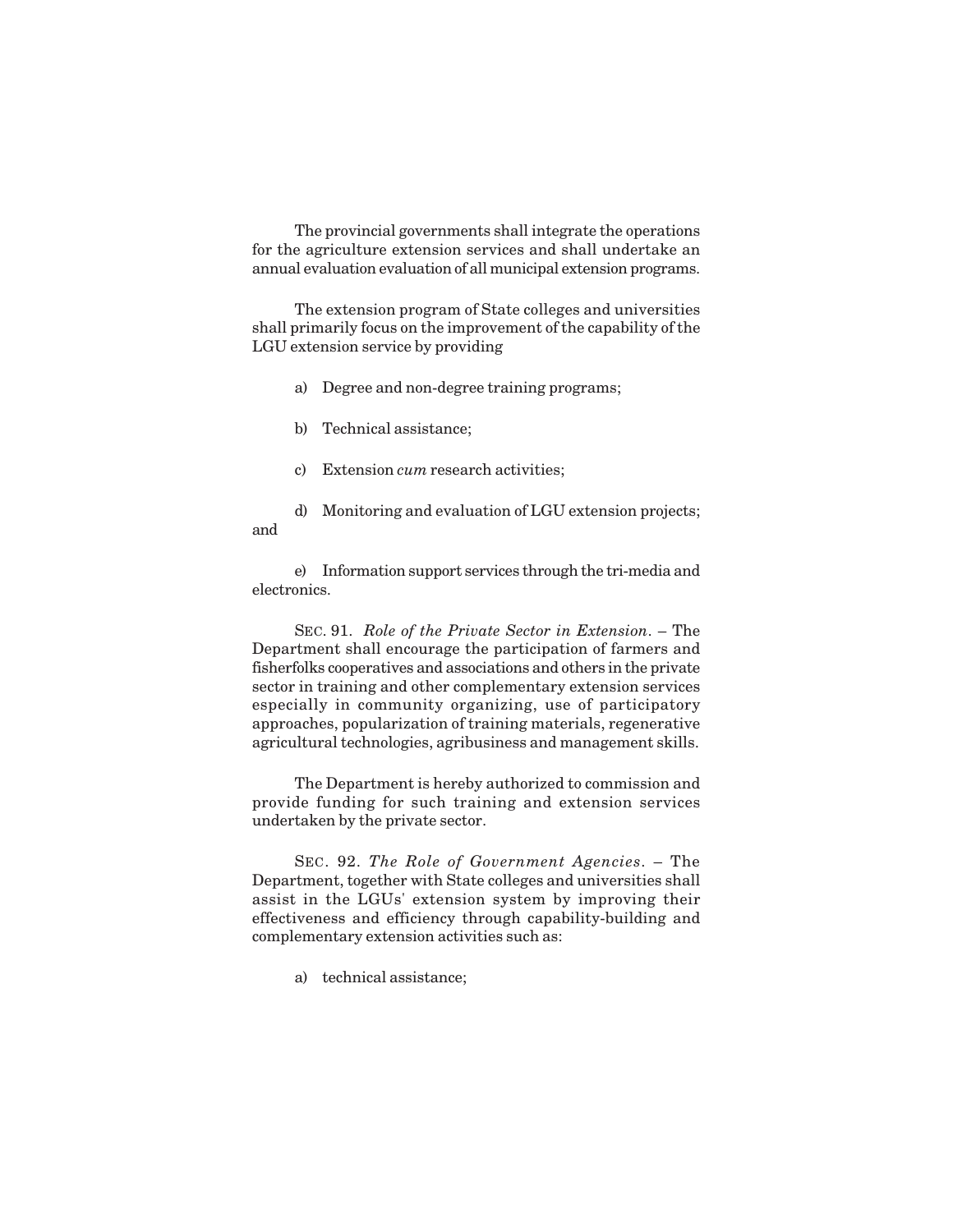- b) training of LGU extension personnel;
- c) improvement of physical facilities;
- d) extension *cum* research; and
- e) information support services.

SEC. 93. *Funding for Extension Activities*. – Extension activities shall be supported by the following measures:

a) allocation of multi-year budgets that shall be treated as grants;

b) allow transfer of funds from the Department to the local government units as extension grants, and

c) the budget for agriculture and fisheries extension services shall be at least one percent (1%) of the gross value added (GVA) by year 2001.

SEC. 94. *Excellence and Accountability in Extension*. – The Department shall formulate the guidelines in evaluating extension activities and institutions, which shall involve an independent and interdisciplinary team of collegial reviewers and evaluators.

SEC. 95. *Extension Communication Support for LGUs*. – The Department, in coordination with the public and private universities and colleges, shall develop an integrated multimedia support for national and LGU extension programs. The Department shall assist the LGUs in the computerization of communication support services to clients and linkages to the NIN.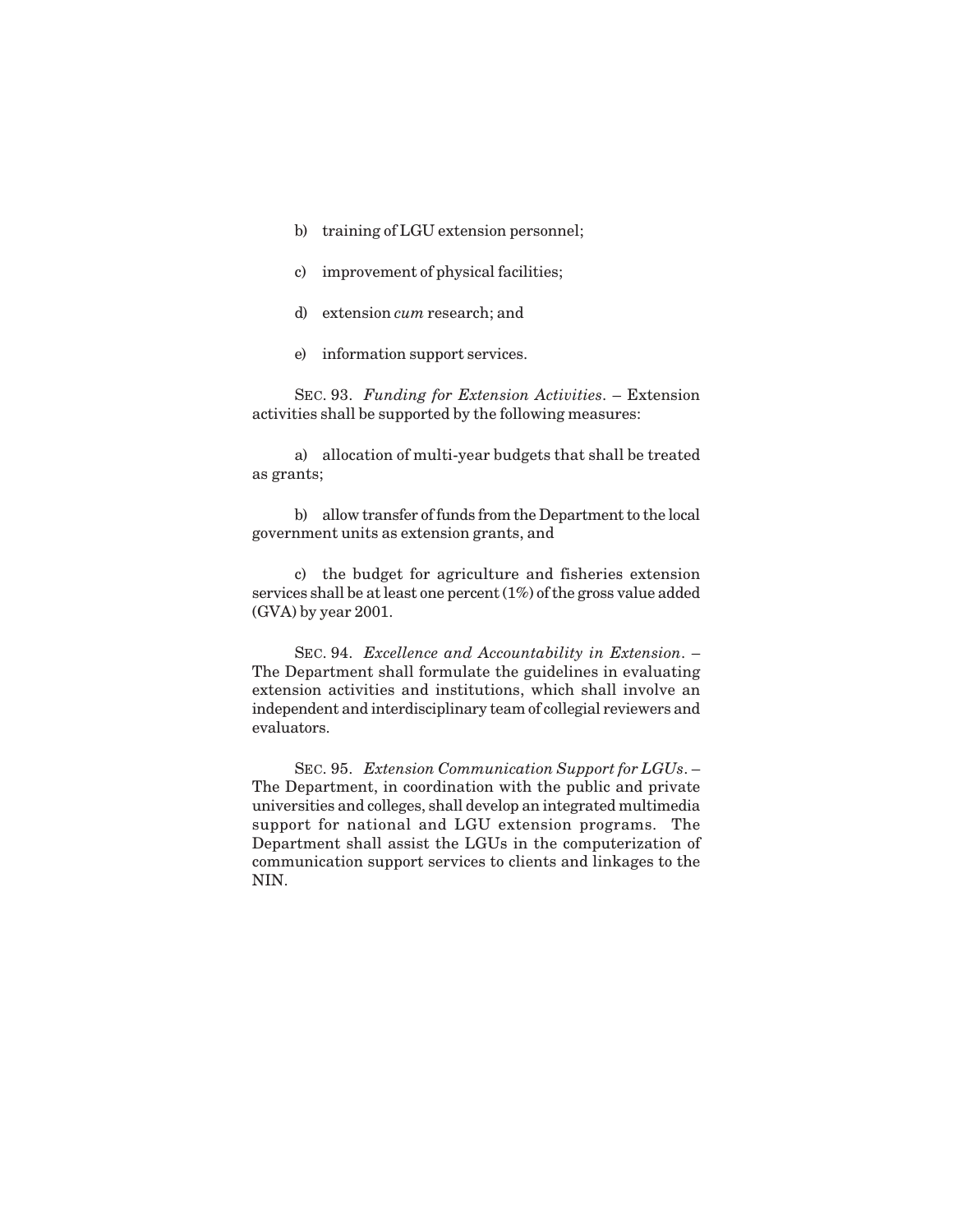## TITLE 4

## RURAL NON-FARM EMPLOYMENT

## CHAPTER 1

SEC. 96. *Declaration of Policy*. – It is hereby declared the policy of the State to promote full employment. Economic history, however, shows that as an economy modernizes the number of workers employed in its agricultural sector declines. It is therefore necessary to formulate policies and implement programs that will employ workers efficiently in rural areas in order to improve their standard of living, and reduce their propensity to migrate to urban areas.

SEC. 97. *Objectives*. – Rural non-farm employment aims to

a) promote a basic needs approach to rural development;

b) make rural workers more adaptable and flexible through education and training;

c) promote rural industrialization and the establishment of agro-processing enterprises in rural communities; and

d) increase the income of rural workers.

## CHAPTER 2 *THE BASIC NEEDS PROGRAM*

SEC. 98. *Principles*. – The Department, in coordination with the appropriate government agencies, shall formulate the Basic Needs Program to create employment and cushion the effects of liberalization based on the following principles:

a) No credit subsidies shall be granted. The normal rules of banking shall apply to all enterprises involved, provided that existing credit arrangements with ARBs shall not be affected.

b) Enterprises can use training, information, advisory and related services of the Government free of charge.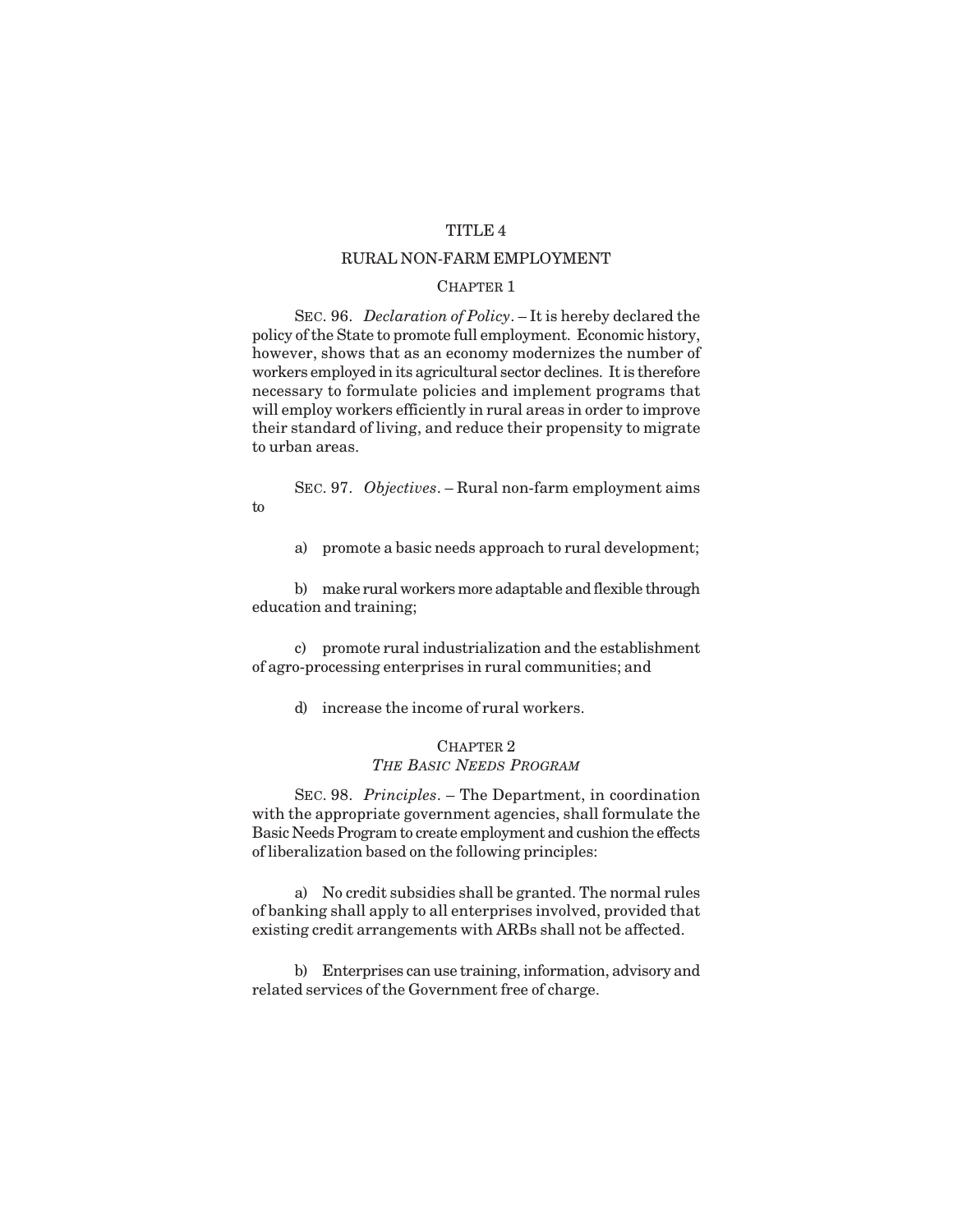c) The participation of the private sector shall be voluntary.

Teams composed of specialists from government agencies and the private sectors shall develop pilot programs in selected locales to establish the planning, implementation and evaluation procedures.

SEC. 99. *Participation of Government Agencies*. – The replication of the program shall be the responsibility of the local government units concerned in collaboration with the appropriate government agencies, and the private sector. The local government units shall bear the costs of promoting and monitoring the basic needs program for which their IRA shall be increased accordingly as recommended by the Secretary of the Department: *Provided*, That the appropriate national government agencies shall continue to provide the necessary technical as well as financial assistance to the LGUs in the replication of the program.

The Cooperatives Development Authority shall encourage the establishment and growth of associations and cooperatives as vehicles for the stable expansion of basic needs enterprises.

The Department of Education, Culture and Sports, Department of Health, and the Technical Education and Skills Development Authority shall coordinate with the Department and Congress in the review, rationalization and reallocation of their regular budgets as well as their budgets under the GATT-related measures fund to finance education, training, health and other welfare services for farmers and fisherfolks.

## CHAPTER 3

## *RURAL INDUSTRIALIZATION INDUSTRY DISPERSAL PROGRAM*

SEC. 100. *Principles*. – Rural industrialization and industry dispersal programs shall be based on the interplay of market forces. The Board of Investments (BOI) is hereby required to give the highest priority to the grant of incentives to business and industries with linkages to agriculture.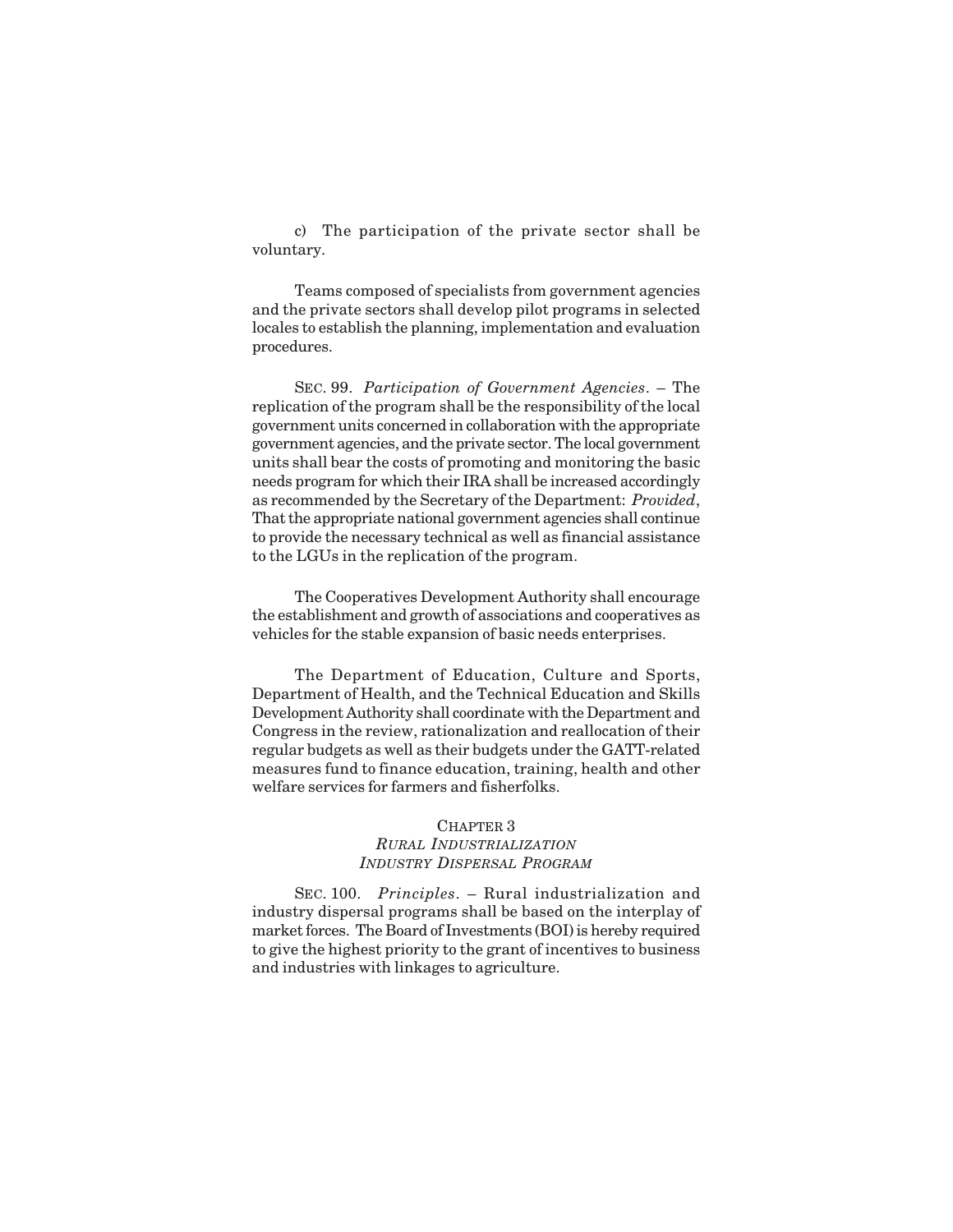SEC. 101. *Role of Government Agencies*. – The appropriate government agencies, under the leadership of the LGUs concerned, shall provide integrated services and information to prospective enterprises under the one-stop-shop concept.

Local government units are authorized to undertake investment and marketing missions provided that the costs of such missions are borne by the LGUs concerned. In making their land use plans, the LGUs, in consultation with the appropriate government agencies concerned, shall identify areas for industrial parks.

The Department shall coordinate with the Department of Trade and Industry, in particular, the Board of Investments, in the formulation of investment priorities for rural areas.

The Regional Wage Boards shall consult participating enterprises in this program before they issue wage orders.

SEC. 102. *Participating Enterprises*. – Participating enterprises may request any government agency for training, technical and advisory services free of cost.

A set of incentives shall be given to enterprises that subcontract part of their production to farmers, fisherfolks and landless workers during periods when they are not engaged in agricultural activities.

SEC. 103. *Financing*. – Except for basic infrastructure and other goods that benefit all citizens, the facilities of this program should be undertaken and financed by the private sector.

#### CHAPTER 4

#### *TRAINING OF WORKERS*

SEC. 104. *Role of TESDA*. – TESDA shall organize local committees that will advise on the scope, nature and duration of training for the above-mentioned programs.

TESDA is authorized to request the additional budgetary resources for these programs: *Provided*, That after a reasonable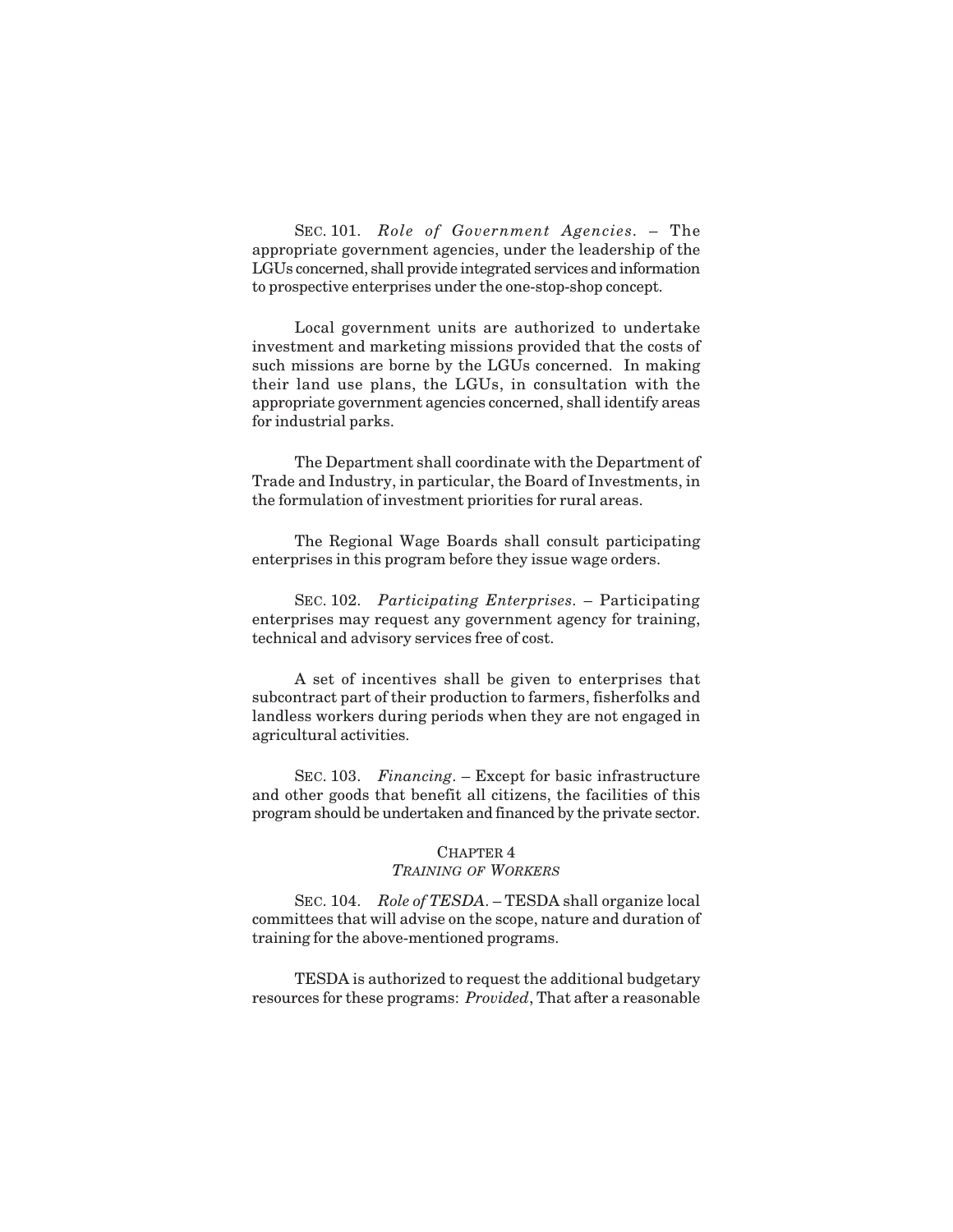period, the task of coordinating the training is transferred to the LGUs concerned.

SEC. 105. *Role of the DENR*. – The Department and the DENR shall organize the training of workers in coastal resources management and sustainable fishing techniques.

SEC. 106. *Role of the Technology and Livelihood Resource Center (TLRC)*. – The TLRC shall undertake field training in entrepreneurship and management of workers involved in the basic needs program.

SEC. 107. *Special Training Projects for Women*. – The Department, in collaboration with the appropriate government agencies concerned, shall plan and implement special training projects for women for absorption in the basic needs and rural industrialization programs.

#### TITLE 5

#### TRADE AND FISCAL INCENTIVES

SEC. 108. Taxation policies must not deter the growth of value-adding activities in the rural areas.

SEC. 109. All enterprises engaged in agriculture and fisheries as duly certified by the Department in consultation with the Department of Finance and the Board of Investments, shall, for five (5) years after the effectivity of this Act, be exempted from the payment of tariff and duties for the importation of all types of agriculture and fisheries inputs, equipment and machinery such as, but not limited to, fertilizer, insecticide, pesticide, tractor, trailers, trucks, farm implements and machinery, harvesters, threshers, hybrid seeds, genetic materials, sprayers, packaging machinery and materials, bulk-handling facilities such as conveyors and mini loaders, weighing scales, harvesting equipment, spare parts of all agricultural equipment, fishing equipment and parts thereof, refrigeration equipment, and renewable energy systems such as solar panels: *Provided, however*, That the imported agricultural and fishery inputs, equipment and machinery shall be for the exclusive use of the importing enterprise.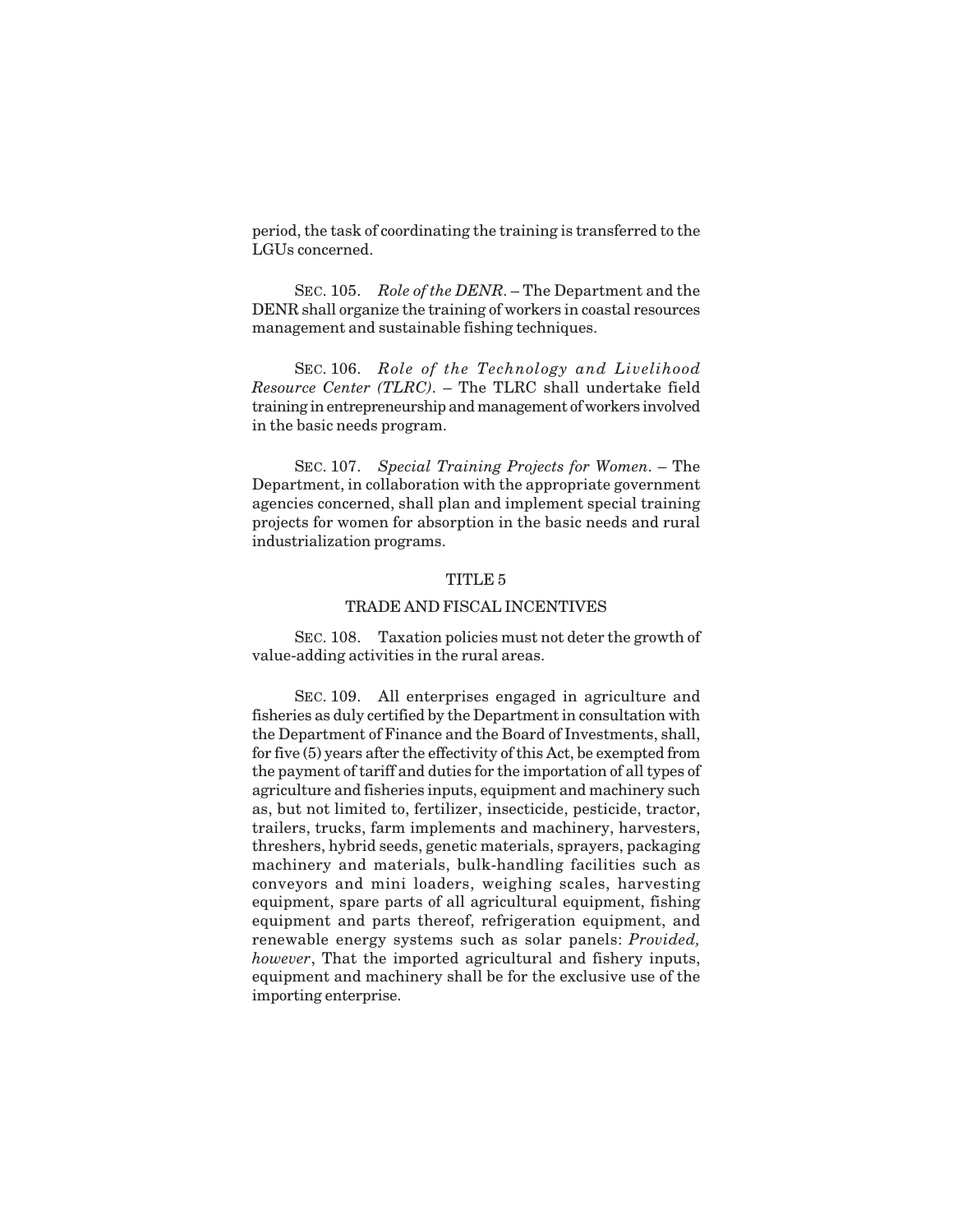The Department, in consultation with the Department of Finance and the Board of Investments, shall, within ninety (90) days from the effectivity of this Act, formulate the implementing rules and regulations governing the importation of agriculture and fishery inputs, equipment and machinery.

SEC. 110. Any person, partnership, corporation, association and other juridical entity found circumventing the provisions of Section 109 of this Act shall suffer the penalty of imprisonment for a period of not less than six (6) months but not more than one (1) year, or a fine equivalent to two hundred percent (200%) of the value of the imported materials, or both, at the discretion of the court, and the accessory penalties of confiscation of the imported goods in favor of the government and revocation of the privileges given under this title.

In cases where the violator is a juridical entity, the officers responsible in the violation of Section 109 shall suffer the penalty of imprisonment prescribed in this section.

The importation of goods equivalent to or exceeding the declared assets of the enterprise, partnership, or the authorized capital stock in case of corporations, and/or the resale of the imported goods shall be a *prima facie* evidence of the violation of the provisions of Section 109 of this Act.

#### GENERAL PROVISIONS

SEC. 111. *Initial Appropriation*. – For the first year of implementation of this Act, the amount of Twenty billion pesos (P20,000,000,000) is hereby appropriated. The Department is hereby authorized to re-align its appropriations in the current year of the date of effectivity of this Act to conform with the requirements of this Act: *Provided*, That the amount shall be allocated and disbursed as follows:

1) Thirty percent (30%) for irrigation;

2) Ten percent (10%) for post-harvest facilities: *Provided*, That the Secretary of Agriculture may invest up to fifty percent (50%) of the said amount to fund post-harvest facilities of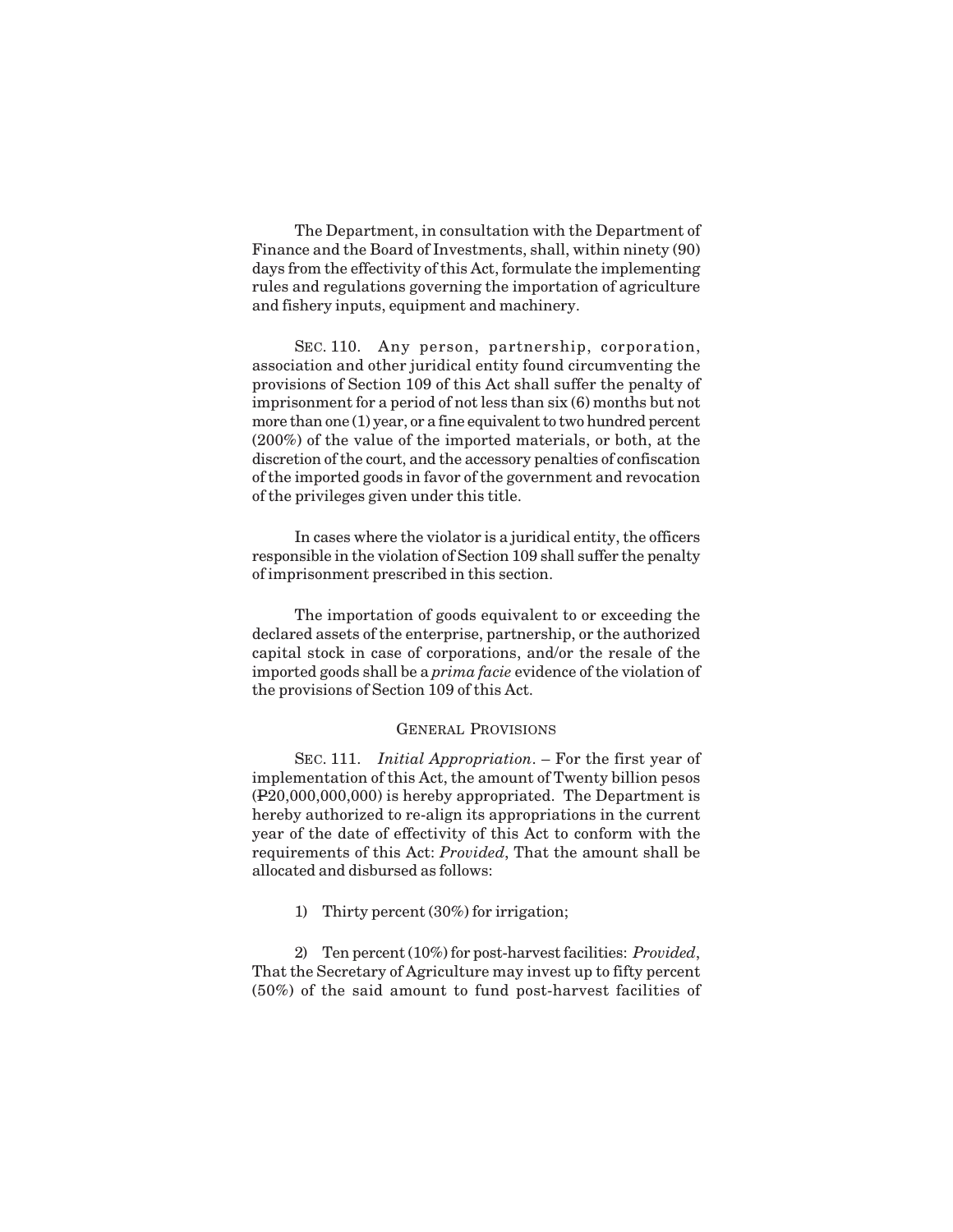cooperatives, especially market vendors' cooperatives, where said cooperatives exist and are operational: *Provided, further*, That if no cooperatives are operational, said amount shall fund the post-harvest facilities of the market-assistance system;

3) Ten percent (10%) for other infrastructure including fishports, seaports, and airports, farm-to-coast-to-market roads, rural energy, communications infrastructure, watershed rehabilitation, water supply system, research and technology infrastructure, public markets and abattoirs;

4) Ten percent (10%) for the Agro-industry Modernization Credit and Financing Program (AMCFP) to be deposited by the Department in participating rural-based public and private financial institutions provided that no less than fifty percent (50%) of said funds shall be deposited in rural banks and cooperative banks;

5) Eight percent (8%) for the implementation of the Farmer-Fisherfolk Marketing Assistance System and support of market vendors' cooperatives.

6) Ten percent (10%) for research and development, four percent (4%) of which shall be used to support the Biotechnology Program;

7) Five percent (5%) for capability-building of farmers and fisherfolk organizations and LGUs for the effective implementation of the agriculture and fisheries programs at the local level;

8) Six percent (6%) for salary supplement of Extension Workers under the LGUs;

9) Five percent (5%) for NAFES, for the upgrading of the facilities of State Universities and Colleges that will be chosen as national centers of excellence in agriculture and fisheries education;

10) Four percent (4%) for the National Information Network (NIN) consisting of both the national and local levels;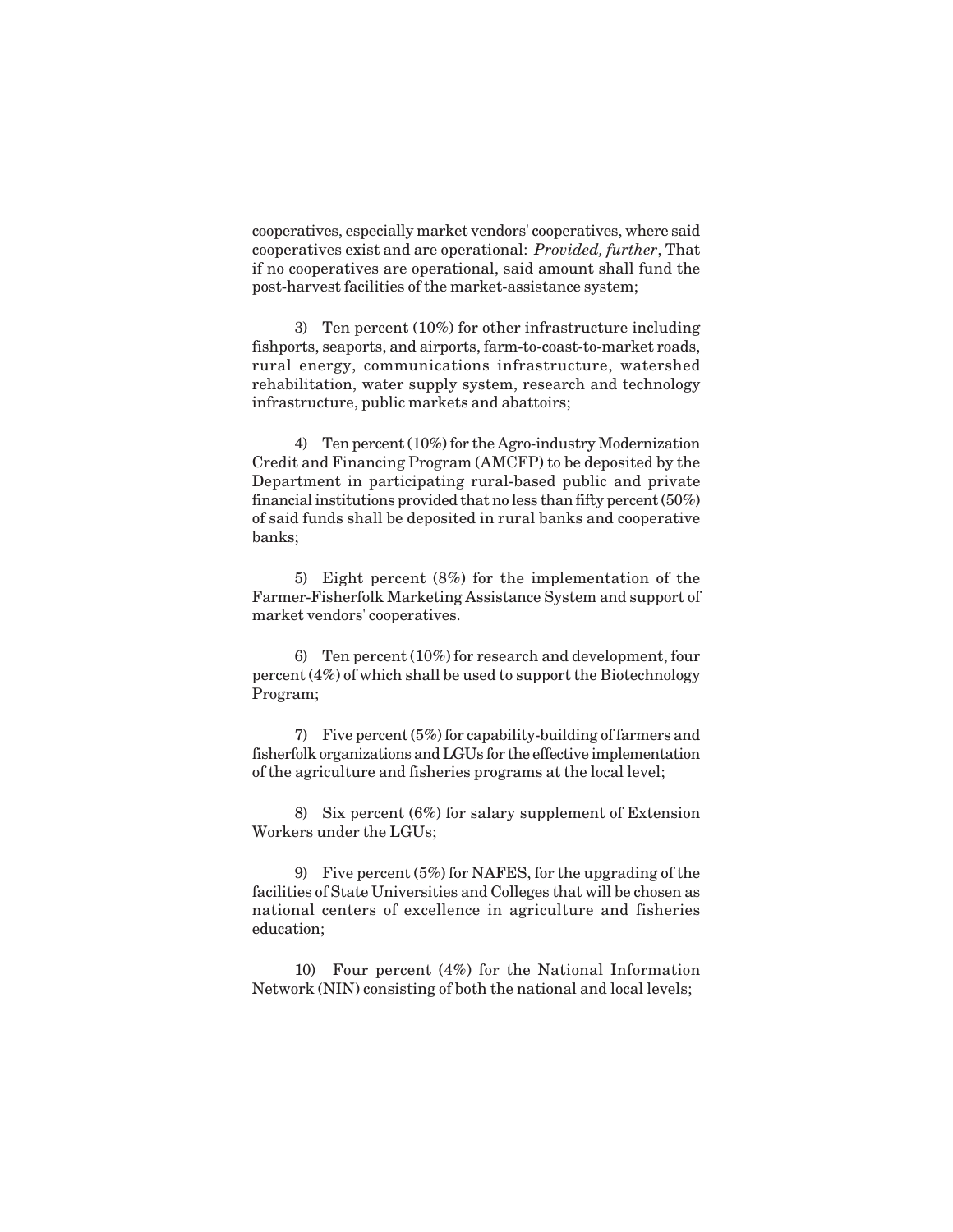11) One-and-three-fourth percent (1.75%) for SUC- and TESDA- administered Rural Non-Farm Employment Training; and

12) One-fourth percent (0.25%) for the identification of the SAFDZs.

SEC. 112. *Continuing Appropriation*. – The Department of Budget and Management (DBM) is hereby mandated to include annually in the next six (6) years, in the President's program of expenditures for submission to Congress, and release an amount not less than Seventeen billion pesos (P17,000,000,000), for the implementation of this Act.

Additional funds over and above the regular yearly budget of the Department shall be sourced from twenty percent (20%) of the proceeds of the securitization of government assets, including the Subic, Clark and other special economic zones.

Other sources of funds shall be from the following:

a) Fifty percent (50%) of the net earnings of the Public Estates Authority;

b) Loans, grants, bequest, or donations, whether from local or foreign sources;

c) Forty percent (40%) of the TESDA Skills Development Fund;

d) Net proceeds from the privatization of the Food Terminal, Inc. (FTI), the Bureau of Animal Industry (BAI), the Bureau of Plant Industry (BPI), and other assets of the Department that will be identified by the DA Secretary and recommended to the President for privatization;

e) Proceeds from the Minimum Access Volume (MAV) in accordance with the provisions of Republic Act No. 8178;

f) Poverty Alleviation Fund; and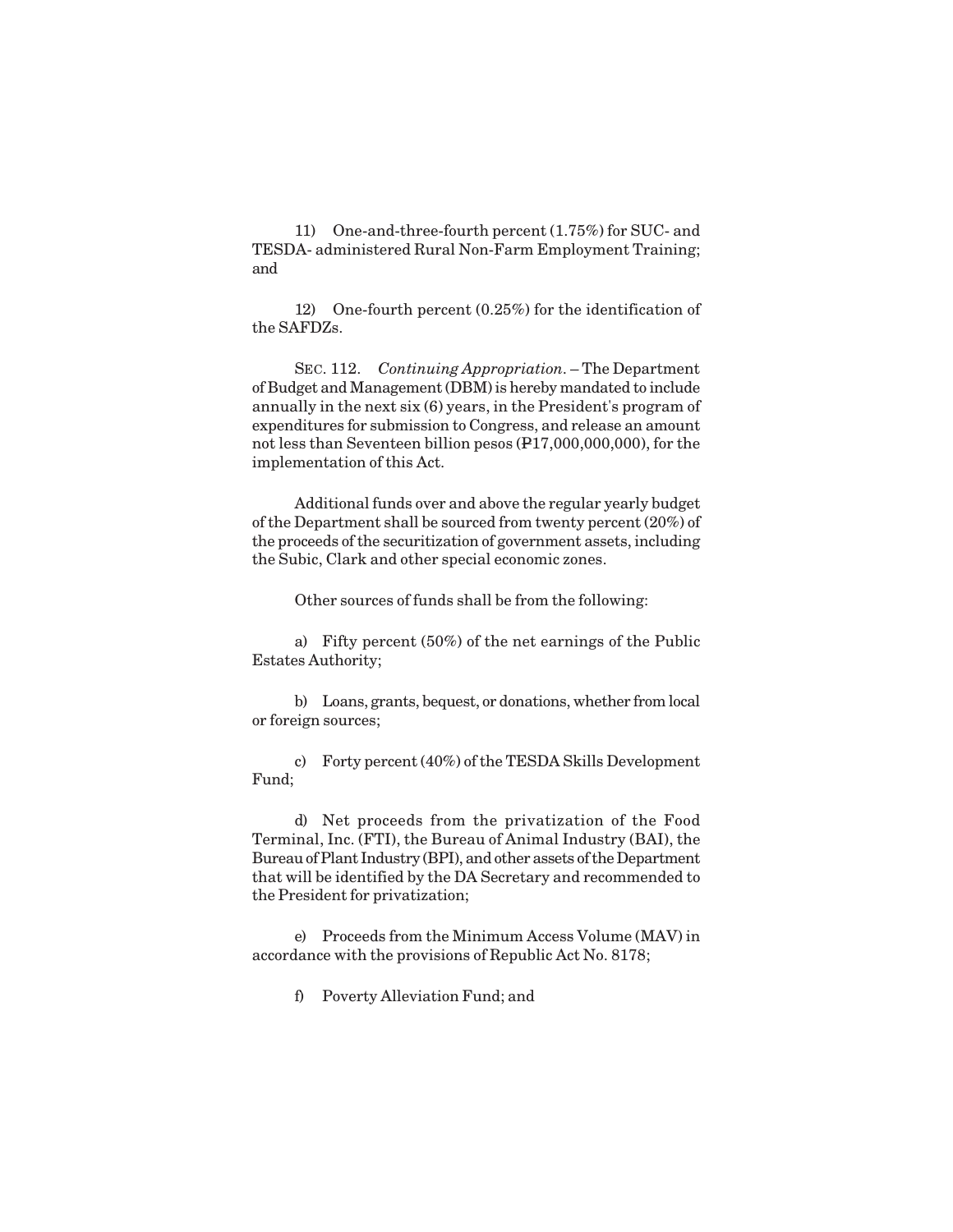g) Fifty percent (50%) of the Support Facilities and Services Fund under Republic Act No. 6657.

SEC. 113. *Implementing Rules and Regulations*. – The Secretary, within ninety (90) working days after the effectivity of this Act, together with the Department of Agrarian Reform (DAR), Department of Environment and Natural Resources (DENR), Department of Finance (DOF), Department of Science and Technology (DOST), Department of Trade and Industry (DTI), Commission on Higher Education (CHED), Technical Education and Skills Development Authority (TESDA), Department of Education, Culture and Sports (DECS), Department of Social Services and Development (DSSD), National Economic and Development Authority (NEDA), Department of Budget and Management (DBM), Department of Labor and Employment (DOLE), Commission on Audit (COA), Civil Service Commission (CSC), in consultation with other agencies concerned, farmers, fisherfolk and agri-business organizations, and in coordination with the Congressional Oversight Committee on Agriculture and Fisheries Modernization, shall promulgate the rules and regulations for the effective implementation of this Act.

The Secretary shall submit to the Committee on Agriculture of both Houses of Congress copies of the implementing rules and regulations within thirty (30) days after their promulgation.

Any violation of this section shall render the official/s concerned liable under Republic Act No. 6713 otherwise known as the "Code of Conduct and Ethical Standards for Public Officials and Employees" and other existing administrative and/or criminal laws.

SEC. 114. *Congressional Oversight Committee on Agricultural and Fisheries Modernization*. – A Congressional Oversight Committee on Agricultural and Fisheries Modernization is hereby created to be composed of the Chairs of the Committee on Agriculture of both Houses, six (6) members of the House of Representatives and six (6) members of the Senate, to be designated respectively by the Speaker of the House and the President of the Senate, who shall endeavor to have the various sectors and regions of the country represented.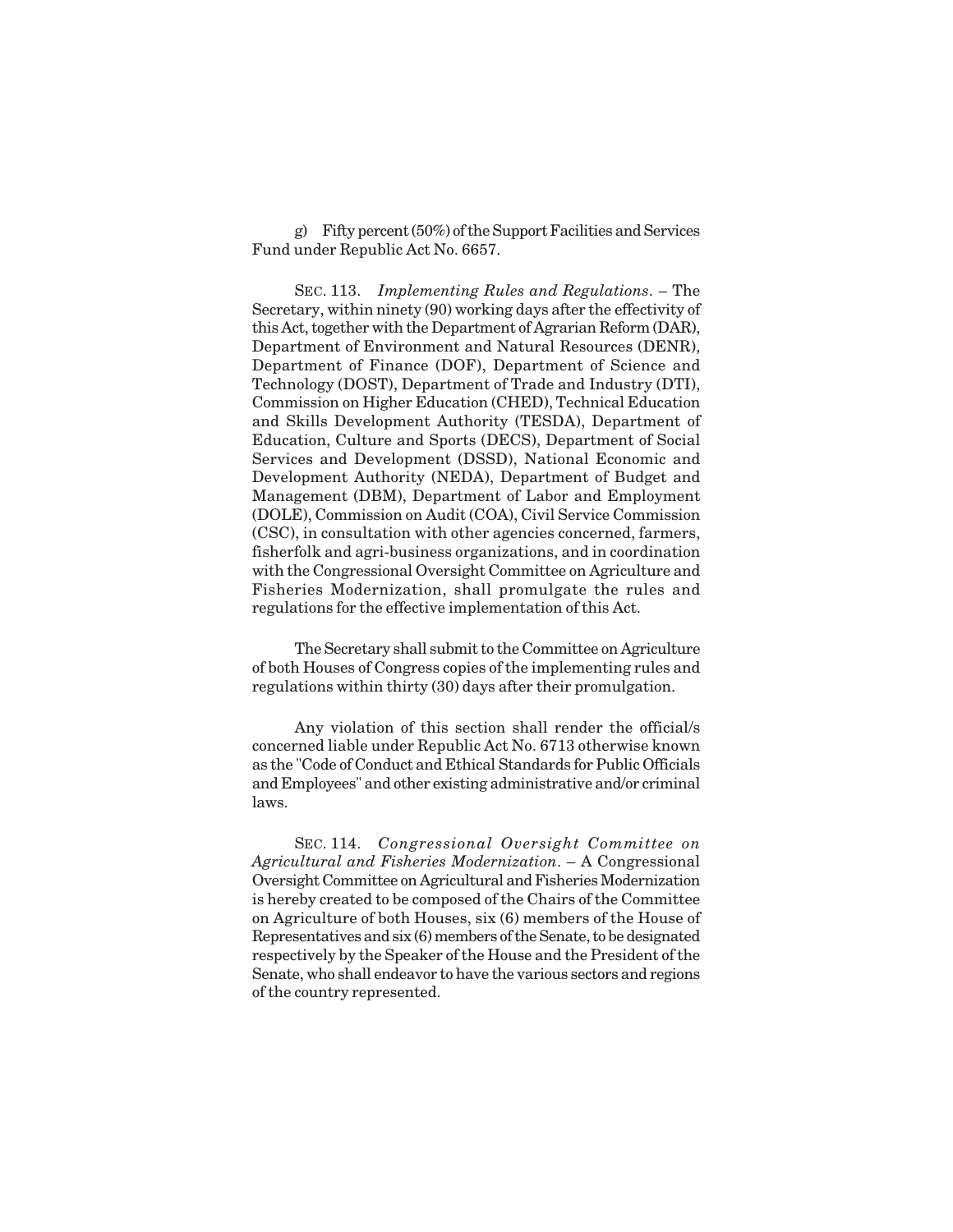The Chairs of the Committees on Agriculture in the Senate and House of Representatives, shall be, respectively, the Chair and Co-Chair of the Oversight Committee. The other members shall receive no compensation; however, traveling and other necessary expenses shall be allowed.

The Committee shall oversee and monitor the implementation of the Congressional Commission on Agricultural Modernization (AGRICOM) recommendations as well as all programs, projects and activities related to agriculture and fisheries, and its allied concerns in both public and private sectors, with a view to providing all legislative support and assistance within the powers of Congress to ensure their inclusion, wherever feasible, in the national, regional, provincial, municipal, and sectoral development plans, to recommend the disposal of assets no longer needed by the Department to fund the modernization program, and to see them through their successful implementation.

SEC. 115. *Powers and Functions of the Committee*. – The Congressional Oversight Committee on Agriculture and Fisheries Modernization shall have the following powers and functions:

a) Prescribe and adopt guidelines that will govern its work;

b) Hold hearings, receive testimonies and reports pertinent to its specified concerns;

c) Secure from any department, bureau, office or instrumentality of the Government such assistance as may be needed, including technical information, preparation and production of reports and submission of recommendations or plans as it may require;

d) Summon by *subpoena* any public or private citizen to testify before it, or require by *subpoena duces tecum* to produce before it such records, reports or other documents as may be necessary in the performance of its functions;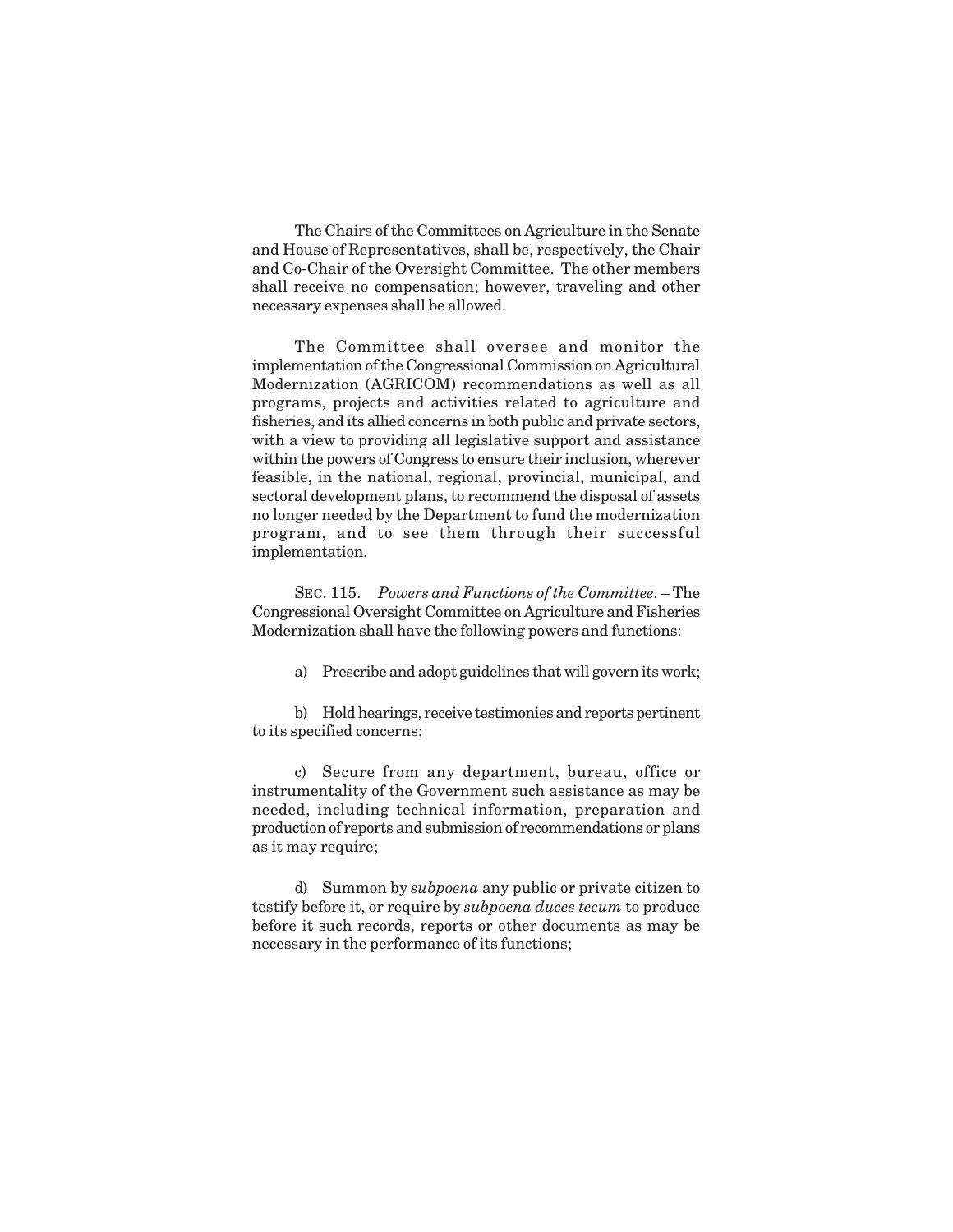e) Use resource persons from the public and private sectors as may be needed;

f) Carry on the winding-up work of AGRICOM, such as editing and printing all technical reports and studies as well as bibliographic cataloguing of its collection of source materials, continue its information and advocacy work;

g) Cause to be transferred to the Committee all works, outputs, source materials and assets, funds, supplies and equipment of AGRICOM;

h) Approve the budget for the work of the Committee and all disbursements therefrom, including compensation of all personnel;

i) Organize its staff and hire and appoint such employees and personnel whether temporary, contractual or on consultancy, subject to applicable rules; and

j) Generally, to exercise all the powers necessary to attain the purposes for which it is created.

SEC. 116. *Periodic Reports*. – The Committee shall submit periodic reports on its findings and make recommendations on actions to be taken by Congress and the appropriate departments, and that in order to carry out the objectives of this Act, an initial amount of Twenty million pesos (P20,000,000) is hereby appropriated for the Oversight Committee for the first year of its operation.

SEC. 117. *Automatic Review*. – Every five (5) years after the effectivity of this Act, an independent review panel composed of experts to be appointed by the President shall review the policies and programs in the Agriculture and Fisheries Modernization Act and shall make recommendations, based on its findings, to the President and to both Houses of Congress.